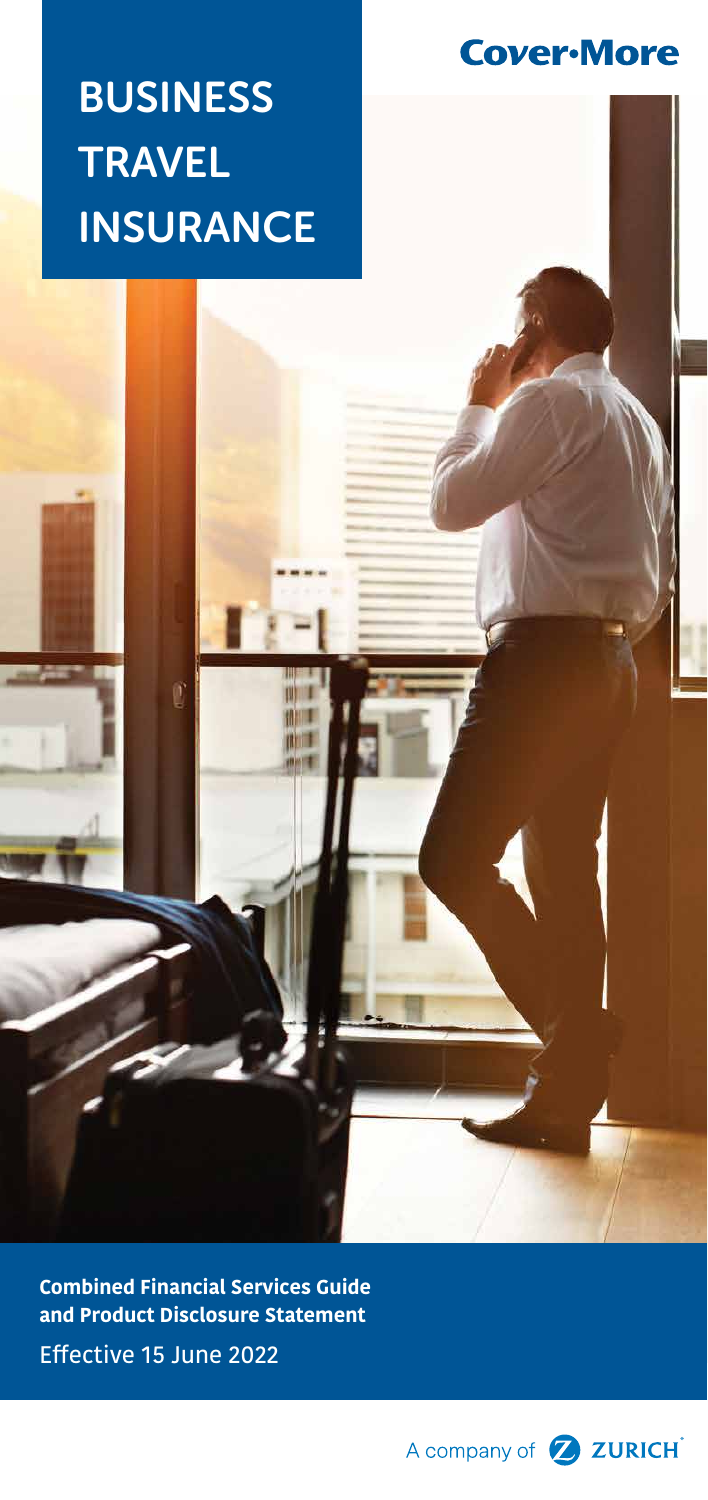# Table of contents

| Product Disclosure Statement (PDS)3-77                   |  |
|----------------------------------------------------------|--|
|                                                          |  |
|                                                          |  |
| The purpose of the Product Disclosure Statement (PDS)  3 |  |
|                                                          |  |
|                                                          |  |
|                                                          |  |
|                                                          |  |
|                                                          |  |
|                                                          |  |
|                                                          |  |
|                                                          |  |
|                                                          |  |
|                                                          |  |
| Snow skiing, snowboarding and snowmobiling 12            |  |
|                                                          |  |
|                                                          |  |
|                                                          |  |
|                                                          |  |
|                                                          |  |
| Health of other people impacting Your travel             |  |
|                                                          |  |
|                                                          |  |
|                                                          |  |
|                                                          |  |
|                                                          |  |
|                                                          |  |
|                                                          |  |
| Duty to take reasonable care not to make a               |  |
|                                                          |  |
|                                                          |  |
|                                                          |  |
| How various factors affect the Amount Payable30          |  |
|                                                          |  |
|                                                          |  |
|                                                          |  |
|                                                          |  |
|                                                          |  |
|                                                          |  |
|                                                          |  |
|                                                          |  |
|                                                          |  |
|                                                          |  |
|                                                          |  |
|                                                          |  |
|                                                          |  |

#### **Financial Services Guide (FSG) ....................................[78](#page-39-0)[-79](#page-39-1)**

The insurer of this product is Zurich Australian Insurance Limited (ZAIL), ABN 13 000 296 640, AFS Licence Number 232507.

# <span id="page-1-0"></span>Welcome

At Cover-More, we know that travelling can be an amazing and inspiring experience and we want you to enjoy yourself, even when you are thousands of kilometres from home. With Cover-More Travel Insurance, you can relax and take comfort in knowing that should something go wrong, we have an experienced team available to help you, no matter what time of the day.

We are here to make sure you travel with peace of mind no matter where you are.

# <span id="page-1-1"></span>Who should take this policy?

The business policy offers annual cover designed for business travellers who go away multiple times during the year.

The policy:

- offers cover to travellers up to 74 years
- covers an unlimited number of trips throughout the year
- gives You the choice of 30, 60 or 90 days for the maximum duration of any one trip. The longer the duration you choose, the higher the premium
- covers trips more than 250 kilometres from Home
- includes up to 6 weeks of leisure travel during the year
- has a family option which covers Your spouse or de facto and Accompanied Children under 21 years
- gives you access to our in-house emergency assistance team
- offers you excess choices.

# <span id="page-1-2"></span>The purpose of the Product Disclosure Statement (PDS)

The PDS provides information to help you understand this travel insurance policy, compare cover and make an informed decision about whether to buy a policy. Please read the PDS carefully to ensure it provides the cover you need. If you have any questions please contact us.

The PDS details:

- the benefits read these together with the options to vary cover;
- requirements if you have an Existing Medical Condition or are pregnant;
- obligations in relation to your duty to take reasonable care not to make a misrepresentation;
- definition of 'words with special meaning' where they are used in the policy; and
- what is and isn't covered.

When you purchase a policy, keep a copy of this PDS and the Certificate of Insurance we'll give you in a safe place for future reference.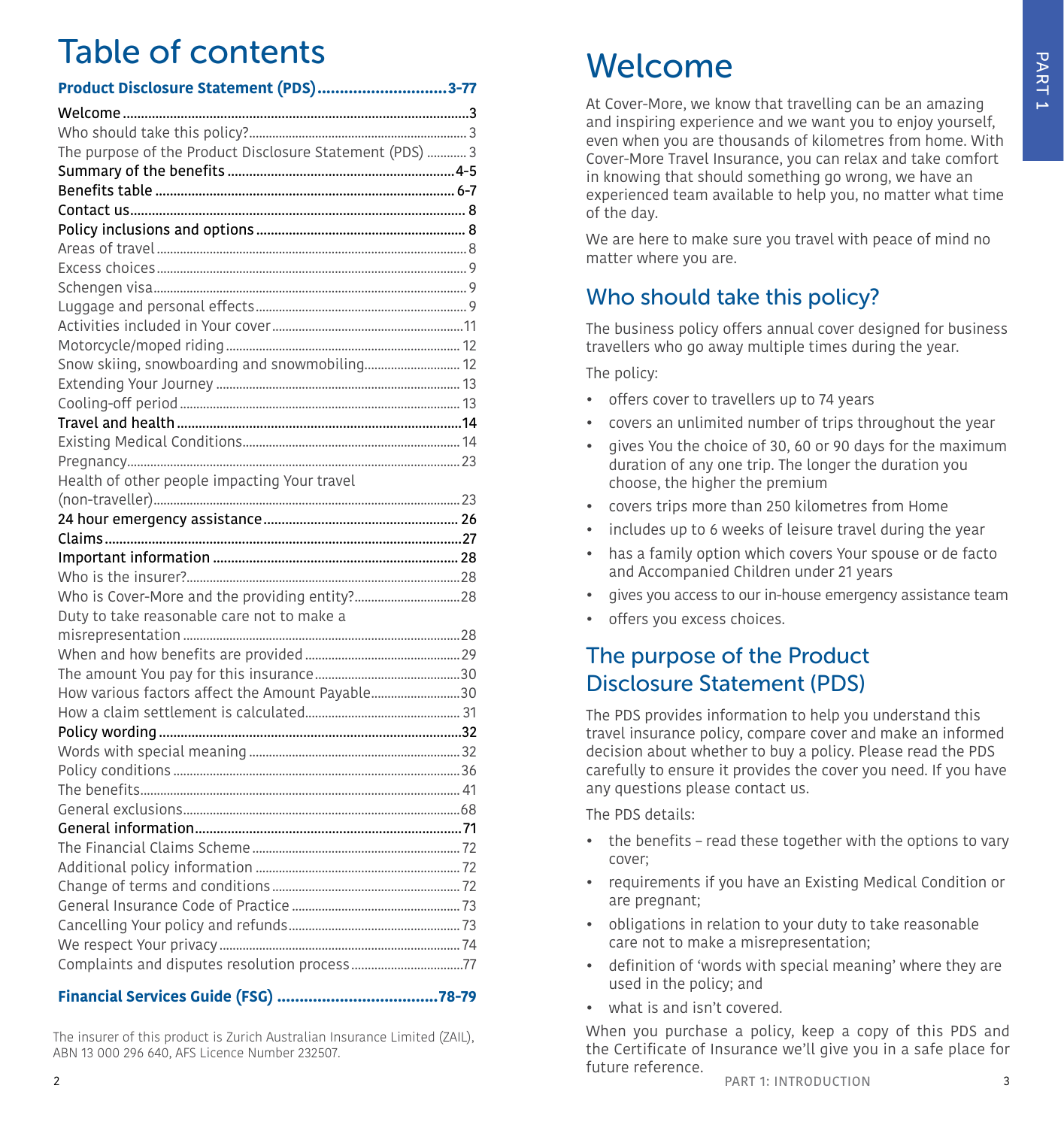# Summary of the benefits

| <b>Benefits</b>                        | <b>Summary</b>                                                                                                                                                                                                      |
|----------------------------------------|---------------------------------------------------------------------------------------------------------------------------------------------------------------------------------------------------------------------|
| <b>Overseas medical and dental</b>     | Cover for overseas hospital, medical, surgical, nursing,<br>ambulance and emergency dental expenses.                                                                                                                |
| <b>Additional expenses</b>             | Cover for Additional accommodation and transportation<br>expenses as a result of certain events including sickness, natural<br>disasters, loss of travel documents and strikes.                                     |
| <b>Amendment or cancellation costs</b> | Cover if the Journey has to be rearranged or cancelled due<br>to an unforeseeable circumstance outside Your control, e.g.<br>illness, accident, extreme weather conditions, exam resit or<br>retrenchment.          |
| Luggage and travel documents           | Luggage - cover for loss, theft or damage. Travel documents -<br>cover for replacement cost if lost or stolen. For luggage item<br>limits, see page 11.                                                             |
| Delayed luggage allowance              | Cover for the cost of essential emergency purchases overseas if<br>all Your luggage is delayed by a Transport Provider for at least<br>12 hours.                                                                    |
| <b>Money</b>                           | Cover for cash which is lost or stolen from Your person or stolen<br>from a locked safe or safety deposit box.                                                                                                      |
| <b>Rental Car insurance excess</b>     | Cover for the excess You become liable to pay as a result of<br>damage to, or theft of, a Rental Car.                                                                                                               |
| <b>Travel delay</b>                    | Cover for Additional accommodation expenses if Your scheduled<br>transport is delayed over 6 hours.                                                                                                                 |
| <b>Alternative staff</b>               | Cover for the cost of a replacement employee to complete the<br>assignment for which You were originally sent if it is necessary<br>for You to return to Australia as a result of Your bodily injury or<br>illness. |
| <b>Special events</b>                  | Covers Additional costs to get You to a special event (as defined)<br>if You would miss it due to unforeseeable circumstances outside<br>Your control.                                                              |
| <b>Hospital incidentals</b>            | Covers the cost of miscellaneous expenses up to \$50 per night if<br>You are hospitalised overseas for at least 48 hours.                                                                                           |
| <b>Hijacking</b>                       | \$1,000 for each 24 hour period You are forcibly detained on a<br>hijacked public transport vehicle.                                                                                                                |
| <b>Kidnap and ransom</b>               | Reimbursement for ransom monies paid if You are kidnapped<br>during Your Journey.                                                                                                                                   |
| Loss of income                         | Cover if You are unable to work on Your return to Australia due to<br>an injury sustained during the Journey.                                                                                                       |
| <b>Disability</b>                      | Cover if You suffer total loss of sight in one or both eyes or total<br>loss of the use of a limb due to an injury sustained during the<br>Journey. Up to \$10,000 per Accompanied Child.                           |
| <b>Accidental death</b>                | Cover if You die due to an injury sustained during Your Journey.<br>Up to \$1,000 for Accompanied Children.                                                                                                         |
| <b>Personal liability</b>              | Cover for legal liability if Your negligent act during the Journey<br>causes bodily injury or damage to property of other persons.                                                                                  |
| <b>COVID-19 Benefits</b>               | See pages 61-67 for full details<br>of what is and isn't covered.                                                                                                                                                   |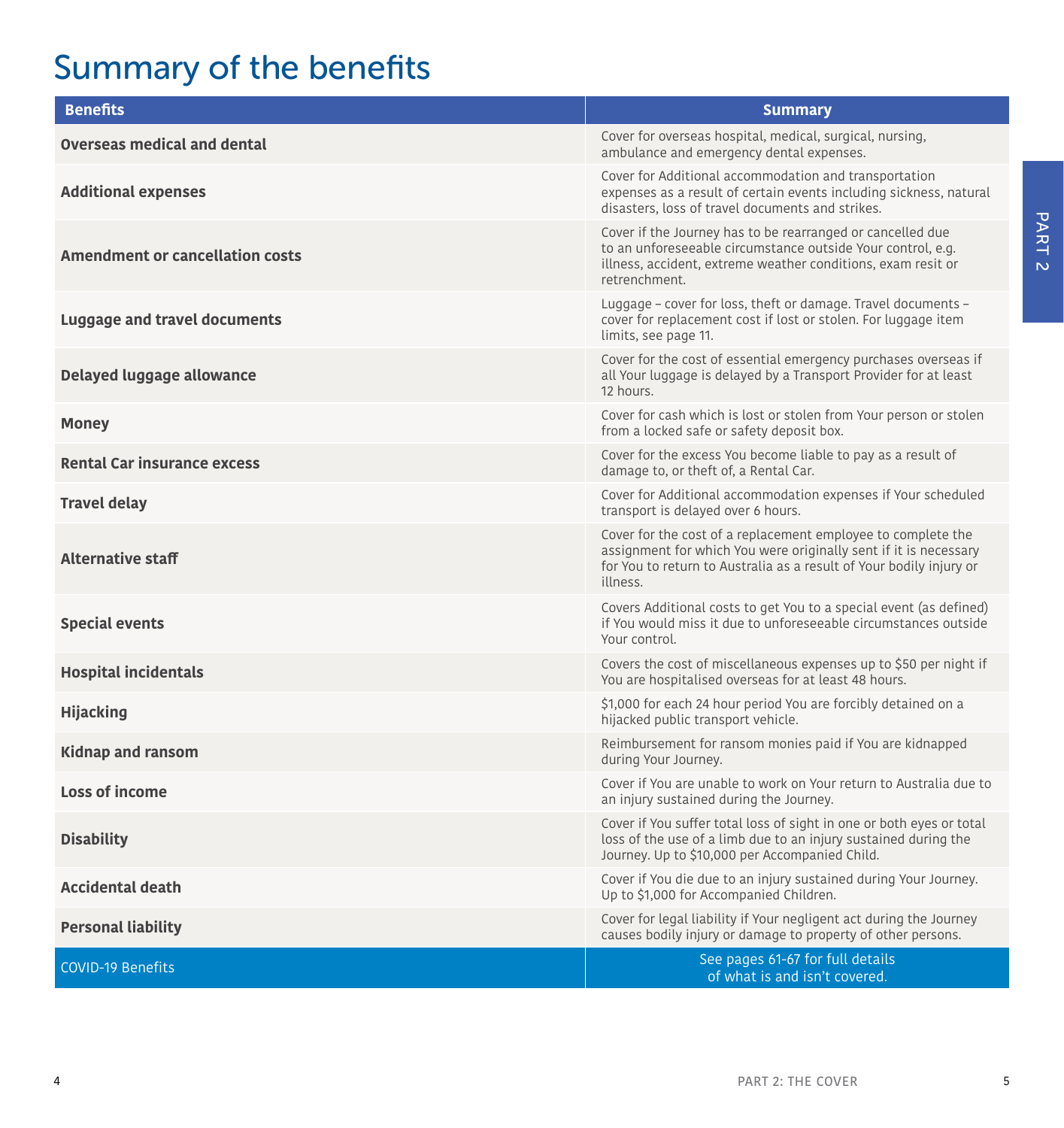# <span id="page-3-0"></span>Benefits table

This is a summary of the benefits provided only. Please read this PDS carefully to understand what this policy covers.

**Importantly, please note that conditions, exclusions, limits and sub-limits apply.**

| <b>Policy benefits</b> |                                                                                                                              | Excess applies?          | <b>Annual Multi-Trip</b><br>Limit per adult                       |
|------------------------|------------------------------------------------------------------------------------------------------------------------------|--------------------------|-------------------------------------------------------------------|
| 1                      | Overseas medical expenses                                                                                                    | Yes                      | \$Unlimited~                                                      |
|                        | Overseas dental expenses                                                                                                     | Yes                      | \$2,000                                                           |
| $2*$                   | Additional expenses                                                                                                          | Yes                      | <b>\$Unlimited</b>                                                |
| $3*$                   | Amendment or cancellation costs                                                                                              | Yes                      | <b>\$Unlimited</b>                                                |
| $4*$                   | Luggage and travel documents                                                                                                 |                          | \$25,000                                                          |
|                        | Phone or smart watch - limit per item•                                                                                       |                          | \$2,500                                                           |
|                        | Camera or video camera - limit per item•                                                                                     |                          | \$6,000                                                           |
|                        | Laptop computer - limit per item•                                                                                            |                          | \$5,000                                                           |
|                        | Tablet computer - limit per item.                                                                                            | Yes                      | \$3,000                                                           |
|                        | Drone (with or without camera) - limit per item.                                                                             |                          | \$2,000                                                           |
|                        | Artificial limb, removable dental appliance, dentures or medical<br>device e.g. hearing aids, CPAP machine - limit per item. |                          | \$2,000                                                           |
|                        | Jewellery, watch or any other item - limit per item.                                                                         |                          | \$1,500                                                           |
| $5*$                   | Delayed luggage allowance                                                                                                    | Yes                      | \$2,000                                                           |
| 6                      | Money                                                                                                                        | <b>No</b>                | \$1,000                                                           |
| $\overline{7}$         | Rental Car insurance excess                                                                                                  | <b>No</b>                | \$10,000                                                          |
| $8*$                   | Travel delay                                                                                                                 | <b>No</b>                | \$2,000                                                           |
| 9                      | Alternative staff                                                                                                            | Yes                      | \$15,000                                                          |
| 10                     | Special events                                                                                                               | Yes                      | \$2,000                                                           |
| $11*$                  | Hospital incidentals                                                                                                         | No                       | \$8,000                                                           |
| $12*$                  | Hijacking                                                                                                                    | <b>No</b>                | \$10,000                                                          |
| 13                     | Kidnap and ransom                                                                                                            | No                       | \$250,000                                                         |
| $14*$                  | Loss of income                                                                                                               | <b>No</b>                | $$45,000+$                                                        |
| 15                     | Disability                                                                                                                   | <b>No</b>                | $$30,000+$                                                        |
| 16                     | Accidental death                                                                                                             | No                       | $$30,000+$                                                        |
| 17                     | Personal liability                                                                                                           | No                       | \$5,000,000                                                       |
| 18                     | <b>COVID-19 Benefits</b>                                                                                                     | $Yes - as$<br>applicable | See pages 61-67 for full details<br>of what is and isn't covered. |

~Cover will not exceed 12 months from onset of the illness, condition or injury.

•Additional cover available, see pages [9](#page-4-5)-[10.](#page-5-2)

+Maximum liability collectively for Sections 14, 15 and 16 is \$45,000.

\*Sub-limits apply. Refer to the Policy Wording pages [32](#page-16-0)-[71.](#page-35-1)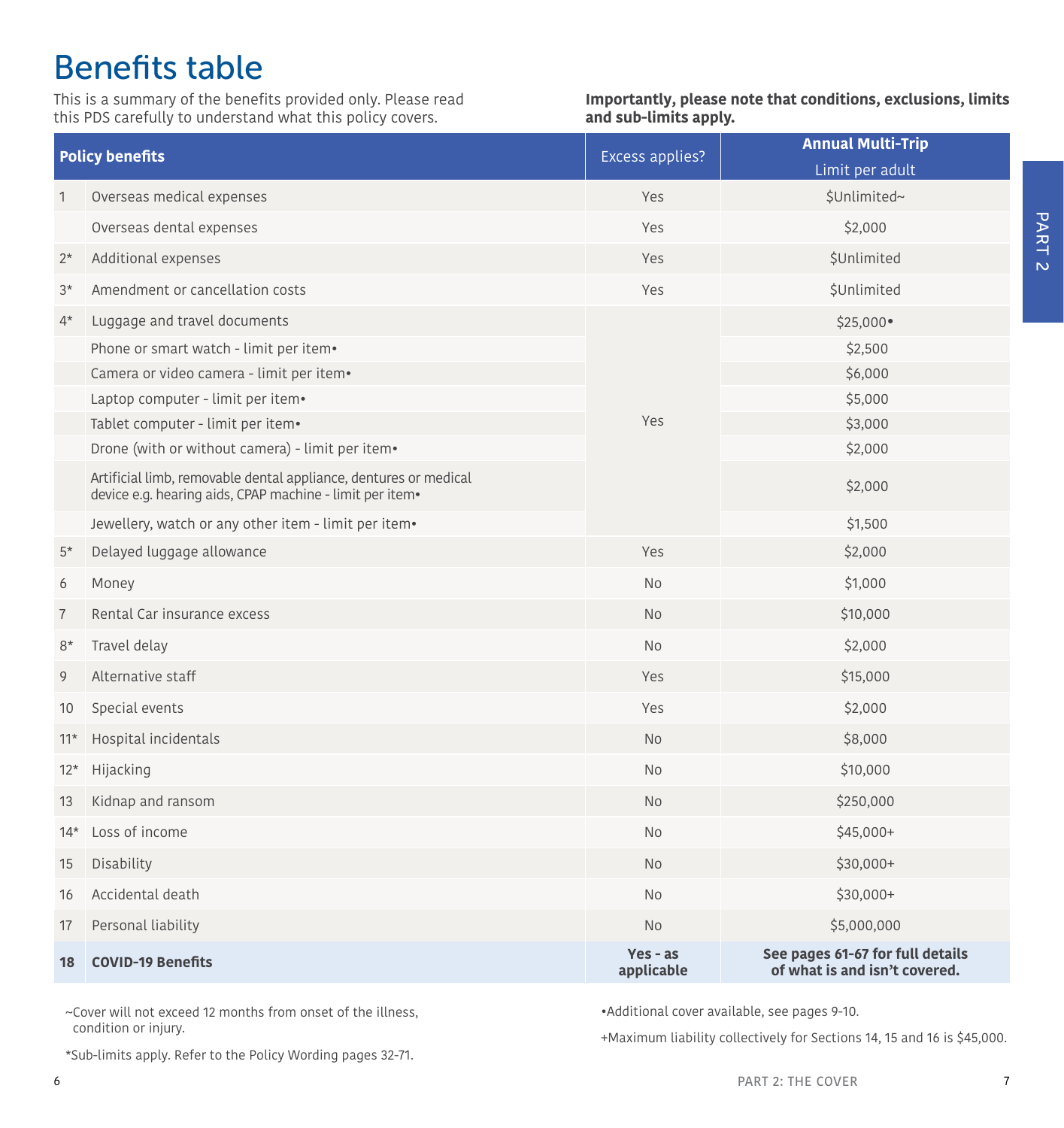# <span id="page-4-0"></span>Contact us

#### **Cover-More Insurance Services**

Mail: Private Bag 913, North Sydney NSW 2059 Australia Call: 1300 72 88 22

Fax: (02) 9202 8001

#### **Cover-More Insurance Services**

Mail: Private Bag 913, North Sydney NSW 2059 Australia

Call: 1300 72 88 22

Fax: (02) 9202 8001

Email: [enquiries@covermore.com.au](mailto:enquiries%40covermore.com.au?subject=)

#### **24 hour emergency assistance**

See page [26](#page-13-0) for details.

# <span id="page-4-1"></span>Policy inclusions and options

### <span id="page-4-2"></span>Areas of travel

We need You to tell Us Your destination(s). Select from the list of countries and areas when You get a quote. Where You travel will influence Your premium.

#### **Guide to entering/selecting Your destination**

#### **Where are You travelling to?**

- Enter or select every country You will be travelling to wherever possible.
- For each country You select, cover for travel to all other countries within that region is also included regardless of whether the countries are selected or not.

#### **Stopping over somewhere?**

• If You are stopping in a country for less than 72 hours, You do not need to enter or select that country.

#### **What to do if You do not know every single country You will be travelling to**

• If You are not sure of all Your destinations, select a region instead – cover then applies for travel to all countries within that region. You can also select Worldwide.

**Note:** Cover is included for travel within Australia: Your destination must be more than 250 kilometres from Home or, if less than that, Your trip must include at least one night paid accommodation booked with an accommodation supplier or provider (including a hotel, Bed & Breakfast (B&B), serviced apartment or peer to peer service such as Airbnb).

# <span id="page-4-3"></span>Excess choices

When travelling internationally You can choose the excess. The higher the excess chosen, the lower the premium. The excess will be shown on Your Certificate of Insurance and only applies in the event of a claim.

When You make a claim arising from the one event, an excess (if applicable) will only be applied once.

#### **Special excess**

In addition to Your chosen excess, a special excess will apply to:

- SECTION 2: Additional Expenses if You are diagnosed with COVID-19 on Your trip: \$250.
- SECTION 3: Amendment or Cancellation Costs if You or Your travelling companion are diagnosed with COVID-19 on Your trip: \$500

If Your claim is under both sections, the higher special excess will be deducted. The special excess applies in addition to any other excess. You cannot remove this special excess.

What that means is, for example, if You chose a \$250 excess and claim for Additional accommodation costs and cancellation costs because You were diagnosed with COVID-19 on Your overseas trip, We would deduct an excess of \$750 in total from Your claim. (\$250 excess + \$500 special excess).

# <span id="page-4-4"></span>Schengen visa

Our Business plan provides \$Unlimited benefit for expenses which might arise in connection with repatriation for medical reasons, urgent medical attention and/or emergency hospital treatment and up to 30,000EUR for overseas funeral expenses or repatriation of Your remains.

# <span id="page-4-5"></span>Luggage and personal effects

#### **Your belongings**

It is Your responsibility to provide Us with evidence to support Your claim for an item. This is 'proof of ownership'.

- We will accept the original or a copy of a purchase receipt, invoice and/or bank statement showing the purchase, the date of the purchase and the amount paid.
- We may consider valuation certificates (issued prior to the Relevant Time), ATM receipts and warranty cards with accompanying bank statement of purchases.
- We will not accept photographs, packaging or instruction manuals as proof of ownership.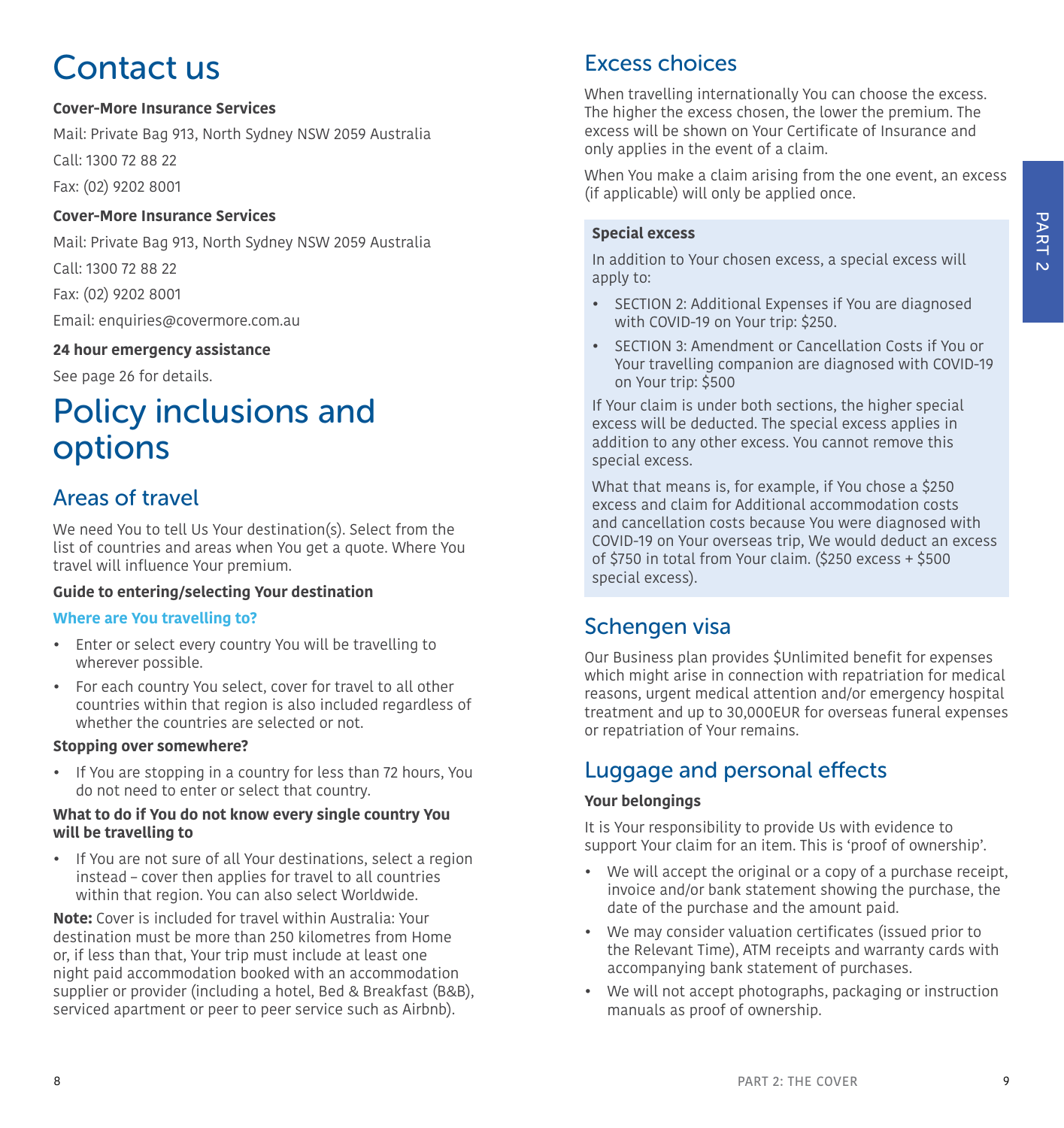#### **Safety of Your belongings and limits to the cover**

- Don't check in Your Valuables keep them with You as they're not covered by Us when checked-in with the Transport Provider (unless security regulations meant You were forced to check them in).
- Items left Unattended in any motor vehicle (for example, a car, campervan or motorhome) or towed land vehicle during daylight hours are not covered, unless they are stored in the Concealed Storage Compartment of the locked motor vehicle or towed land vehicle and forced entry was gained. A limit of \$500 per item and a maximum of \$2,000 in total applies.
- Don't leave items Unattended in ANY motor vehicle or towed land vehicle overnight, as they're not covered.
- Don't walk away from or leave Your belongings Unattended in a Public Place. They're not covered by Us.
- Report any loss or theft to the police within 7 days of when You first become aware of the incident, as a police report is required so We can validate that the incident occurred. Also, Your belongings may have been handed in and may be recovered or the police may have a chance to follow up an alleged crime.
- Additionally, We require the relevant report from the related party. For example, an Airline Property Irregularity Report (PIR) is also required if Your items were lost or stolen when travelling with an airline.
- If You are unable to provide Us with a copy of the relevant report, You must provide Us with a reasonable explanation and details of the time and place You made the report, including their contact details.

#### **Increase luggage item limits**

<span id="page-5-2"></span>You can increase an item's limit by specifying the item on Your policy and paying an extra premium.

Receipts or valuations (less than 24 months old) must be available if requested by Us.

The following are examples of items considered as one item for the purpose of this insurance (an item limit will apply):

- Camera, lenses, tripods and camera accessories (attached or not)
- Smart phone and cover/case
- Matched or unmatched set of golf clubs, golf bag and buggy
- Necklace and pendant
- Charm bracelet and charms

#### <span id="page-5-1"></span>**Luggage item limits automatically included in Your cover**

We provide cover for any one item, set or pair of items (including attached and unattached accessories), up to the following limits, after taking into account depreciation. See pages [47-](#page-23-0)48 for depreciation rates and an example of how a claim is worked out.

| <b>Item</b>                    | <b>Item limit</b> |
|--------------------------------|-------------------|
| Phone                          | \$2,500           |
| Smart watch                    | \$2,500           |
| Camera                         | \$6,000           |
| Video camera                   | \$6,000           |
| Drone (with or without camera) | \$1,500           |
| Laptop computer                | \$5,000           |
| Tablet computer                | \$3,000           |
| Artificial limb                | \$2,000           |
| Dentures (full or partial)     | \$2,000           |
| Removable dental appliance     | \$2,000           |
| Medical device                 | \$2,000           |
| Jewellery                      | \$1,500           |
| Watch                          | \$1,500           |
| Any other item                 | \$1,500           |

### <span id="page-5-0"></span>Activities included in Your cover

The following activities are automatically included:

- Abseiling Kayaking
- Archery **•** Paragliding
- 
- Bungy Jumping Skydiving
- Flying Fox Snorkelling
- 
- 
- Jet Skiing
- Ballooning Parasailing
	-
	-
	- Horse Riding White Water Rafting
- Jet Boating Working Holidays
- **Note:** Subject to the ordinary terms of cover and in particular General exclusions 22-25 on page [70](#page-35-2) and SECTION 17: Personal liability exclusions 3 and 4 on page [60](#page-30-1).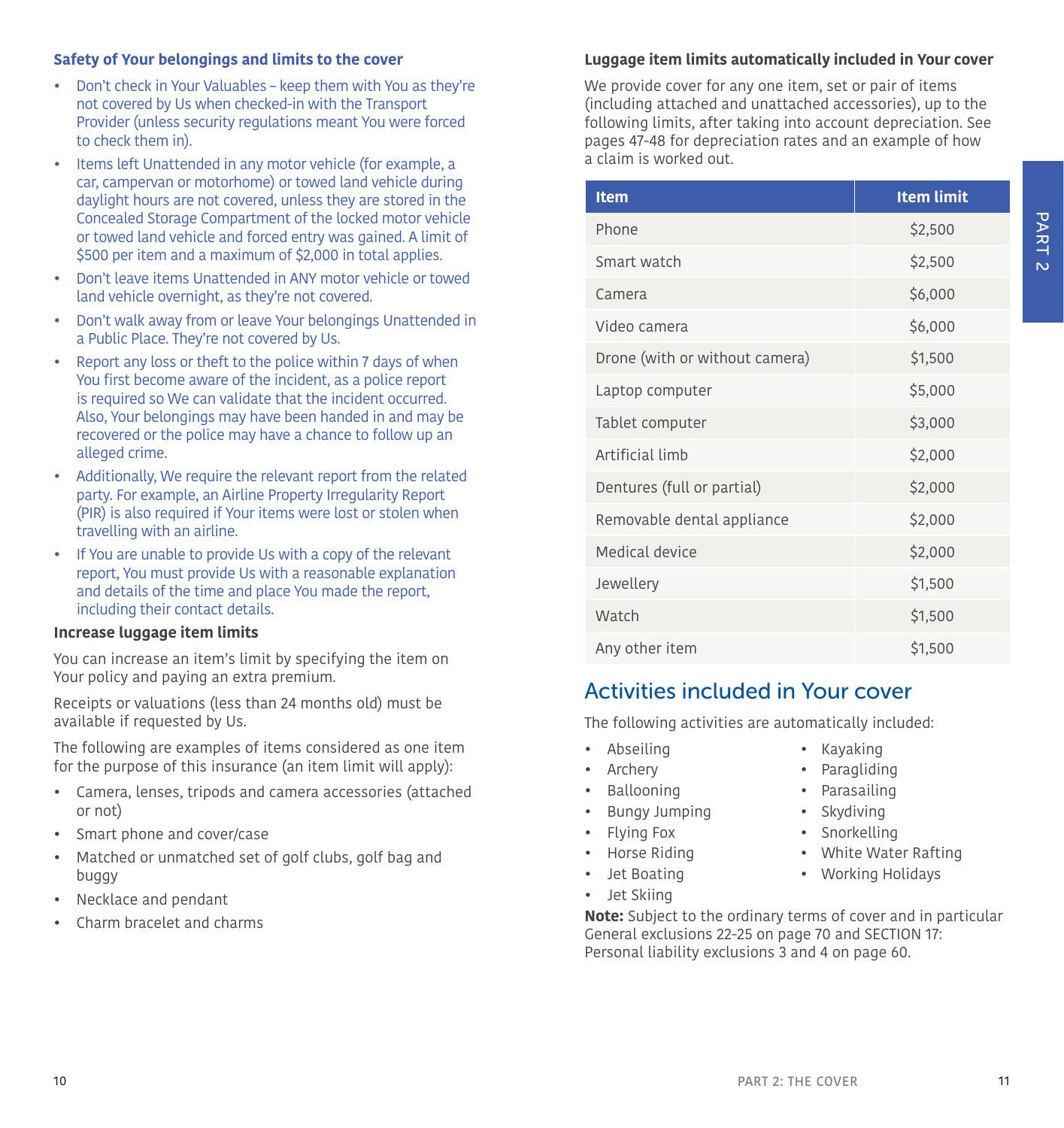# PART 2

# <span id="page-6-0"></span>Motorcycle/moped riding

Claims involving participation by You (during the Journey) in motorcycling or moped riding for any purpose are specifically excluded from this policy.

If You wish to be covered for this activity during Your Journey and be able to hire a motorcycle (including a moped) as the driver or a pillion passenger, You must pay an extra premium. Please ask for a quote.

Even if You pay the extra premium, You will only be covered if:

- the engine capacity is 250cc or less;
- while in control of a motorcycle or moped You hold a valid Australian motorcycle rider's licence or Australian motor vehicle driver's licence;
- while You are a passenger the driver holds a valid licence for riding that vehicle;
- You are wearing a helmet;
- You are not participating in a Professional capacity;
- You are not racing; and
- You are not participating in motocross.

**Note:** No cover will apply under SECTION 17: Personal Liability. This means You are responsible to pay costs associated with damage to the motorcycle, moped or property or injury to another person.

# <span id="page-6-1"></span>Snow skiing, snowboarding and snowmobiling

Claims involving participation by You (during the Journey) in snow skiing, snowboarding or snowmobiling are specifically excluded from this policy.

If You wish to be covered for these activities during Your Journey, You must pay an extra premium. Please ask for a quote.

Even if You pay the extra premium, You will only be covered if:

- You are skiing or snowboarding On-Piste;
- You are not racing; and
- You are not participating in a Professional capacity.

# <span id="page-6-2"></span>Extending Your Journey

If You are travelling and wish to be insured for longer than the original period shown on Your original Certificate of Insurance, You need to purchase a new policy by calling or emailing Your travel consultant or Cover-More prior to the expiry date. It is not an extension of the previous policy. Your Certificate of Insurance will be adjusted with the new dates. Please note:

- Should a medical condition present itself before the new policy is issued, it may be considered an Existing Medical Condition under a new policy. Therefore it may not be covered by the new policy. Purchasing a longer duration up front may avoid this risk. Restrictions on duration apply. For example, the maximum overall period for Worldwide cover is 12 months in total.
- If You can't return Home on Your original date due to an unforeseeable circumstance outside Your control, the policy will automatically extend - See policy condition [9.](#page-19-0) [Free extension of insurance on page 39](#page-19-0) for details.

# <span id="page-6-3"></span>Cooling-off period

You can cancel or change Your policy at any time before You leave Home. If You cancel this policy for any reason within the cooling-off period which is within 21 days of the date of purchase, We will give You Your money back.

Our cooling-off period ensures a refund of the entire premium unless You have already made a claim under the policy or departed on Your Journey. If You wish to cancel Your policy and receive a full refund, please contact the providing entity within the cooling-off period.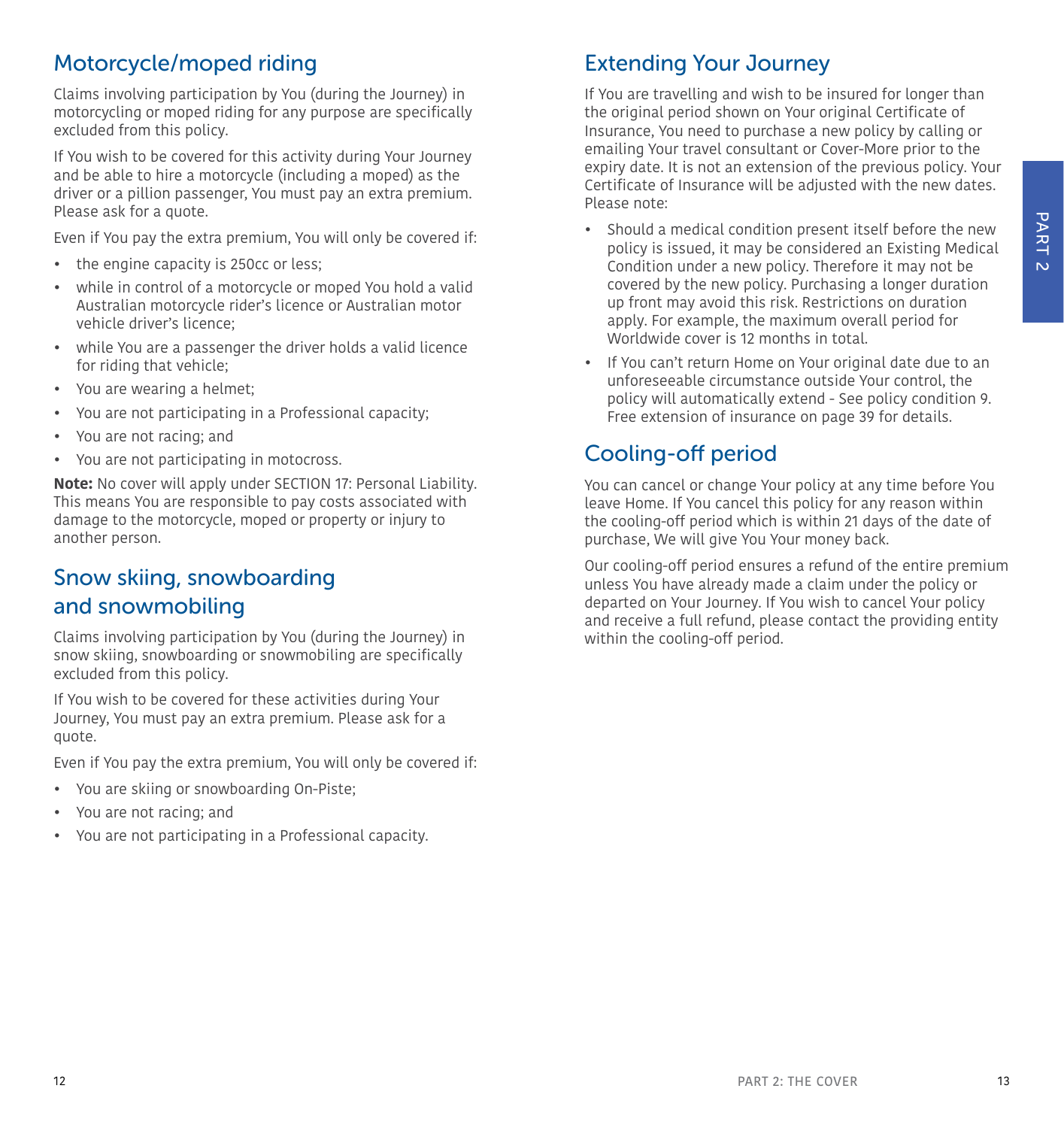# PART<sub>3</sub>

# <span id="page-7-0"></span>Travel and health

# Do You have an Existing Medical Condition?

Claims which in any way relate to, or are exacerbated by, an Existing Medical Condition or related new infections are specifically excluded from this policy unless Your Existing Medical Condition is approved by Us.

#### **What does this mean?**

If You have an Existing Medical Condition and for example take medication to keep that condition in check, it doesn't mean You can't purchase travel insurance.

It does however, mean that You should tell Us about all Your Existing Medical Conditions including anything for which medication is prescribed so We can complete an online health assessment and, if We approve, offer You cover.

If You choose to declare some conditions and not others or choose not to declare any conditions, You run the risk of a claim being denied. See Existing Medical Conditions for more information.

# Assessing Your health

So We can assess the risk, We may also require You to answer some questions about Your general health as well as completing an online health assessment at the time of applying for this travel insurance.

# <span id="page-7-1"></span>Existing Medical Conditions

#### **(Of You or Your travelling companion)**

Cover for claims which in any way relate to, or are exacerbated by, an Existing Medical Condition or related new infections are specifically excluded from this policy. However, We may separately provide cover for an Existing Medical Condition. If such cover is applied for and approved, an extra premium may apply.

# What is an Existing Medical Condition?

**"Existing Medical Condition"** means a disease, illness, medical or dental condition or physical defect that, at the Relevant Time, meets any one of the following:

- a) Has required an emergency department visit, hospitalisation or day surgery procedure within the last 12 months.
- b) Requires:
	- (i) prescription medication from a qualified medical practitioner or dentist;
	- (ii) regular review or check-ups;
	- (iii) ongoing medication for treatment or risk factor control;
	- (iv) consultation with a specialist.
- c) Has:
	- (i) been medically documented involving the brain, circulatory system, heart, kidneys, liver, respiratory system or cancer; or
	- (ii) required surgery involving the abdomen, back, brain, joints or spine that required at least an overnight stay in hospital.
- d) Is:
	- (i) chronic or ongoing (whether chronic or otherwise) and medically documented;
	- (ii) under investigation;
	- (iii) pending diagnosis; or
	- (iv) pending test results.

**"Relevant Time"** means the first time at which any part of the relevant trip is paid for or the time at which the policy is issued, whichever occurs last.

If You are unsure whether You have an Existing Medical Condition, please call Cover-More on 1300 72 88 22 for assistance.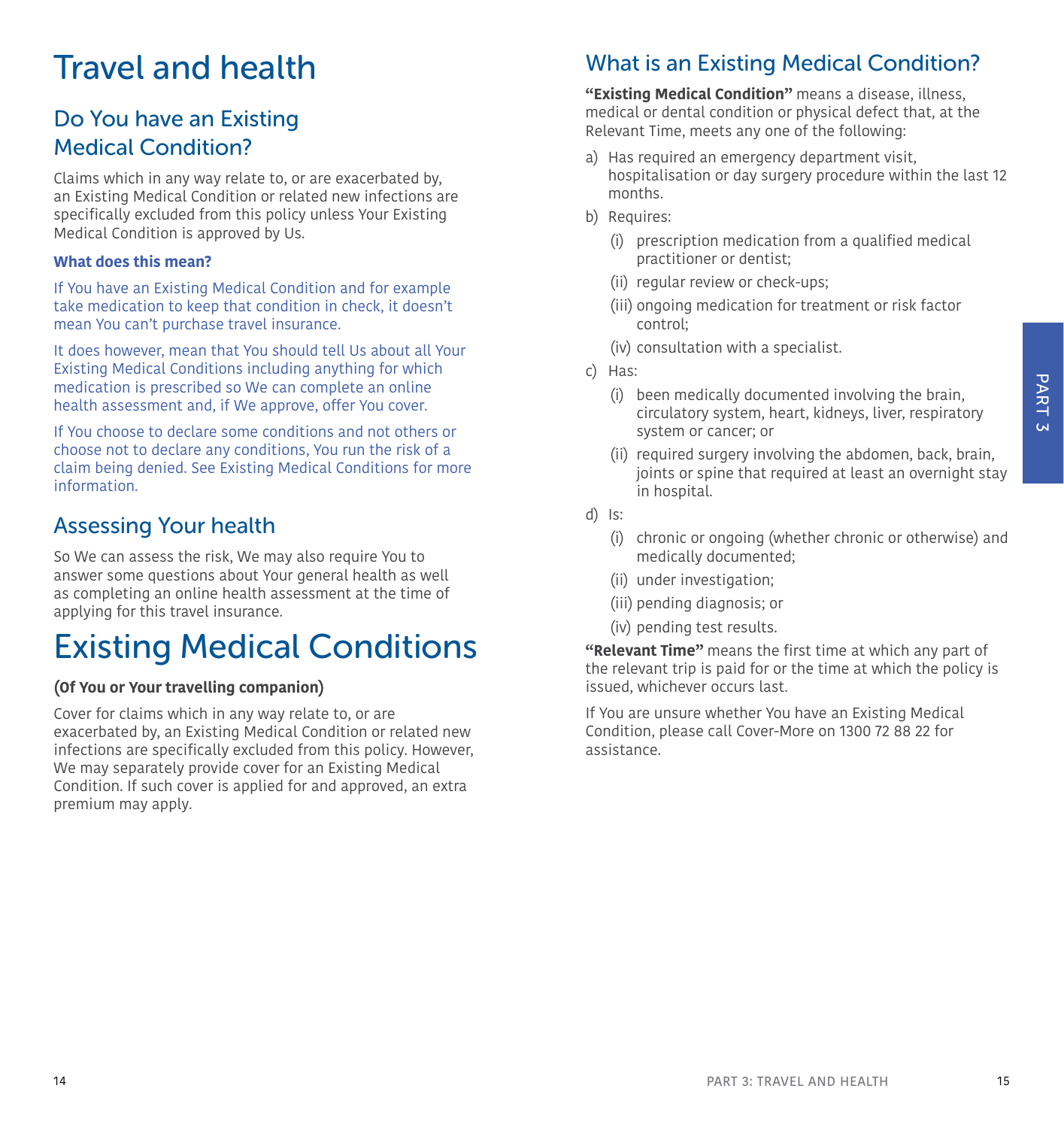# Getting cover for Your Existing Medical Conditions

There are 3 categories of Existing Medical Conditions:

- Conditions which cannot be covered
- Conditions We automatically include
- Conditions We need to assess

Please review each of the categories to determine which category applies.

#### **Existing Medical Conditions which cannot be covered**

This policy does not provide cover for claims which in any way relate to, or are exacerbated by:

- conditions involving drug or alcohol dependency;
- travel booked or undertaken against the advice of any medical practitioner;
- routine or cosmetic medical or dental treatment or surgery during the Journey, even if Your Existing Medical Condition has been approved;
- conditions for which You are travelling to seek advice, treatment or review or to participate in a clinical trial.

#### **Medical Conditions that are undiagnosed or awaiting specialist opinion**

We are unable to offer cover for medical conditions You were aware of, or a person in Your circumstances reasonably should have been aware of, or arising from signs or symptoms\* that You were aware of or a person in Your circumstances reasonably should have been aware of, at or before the Relevant Time, and for which at that time:

- had not yet sought a medical opinion regarding the cause;
- You were currently under investigation to define a diagnosis; or
- You were awaiting specialist opinion.

You will still be eligible for the other benefits provided by the policy but You may not apply for cover for any Existing Medical Conditions. There will be no cover for claims which in any way relate to, or are exacerbated by, any Existing Medical Condition or any condition where the points listed above apply.

If You receive a diagnosis before You depart on Your Journey, You may be able to complete a health assessment and, if approved, add Existing Medical Condition cover to Your policy by paying Us the required premium.

\*Examples of signs or symptoms include, but are not limited to, chest pain, shortness of breath, pain or discomfort in any part of Your body, persistent cough or unexplained bleeding.

# Existing Medical Conditions We automatically cover

We automatically include the Existing Medical Conditions listed in the table following provided:

- **all Your Existing Medical Conditions are on this list**;
- You have not been hospitalised or required treatment by a medical practitioner in the last 12 months for any of the listed conditions;
- You are not under investigation for any of the listed conditions;
- You are not awaiting investigation, surgery, treatment or procedures for any of the listed conditions; and
- Your conditions satisfy the criteria in the table following.

#### All time frames are measured in relation to the Relevant Time, unless specified otherwise.

| <b>Condition</b>                                        | <b>Criteria</b>                                                                                           |
|---------------------------------------------------------|-----------------------------------------------------------------------------------------------------------|
| Acne                                                    | No additional criteria.                                                                                   |
| <b>ADHD</b>                                             | No additional criteria.                                                                                   |
| (Attention Deficit<br><b>Hyperactivity</b><br>Disorder) |                                                                                                           |
| <b>Allergy</b>                                          | In the last 6 months, You haven't<br>required treatment by a medical<br>practitioner for this condition.  |
|                                                         | You have no known respiratory<br>conditions (e.g. Asthma).                                                |
| Anxiety                                                 | You have not been diagnosed with<br>Depression in the last 3 years.                                       |
|                                                         | In the last 12 months, Your prescribed<br>medication hasn't changed.                                      |
|                                                         | You are not currently waiting to<br>see a mental health clinician (e.g.<br>psychologist or psychiatrist). |
|                                                         | You have not previously been<br>required to cancel or curtail Your<br>travel plans due to Your Anxiety.   |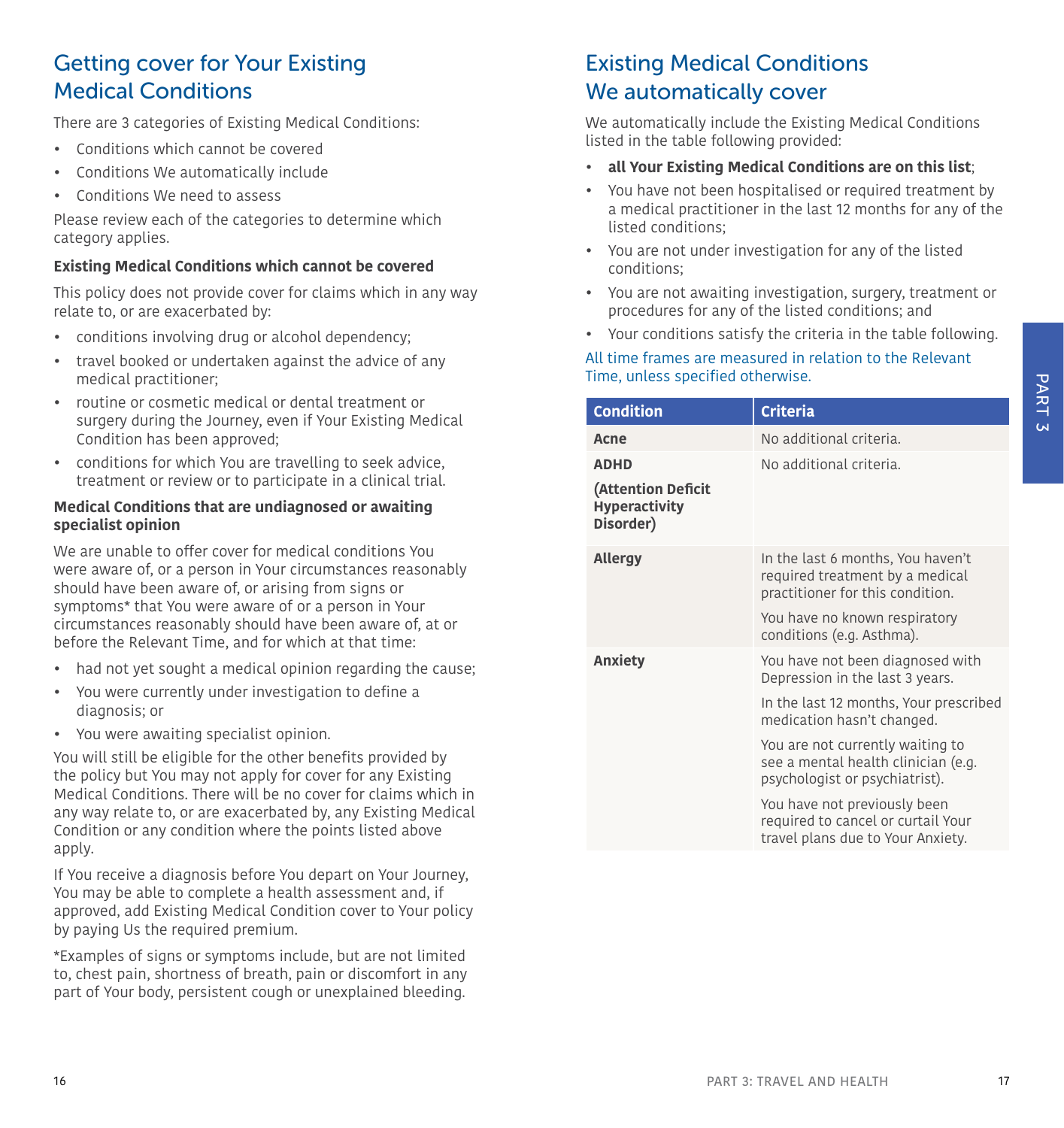| <b>Asthma</b>                    | You are less than 60 years of age                                                                 | Gout                                                  | No additional criteria.                                                                            |
|----------------------------------|---------------------------------------------------------------------------------------------------|-------------------------------------------------------|----------------------------------------------------------------------------------------------------|
|                                  | when You purchase the policy.                                                                     | <b>Hiatus Hernia</b>                                  | No additional criteria.                                                                            |
|                                  | In the last 12 months, You haven't<br>had an Asthma exacerbation                                  | <b>Hip Replacement</b>                                | The procedure was performed more                                                                   |
|                                  | requiring treatment by a medical                                                                  | <b>Knee Replacement</b>                               | than 12 months ago and less than 10<br>years ago.                                                  |
|                                  | practitioner.                                                                                     | <b>Shoulder Replacement</b>                           | You haven't had any post-operative                                                                 |
|                                  | You have been a non-smoker for at<br>least the last 18 months.                                    | <b>Hip Resurfacing</b>                                | complications related to that surgery.<br>Post-operative complications include                     |
|                                  | You don't need prescribed oxygen<br>outside of a hospital.                                        | Hypercholes-                                          | joint dislocation and infection.<br>You don't have a known heart or                                |
|                                  | You don't have a chronic lung<br>condition or disease (whether<br>chronic or otherwise) including | terolaemia<br>(High Cholesterol)                      | cardiovascular condition.                                                                          |
|                                  | Chronic Bronchitis, Chronic<br>Obstructive Pulmonary Disease<br>(COPD), Emphysema or Pulmonary    | <b>Hypertension</b><br>(High<br><b>Blood</b>          | You don't have a known heart or<br>cardiovascular condition.<br>You don't have Diabetes (Type I or |
|                                  | Fibrosis.                                                                                         | Pressure)                                             | Type II).                                                                                          |
| <b>Bell's Palsy</b>              | No additional criteria.                                                                           |                                                       | Your Hypertension is stable                                                                        |
| <b>Bunions</b>                   | No additional criteria.                                                                           |                                                       | and managed by Your medical<br>practitioner.                                                       |
| <b>Carpal Tunnel</b><br>Syndrome | No additional criteria.                                                                           |                                                       | In the last 12 months, Your prescribed<br>blood pressure medication hasn't                         |
| <b>Cataracts</b>                 | In the last 90 days, You haven't had<br>an operation for this condition.                          |                                                       | changed.                                                                                           |
| Glaucoma                         | You have no ongoing complications<br>of this condition.                                           |                                                       | You aren't suffering symptoms of<br>Hypertension.                                                  |
| <b>Coeliac Disease</b>           | No additional criteria.                                                                           |                                                       | You aren't having investigations<br>related to blood pressure.                                     |
| <b>Congenital Blindness</b>      | No additional criteria.                                                                           | <b>Menopause</b>                                      | You don't have Osteoporosis.                                                                       |
| <b>Congenital Deafness</b>       | No additional criteria.                                                                           | <b>Migraine</b>                                       | No additional criteria.                                                                            |
| <b>Depression</b>                | You have not been hospitalised for                                                                | <b>Peptic Ulcer</b>                                   | In the last 12 months, the Peptic/                                                                 |
|                                  | this condition in the last 2 years.                                                               | <b>Gastric Ulcer</b>                                  | Gastric Ulcer has been stable.                                                                     |
|                                  | In the last 12 months, Your prescribed<br>medication hasn't changed.                              | <b>Plantar Fasciitis</b>                              | No additional criteria.                                                                            |
|                                  | You are not currently waiting to                                                                  | <b>Raynaud's Disease</b>                              | No additional criteria.                                                                            |
|                                  | see a mental health clinician (e.g.                                                               | <b>Skin Cancer</b>                                    | Your Skin Cancer isn't a Melanoma.                                                                 |
|                                  | psychologist or psychiatrist).<br>You have not previously been                                    |                                                       | You haven't had chemotherapy or<br>radiotherapy for this condition.                                |
|                                  | required to cancel or curtail Your<br>travel plans due to Your Depression.                        |                                                       | Your Skin Cancer does not require                                                                  |
| <b>Ear Grommets</b>              | You don't have an ear infection.                                                                  |                                                       | any follow up treatment e.g.<br>chemotherapy, radiotherapy or                                      |
| <b>Epilepsy</b>                  | You don't have an underlying medical                                                              |                                                       | further excision.                                                                                  |
|                                  | condition (e.g. previous head trauma,<br>Brain Tumour or Stroke).                                 | <b>Stenosing</b><br>Tenosynovitis (Trigger<br>Finger) | No additional criteria.                                                                            |
| <b>Gastric Reflux</b>            | Your Gastric Reflux doesn't relate to<br>an underlying diagnosis (e.g. Hernia/                    | <b>Urinary Incontinence</b>                           | No additional criteria.                                                                            |
|                                  | Gastric Ulcer).                                                                                   | <b>Underactive Thyroid</b>                            | The cause of Your Underactive/                                                                     |
| Goitre                           | No additional criteria.                                                                           | <b>Overactive Thyroid</b>                             | Overactive Thyroid wasn't a tumour.                                                                |
| <b>Graves' Disease</b>           | No additional criteria.                                                                           |                                                       |                                                                                                    |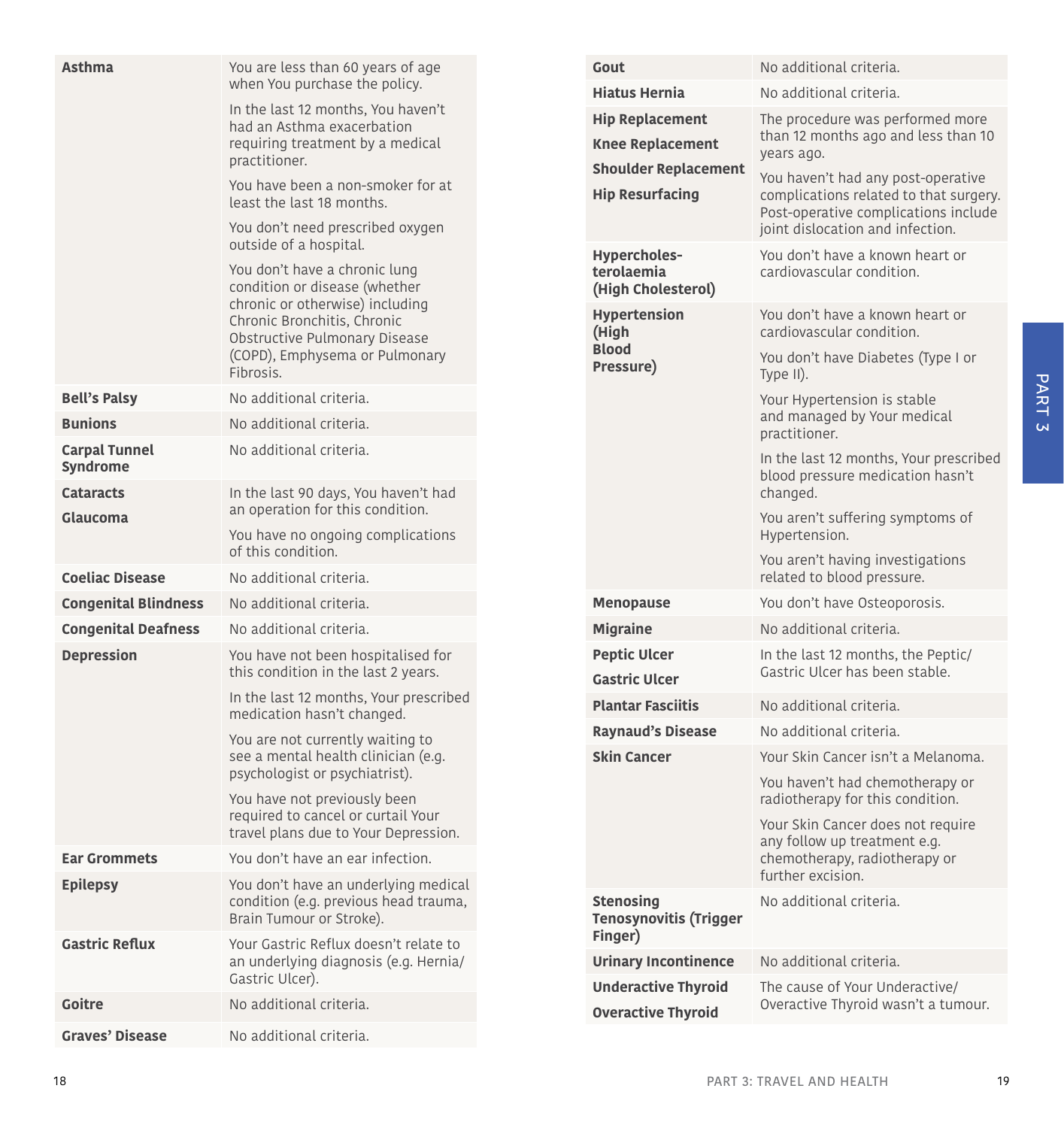# Existing Medical Conditions We need to assess

If Your condition:

- does not meet the criteria above;
- You have one or more conditions which are not listed in the table of conditions we automatically include; or
- a combination of both the above points

You will need to complete an online health assessment by declaring all Your Existing Medical Conditions to Us.

To be clear, the conditions We automatically include only apply if You do not have other Existing Medical Conditions beyond those on this list.

### Conditions to pay particular attention to

#### **Chronic lung conditions**

If You have a chronic lung condition\*, unless You complete a health assessment for that condition at the Relevant Time which is then approved by Us and You pay the required extra premium, You won't be covered for claims which in any way relate to or are exacerbated by:

- that condition;
- a respiratory infection e.g. Influenza; or
- a lung infection e.g. Pneumonia.

\*Chronic lung condition includes Chronic Bronchitis, Chronic Obstructive Pulmonary Disease (COPD), Emphysema or Pulmonary Fibrosis.

#### **What does this mean?**

For example, if You have COPD and are diagnosed with a respiratory infection, Your claim will not be covered because We consider the respiratory infection to complicate and be a complication of the underlying Existing Medical Condition, COPD.

#### **Cardiovascular Disease**

If You have a condition involving Your heart and blood vessels, collectively known as Cardiovascular Disease\*, unless You complete a health assessment for that condition at the Relevant Time which is then approved by Us and You pay the required extra premium, You won't be covered for claims which in any way relate to or are exacerbated by:

- that condition; or
- another heart/cardiovascular system problem including a Heart Attack or Stroke.

\*Cardiovascular Disease includes Aneurysms, Angina, Cardiac Arrhythmias (disturbances in heart rhythm) Cardiomyopathy, Cerebrovascular Accident (CVA or Stroke), previous heart surgery (including valve replacements, bypass surgery or stents), Myocardial Infarction (Heart Attack) or Transient Ischaemic Attack (TIA).

#### **What does this mean?**

For example, if You have ever been diagnosed with Coronary Artery Disease, also known as Ischaemic Heart Disease (IHD), it is considered a life-long condition. The risk of disease is elevated whether or not You have been treated with bypass surgery or coronary artery stent insertion. If You haven't told Us about Your condition, We haven't approved it and You haven't paid the additional premium, We won't be able to consider Your claim if something goes wrong before or during Your Journey with respect to these conditions.

#### **Reduced immunity**

If You have reduced immunity at the Relevant Time (e.g. as the result of a medical condition or medical treatment), unless You complete a health assessment which is then approved by Us and You pay the required extra premium, We won't be able to approve claims which in any way relate to, or are exacerbated by, the underlying medical condition or a new infection.

#### **What does this mean?**

For example, if You currently suffer from a condition that is associated with significant immunosuppression or You require medication that significantly impairs immune function (e.g. Methotrexate, Azathioprine or high dose steroids), You should tell Us about Your condition, otherwise We won't be able to cover Your claim if You develop an opportunistic infection with respect to these conditions.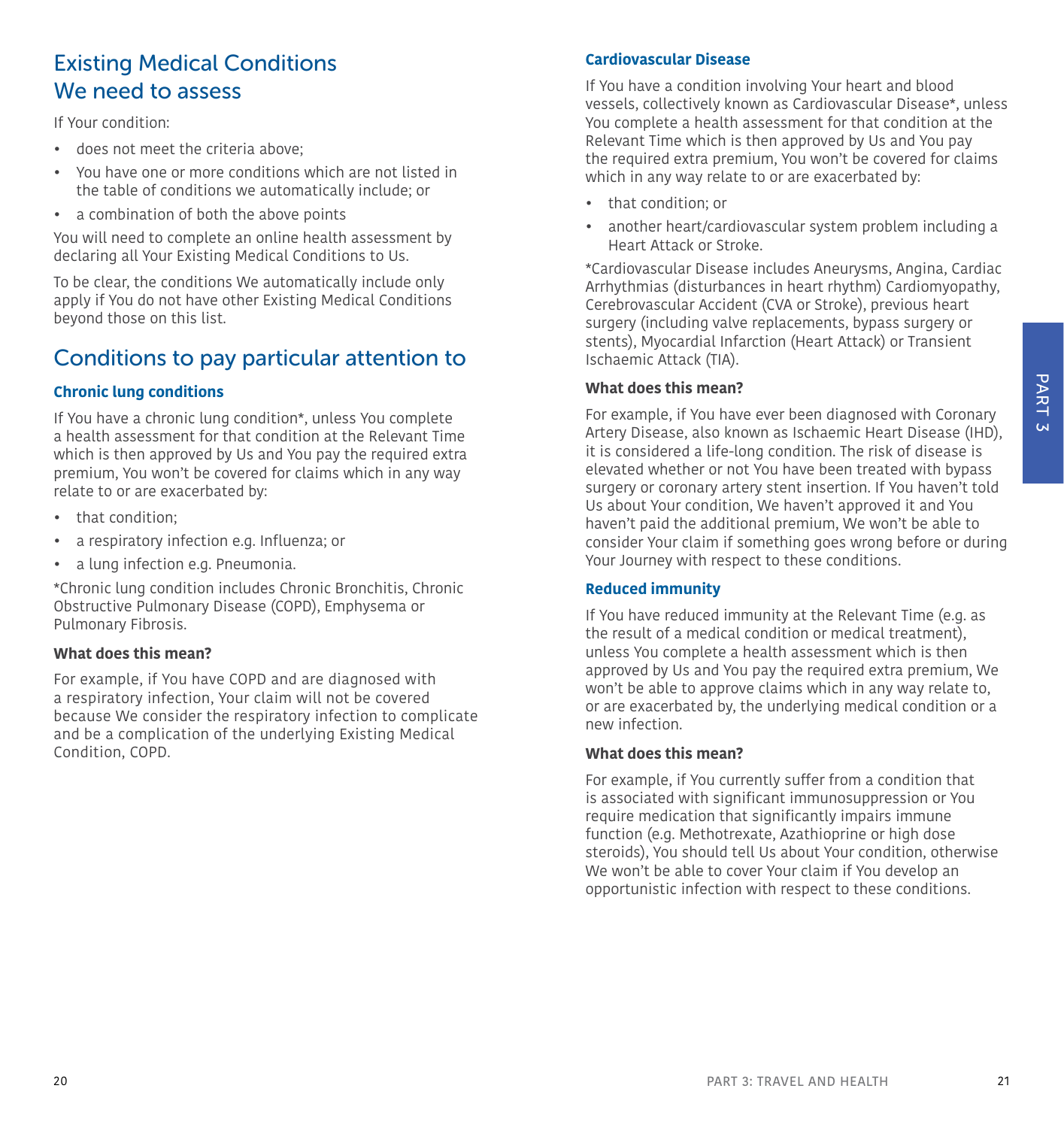#### **What happens if i have an Existing Medical Condition but do not take steps to cover it under my travel insurance policy?**

We will not pay any claims which in any way relate to, or are exacerbated by, Your Existing Medical Condition if:

- You do not apply for this cover for Your Existing Medical Conditions at the Relevant Time or, at the latest, before You depart on Your Journey;
- You apply for this cover for Your Existing Medical Conditions and We do not agree to provide cover; or
- We agree to provide cover for Your Existing Medical Condition and You do not pay the required extra premium.

This means, for example, that You will have to pay for an overseas medical emergency which can be very expensive in some countries.

If You have any questions about Existing Medical Conditions, please call Cover-More on 1300 72 88 22.

### How to complete a health assessment

For all other medical conditions You will need to complete an online medical assessment by either contacting Your travel agent or broker or by calling Cover-More on 1300 72 88 22 for additional assistance.

• You'll need to have sufficient knowledge about each Existing Medical Condition to be able to complete a full declaration so We can assess the risk.

For example, We need to know the name of the medical condition You take medication for, rather than the name of the medication. Check with Your doctor first if unsure.

- Check all Existing Medical Conditions have been disclosed to Us.
- We will provide Your assessment outcome and a number.
- If We can approve Your health assessment, You must pay the required extra premium to add cover for Your Existing Medical Conditions to the policy.
- An approval number for this cover will then be listed on the Certificate of Insurance We give You. Special conditions, limits and excesses may apply depending on Your Existing Medical Condition, age, trip destination and duration. This will be stated on Your Certificate of Insurance or separately advised to You in writing.

# <span id="page-11-0"></span>**Pregnancy**

Our policy provides limited cover for pregnancy.

If You know You are pregnant at the Relevant Time, You will need to apply for cover if:

- there have been complications with this pregnancy or a previous pregnancy;
- You have a multiple pregnancy e.g. twins or triplets; or
- the conception was medically assisted e.g. using assisted fertility treatment including hormone therapies or IVF.

**"Relevant Time"** means the first time when a part of the relevant trip is paid for or the time when the policy is issued, whichever occurs last.

Please complete additional questions in an online medical assessment in order to determine eligibility and obtain a quote. If You have any questions about the online assessment or prefer to talk with a customer service agent, please call Cover-More on 1300 72 88 22.

### Pregnancy restrictions

Whether or not You have to apply for pregnancy cover, the following restrictions apply to claims arising in any way from the pregnancy of any person.

- Cover is only provided for serious, unexpected pregnancy complications that occur up until the 24th week of pregnancy i.e. up to 23 weeks, 6 days. Gestational age is measured in weeks and days and is calculated from the last known date of Your menstrual period or calculated from staging ultrasound.
- Childbirth is not covered.
- Costs relating to the health or care of a newborn child are not covered, irrespective of the stage of pregnancy when the child is born.

#### **What does this mean?**

<span id="page-11-1"></span>Expectant mothers should consider if Our products are right for them when travelling after 20 weeks gestation as costs for childbirth and neonatal care overseas can be expensive.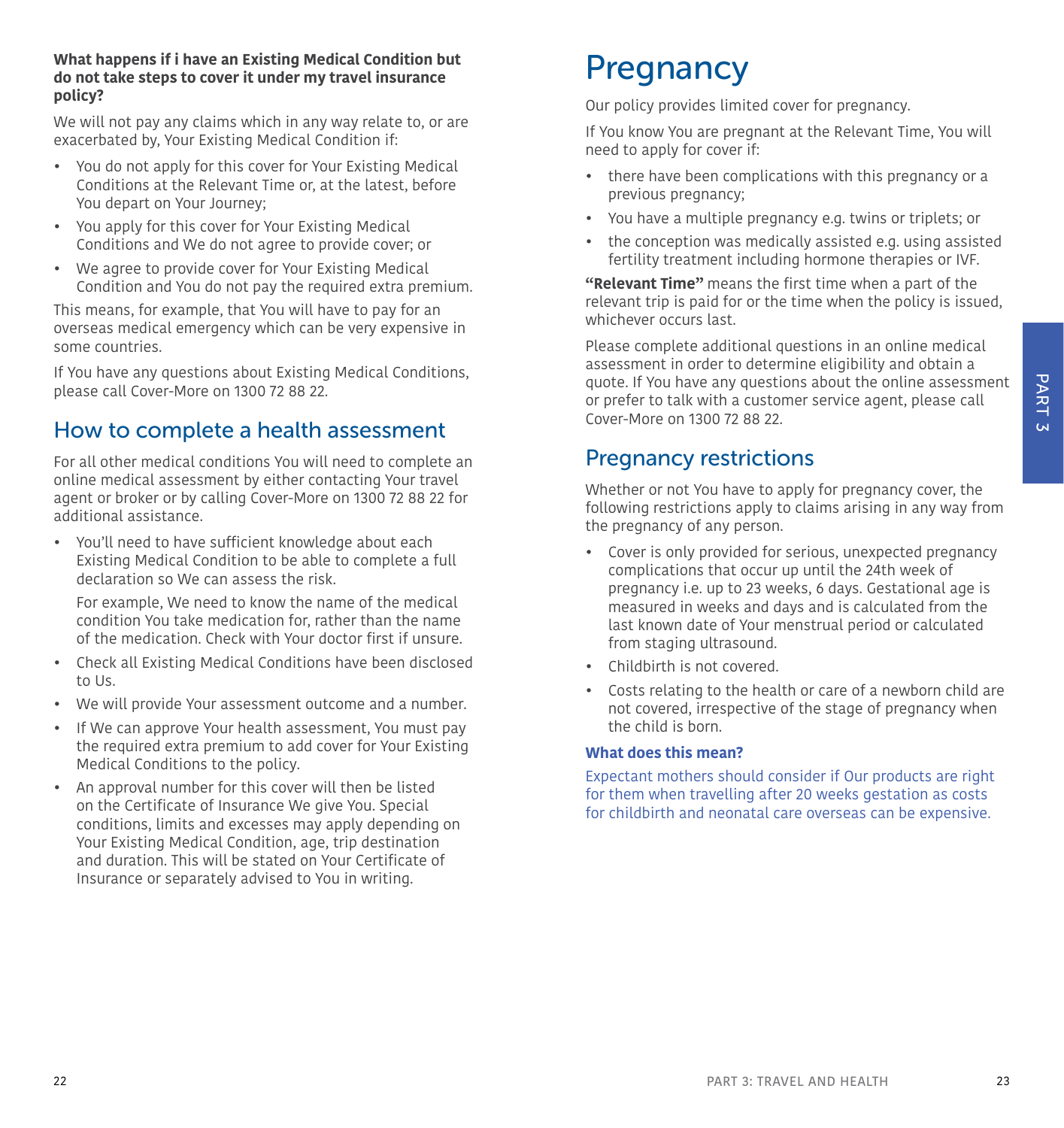# Health of other people impacting Your travel (non-traveller)

This policy has cover if You need to change Your trip due to the health of a Relative or Your business partner who is not travelling. In some circumstances the maximum We will pay is \$1,000.

#### **What Is covered?**

We will pay for claims arising from the sudden disabling injury, sickness or disease or death of a Relative or Your business partner who is not travelling if, at the Relevant Time, that person:

- a) in the last 12 months, had not been hospitalised (including day surgery or emergency department attendance) for a condition that was in any way related to, or exacerbated by, the condition that gave rise to the claim;
- b) was not residing in a facility such as a nursing home, an aged care facility, a residential aged care home, a high and/or low care facility, a privately owned accommodation facility such as Supported Residential Services or Facilities (SRS/SRF) or, a residential care facility);
- c) was residing independently at home or in a retirement home or village, including independent living arrangements, and they did not require home care or flexible care services;
- d) was not on a waiting list for, or did not know they needed surgery, inpatient treatment or tests at a hospital or clinic;
- e) did not have a drug or alcohol addiction; and
- f) did not have a Terminal Illness.

#### **What are the restrictions and limits?**

If any point a-f cannot be met e.g. if Your non-travelling Relative was in a nursing home or did have a Terminal Illness, the maximum We will pay is \$1,000 under all sections of the policy combined.

• For Your reference, "Relative" means a person who is Your spouse, de facto; parent, parent-in-law, stepparent, guardian; grandparent; child, foster child, grandchild; brother, brotherin- law, half-brother, stepbrother, sister, sister-in-law, half-sister, stepsister; daughter, daughterin-law, stepdaughter, son, sonin- law, stepson; fiancé, fiancée; uncle, aunt; or niece, nephew.

#### **What isn't covered?**

No payment will be made under this policy for:

- Claims related to non-travellers who aren't a Relative or Your business partner.
- Claims where You are aware of a circumstance which is likely to give rise to a claim.
- Claims which in any way relate to circumstances You knew of, or a person in Your circumstances would have reasonably known or foreseen, at the Relevant Time, that could lead to the Journey being delayed, abandoned or cancelled.

#### <span id="page-12-0"></span>**For example:**

• Jim's father was hospitalised after a serious accident. After hearing the bad news, Jim cancelled his upcoming trip and received a 50% refund.

He then bought a travel insurance policy so he could claim the rest of the money back.

When Jim bought the policy, he had already cancelled the trip so his claim would not be covered.

• Khalida's mother had been unwell for several months and was booked to have medical tests. Khalida organised a holiday and travel insurance. Unfortunately, the test results showed her mother had a serious sickness so Khalida cancelled her holiday to spend time with her mother. Because her mother was having tests after being unwell when Khalida bought her policy, her claim would not be covered as she knew at that time, or a person in her circumstances would have reasonably known or foreseen, that she may need to cancel her trip due to her mother's health.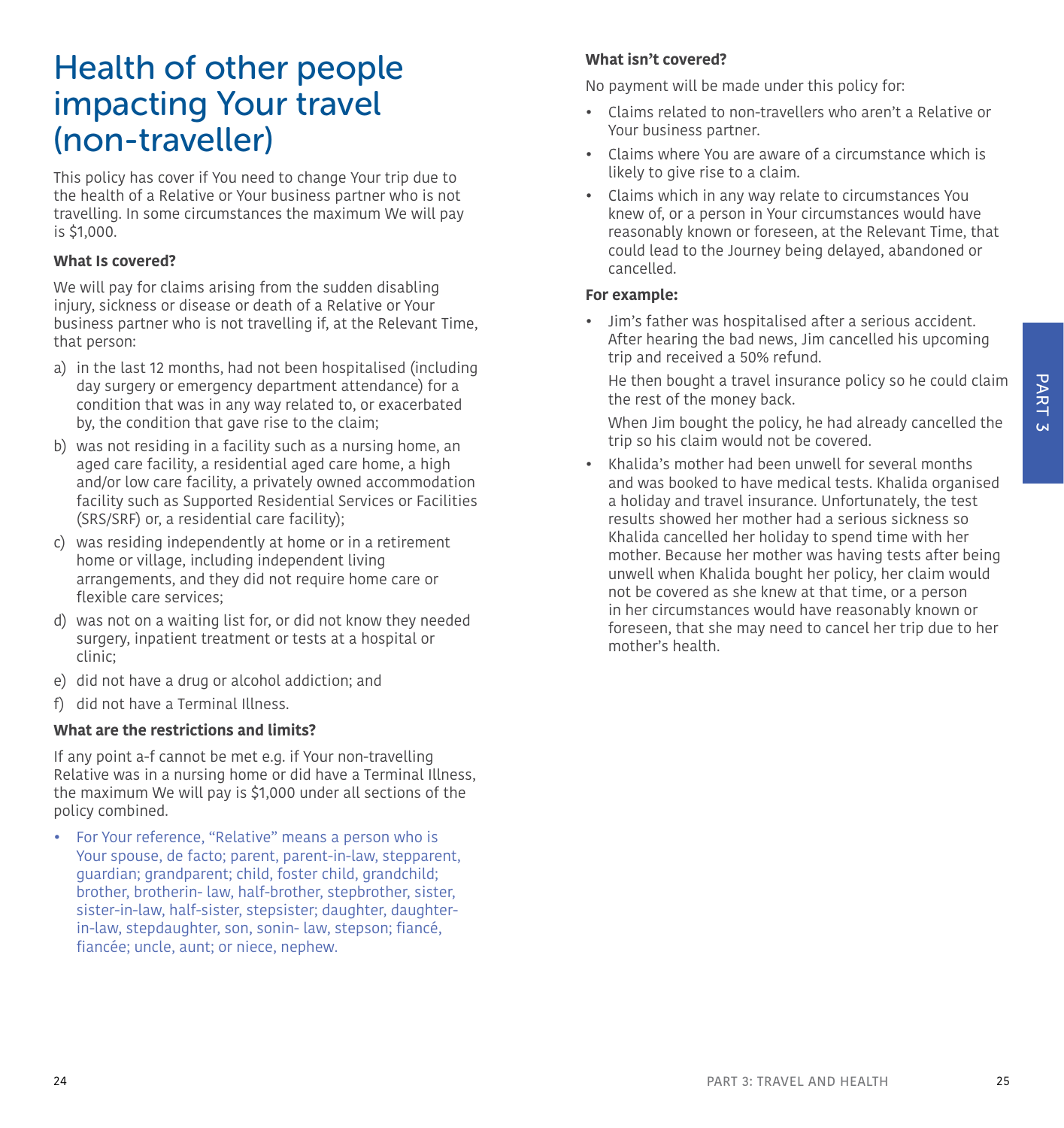# <span id="page-13-0"></span>24 hour emergency assistance

We hope You have a great trip but should something go wrong, We're here to help.

When travelling, You have access to Our emergency assistance team of doctors, nurses, case managers and travel agents 24 hours a day, 365 days a year.

Our team provides the following services to all policyholders:

- **• Help to find a medical facility and monitor Your medical care**
- **• Paying bills**

Becoming ill overseas can be very expensive so those significant medical expenses can be paid by Us directly to the hospital if Your claim is approved.

**• Keeping You travelling or getting You Home**

Our team can decide if and when it is appropriate to bring You Home and will coordinate the entire exercise.

**• Help if passports, travel documents or credit cards are lost**

If You need assistance in contacting the issuer of the document, Our emergency assistance team can help.

**• Help to change travel plans** 

If Your travel consultant is not available to assist with rescheduling in an emergency, Our team can help.

Certain services are subject to Your claim being approved.

You, or someone on Your behalf, should phone Our emergency assistance team as soon as possible if You require hospitalisation, if Your medical expenses will exceed \$2,000 or if You want to return early.

When You call, please have the following information at hand:

- Your policy number
- A phone number to call You back on

Please call Australia DIRECT and TOLL FREE from:

| <b>USA</b> | 1800 937 9763 | Canada | 1800 645 8714 |
|------------|---------------|--------|---------------|
|            |               |        |               |

**UK** 0800 892 014 **NZ** 0800 445 524

Charges apply if calling from a pay phone or mobile phone.

**From all other countries** or if You experience difficulties with the numbers above:

Call direct: +61 2 8907 5619

Fax: +61 2 9954 6250

# <span id="page-13-1"></span>Claims

# How to make a claim

#### **Complete an online claim**

Visit [www.claims.covermore.com.au](http://www.claims.covermore.com.au) and follow the prompts; or

#### **Fill in a claim form**

Download, print and complete a claim form from www.covermore.com.au.

#### **Add receipts and other supporting documents**

Follow the checklist for the supporting documents You need to send Us with Your completed claim.

#### **Send in Your claim**

Upload Your scanned documents and submit the claim online; or

Post the completed claim form and original supporting documents to:

> Cover-More Travel Insurance Claims Department Private Bag 913 North Sydney NSW 2059 Australia

We need original documents, so please hold on to Your documents as We may request them. If You are posting them, keep a copy.

For additional assistance:

Call: 1300 72 88 22 (within Australia) or +61 2 8907 5000 (from overseas)

Email: [enquiries@covermore.com.au](mailto:enquiries%40covermore.com.au?subject=)

### When will I hear back about the claim?

We try to process claims as quickly as possible.

We may approve and settle, investigate or decline the claim or request further information. In any case, You will hear back within 10 working days from the time We receive Your claim or each time we receive further information on it.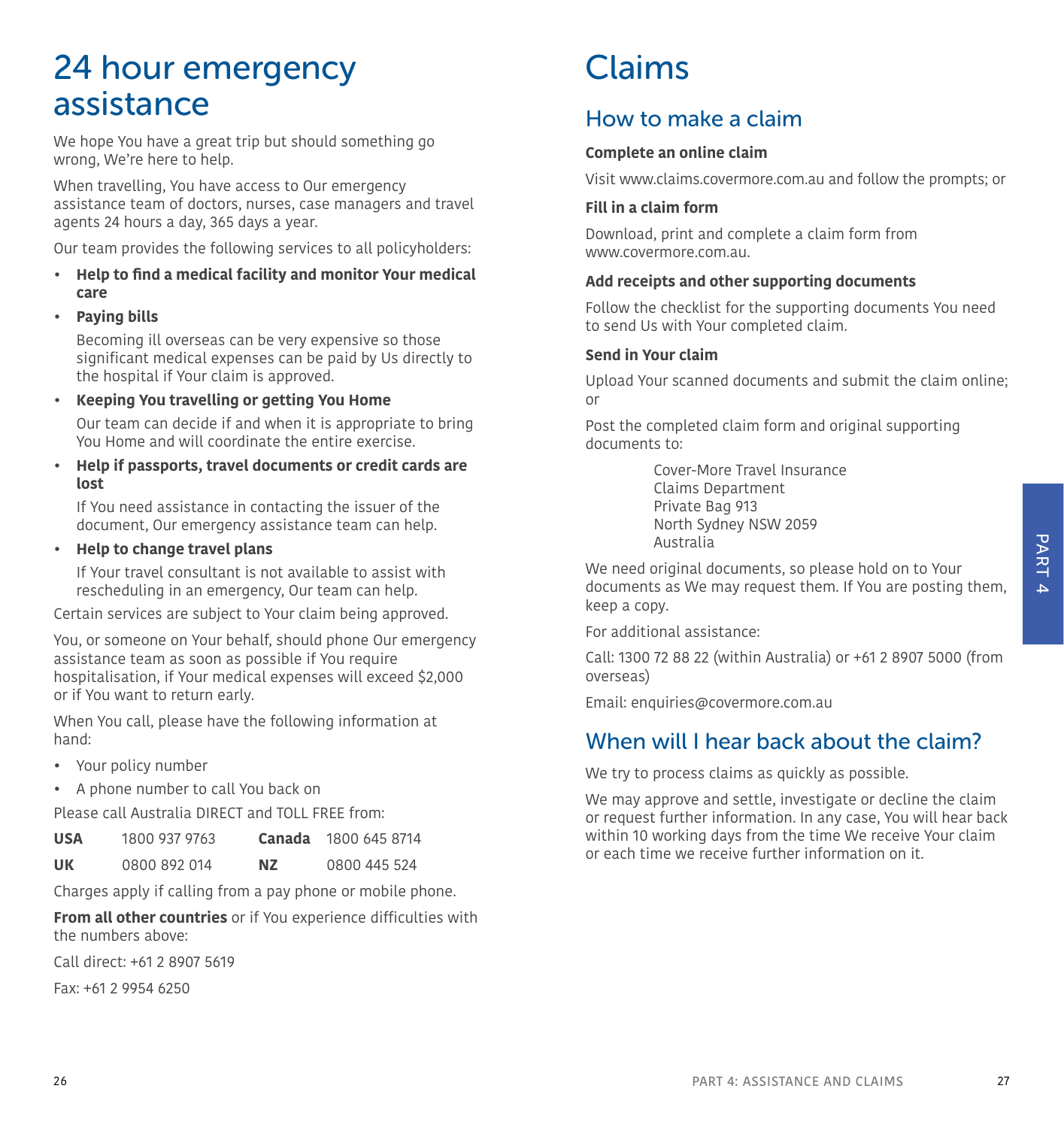# <span id="page-14-0"></span>Important information

# <span id="page-14-1"></span>Who is the insurer?

ZAIL is part of the Zurich Insurance Group, a leading multi-line insurer that serves its customers in global and local markets. Zurich provides a wide range of general insurance and life insurance products and services in more than 210 countries and territories. Zurich's customers include individuals, small businesses, and mid-sized and large companies, including multinational corporations. ZAIL's contact details are:

Mail: Zurich Australian Insurance Limited PO Box 677, North Sydney NSW 2059

# <span id="page-14-2"></span>Who is Cover-More and the providing entity?

Cover-More Insurance Services Pty Ltd ABN 95 003 114 145, AFSL 241713 (Cover-More) administers the policy (including customer service, medical assessments and claims management) and will usually arrange for the issue of the insurance, either directly or through the appointment of distributors or authorised representatives. Alternatively, another financial services licensee or its authorised representatives may arrange for the issue of this insurance.

The person who provides You with this PDS is the providing entity. The capacity in which they act is displayed in the Financial Services Guide on pages [78](#page-39-0)[-79](#page-39-2) of this booklet.

# <span id="page-14-3"></span>Duty to take reasonable care not to make a misrepresentation

This is a consumer insurance contract under the Insurance Contracts Act 1984 (Cth) (Act).

Under the Act, You have a duty to take reasonable care not to make a misrepresentation to Us.

This duty applies whenever You enter into, renew, extend or vary this contract of insurance. In all cases, We will ask You questions that are relevant to Our decision to insure You and on what terms.

It is important that You understand You are answering Our questions in this way for Yourself and anyone else that You want to be covered by the contract.

When You answer the questions You must give a true and accurate account of matters. Your response should tell Us everything that You know about the question because Your response is relevant to whether We offer You insurance and the terms We offer You.

A misrepresentation made fraudulently is made in breach of the duty to take reasonable care not to make a misrepresentation.

#### **Circumstances relevant to Your duty**

Whether or not You took reasonable care not to make a misrepresentation will be determined with regard to all the relevant circumstances.

If We know, or ought to know about Your particular characteristics or circumstances, We will consider these to determine if You took reasonable care not to make a misrepresentation to Us.

We may consider the following matters to determine if You took reasonable care not to make a misrepresentation to Us:

- the type of consumer insurance contract in question, and its target market:
- explanatory material or publicity produced or authorised by Us;
- how clear, and how specific, the questions We asked were;
- how clearly We communicated to You the importance of answering those questions and the possible consequences of failing to do so;
- whether or not an agent/insurance broker was acting for You; or
- whether the contract was a new contract or was being renewed, extended, varied or reinstated.

You are not to be taken to have made a misrepresentation merely because You:

- failed to answer a question; or
- gave an obviously incomplete or irrelevant answer to a question.

#### **Consequences if You fail to take reasonable care and do make a misrepresentation**

If You do not take reasonable care when answering Our questions and the result is You do make a misrepresentation to Us, We may cancel Your contract or reduce the amount We will pay You if You make a claim, or both.

<span id="page-14-5"></span>If Your failure to take reasonable care not to make a misrepresentation to Us is fraudulent, We may refuse to pay a claim and treat the contract as if it never existed.

### <span id="page-14-4"></span>When and how benefits are provided

The benefits for which You are insured under this policy are payable:

- when an insured event occurs during the Period of Insurance causing You to suffer loss or damage or incur legal liability; and
- Your claim is accepted by Us.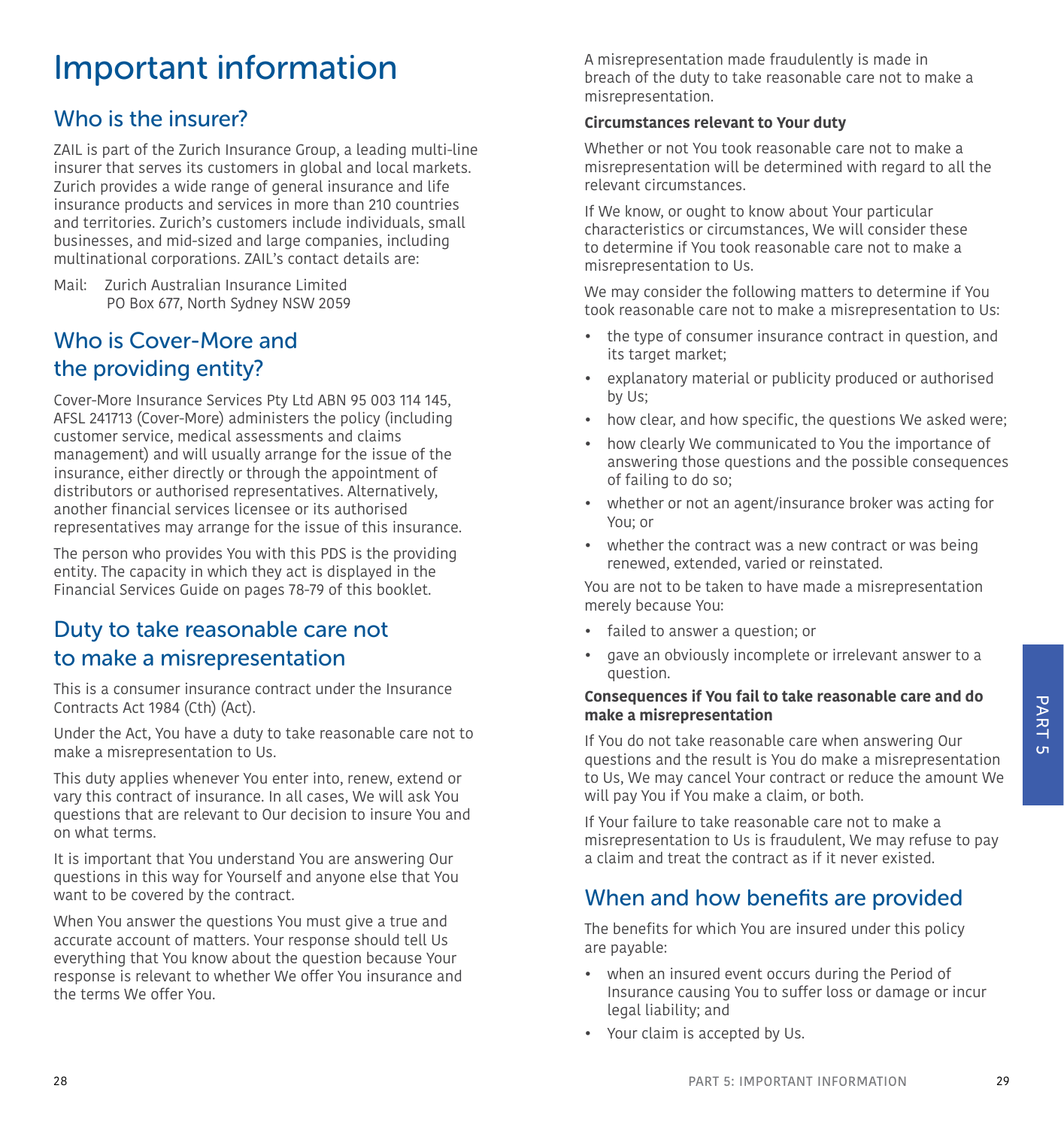After calculating the amount payable We will either:

- pay for specified Additional expenses;
- pay the person or provider to whom You are legally liable;
- pay the cash value, repair cost or arrange replacement of Your personal items (after deducting reasonable depreciation where applicable); or
- pay You.

### <span id="page-15-0"></span>The amount You pay for this insurance

You can obtain a quote from the providing entity. The amount We charge You for this insurance policy is the total amount of the premium that We calculate to cover the risk and any relevant government charges (such as GST and stamp duty). These amounts add up to the total amount You must pay.

Once the policy is issued Your total premium and any relevant government charges are shown on the Certificate of Insurance. If You wish to change Your policy in any way please contact us.

# <span id="page-15-1"></span>How various factors affect the Amount Payable

We consider a number of factors in calculating the total Amount Payable. The following is a guide on these key factors, how they combine and how they may impact the assessment of risk and therefore Your premium.

**Area** – higher risk areas cost more.

**Departure date and trip duration** – the longer the period until You depart and the longer Your trip duration, the higher the cost may be.

**Age** – higher risk age groups cost more.

**Excess** – the higher the excess the lower the cost.

**Cancellation cover** – on some policies You can choose Your own level of cancellation cover. The more cancellation cover You require, the higher the cost may be.

**Adding cover for Existing Medical Conditions and pregnancy (where available)** – additional premium may apply if a medical assessment is completed and cover is accepted by Us.

**Extra cover options (where available)** – additional premium may apply.

### <span id="page-15-2"></span>How a claim settlement is calculated

When We pay a claim We consider a number of aspects in calculating the settlement. These include:

- the amount of loss or damage or liability;
- the excess:
- the maximum benefit limits and sub-limits;
- reasonable depreciation; and
- the terms and conditions of the policy.

The following example illustrates how We will calculate claim settlement.

- Your new video camera with an original purchase price of \$4,000 is stolen from a hotel room.
- You have chosen the nil excess option
- You have not paid an additional amount to increase the standard item limit.

The claim settlement would be calculated as follows:

- Consider the original purchase price of the video camera \$4,000 (no depreciation applies because the video camera was new).
- Consider the maximum benefit limit for Luggage and Travel Documents – \$15,000.
- Consider the maximum item limit payable for cameras and video equipment – \$6,000. The item limit applies in this case.
- Consider the excess. As You have chosen the nil excess. option, no excess is deducted. This results in a claim settlement of \$4,000 or We may replace the item. Our choice will have regard to the circumstances of Your claim and consider any preference You may have.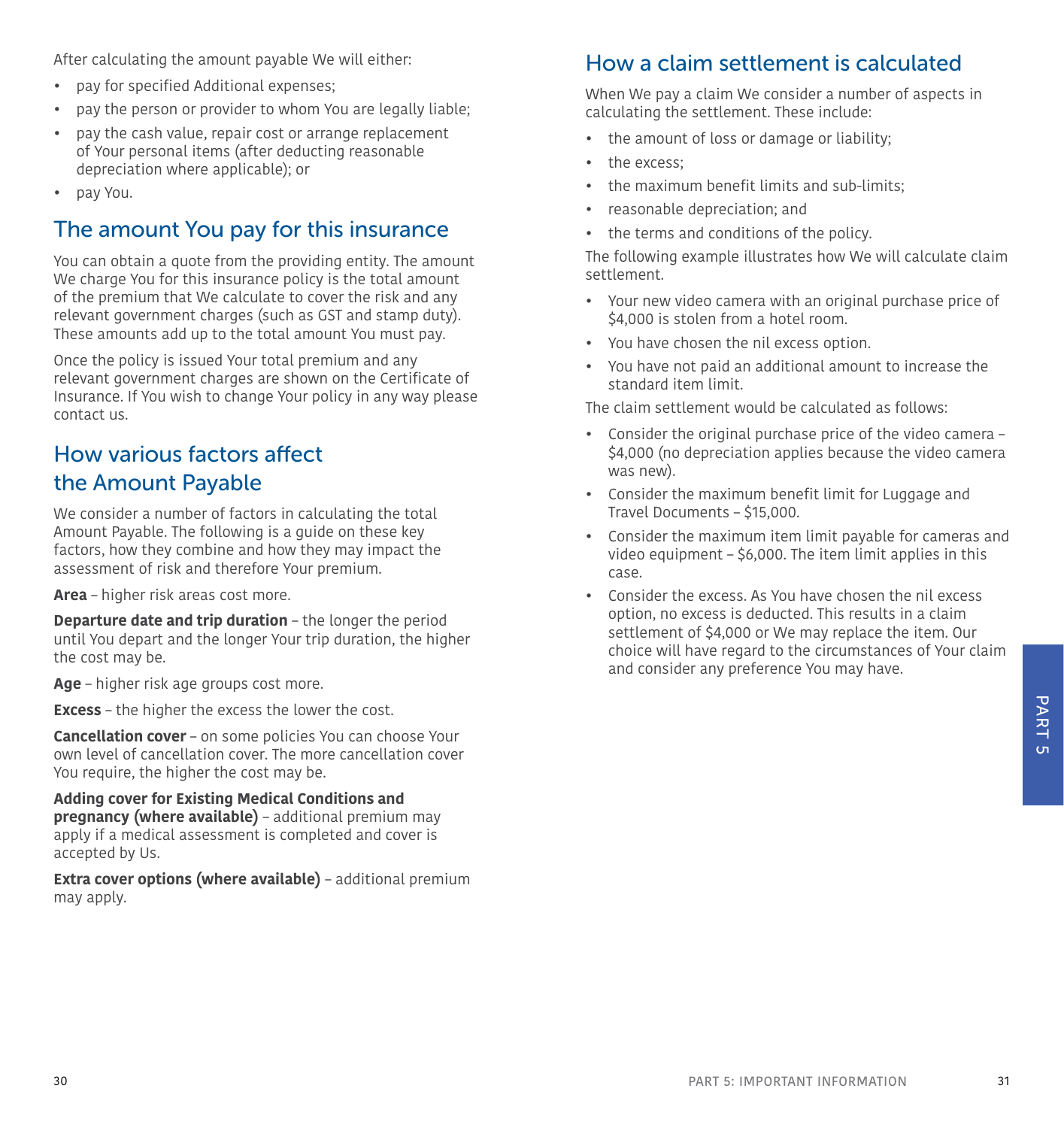# <span id="page-16-0"></span>Policy wording

The benefits described in this policy wording should be read in conjunction with Policy inclusions and options (pages [8-](#page-4-1)[13](#page-6-3)), Travel and Health (pages [14-](#page-7-0)[25\)](#page-12-0), Duty to take reasonable care not to make a misrepresentation (pages [28-](#page-14-3)[29\)](#page-14-5), Words with special meaning (pages [32-](#page-16-1)[36](#page-18-1)), Policy conditions (pages [36](#page-18-0)-[40\)](#page-20-1) and General exclusions (pages [68](#page-34-0)[-71](#page-35-1)).

THIS POLICY IS NOT VALID UNLESS THE CERTIFICATE OF INSURANCE IS ISSUED TO YOU.

We will give You the insurance cover described in this policy in return for receiving the total Amount Payable.

It is a condition of this policy that:

- You are not aware of any circumstance which is likely to give rise to a claim;
- You are a resident of Australia with a valid Australian Medicare card or currently living in Australia with a visa allowing You to live, work or study in Australia;
- You will be returning Home at the completion of the Period of Insurance and within the maximum duration of any one trip as specified on Your Certificate of Insurance;
- cover will only extend to a Journey
	- to a destination more than 250 kilometres away from Your Home; or
	- that includes at least one night paid accommodation booked with an accommodation supplier or provider (including a hotel, Bed & Breakfast (B&B), serviced apartment or peer to peer service such as Airbnb); and
- Your cover will only include holiday travel for a period not exceeding 6 weeks per annum.

# <span id="page-16-1"></span>Words with special meaning

In this PDS the following words have the meanings shown below. The use of the singular shall also include the use of the plural and vice versa.

**"We"**, **"Our"**, **"Us"** means Zurich Australian Insurance Limited (ZAIL).

**"You"**, **"Your"**, **"Yourself"** means the people listed as adults on the Certificate of Insurance and includes Accompanied Children. Where more than one person is listed as an adult on the Certificate of Insurance all benefits, limitations, conditions and exclusions will be interpreted as if a separate policy was issued to each of the persons listed as an adult other than:

- a) in the event a claim arising from the one event is made, an excess (if applicable) will only be applied once;
- b) in the case of luggage item limits which shall be as per a single policy.

**"Accompanied Children"** means Your children or grandchildren who are identified on the Certificate of Insurance and travelling with You on the Journey, provided they are not in full-time employment, they are financially dependent on You and they are under the age of 21 years.

**"Act of Terrorism"** means any act by a person, alone or with an organisation or foreign government, who:

- a) uses or threatens force or violence;
- b) aims to create public fear; or
- c) aims to resist or influence a government, or has ideological, religious, ethnic or similar aims.

**"Additional"** means the cost of the accommodation or transport You actually use less the cost of the accommodation or transport You expected to use had the Journey proceeded as planned.

**"Amount Payable"** means the total amount payable for this insurance cover and the amount shown on Your Certificate of Insurance.

**"Business"** means travel at the request of or with the approval of the Australian Company or Firm named on the Enrolment Form/Certificate of Insurance.

**"Computer System"** means any computer, hardware, software, communications system, electronic device (including, but not limited to, smart phone, laptop, tablet, wearable device), server, cloud or microcontroller including any similar system or any configuration of the aforementioned and including any associated input, output, data storage device, networking equipment or back up facility, owned or operated by the coach, airline, shipping line, cruise line or railway company that You were due to travel on.

**"Concealed Storage Compartment"** means a boot, glove box, enclosed centre console, or concealed cargo area.

**"Cyber Act"** means an unauthorised, malicious or criminal act or series of related unauthorised, malicious or criminal acts, regardless of time and place, or the threat or hoax thereof involving access to, processing of, use of or operation of any Computer System.

#### **"Cyber Incident"** means any:

- a) Cyber Act or error or omission or series of related errors or omissions involving access to, processing of, use of or operation of any Computer System; or
- b) Cyber Act including any partial or total unavailability or failure or series of related partial or total unavailability or failures to access, process, use or operate any Computer System.

**"Disabling Injury, Sickness or Disease"** means a disabling injury, sickness or disease which first shows itself during the Period of Insurance and which requires immediate treatment by a qualified medical practitioner or dentist.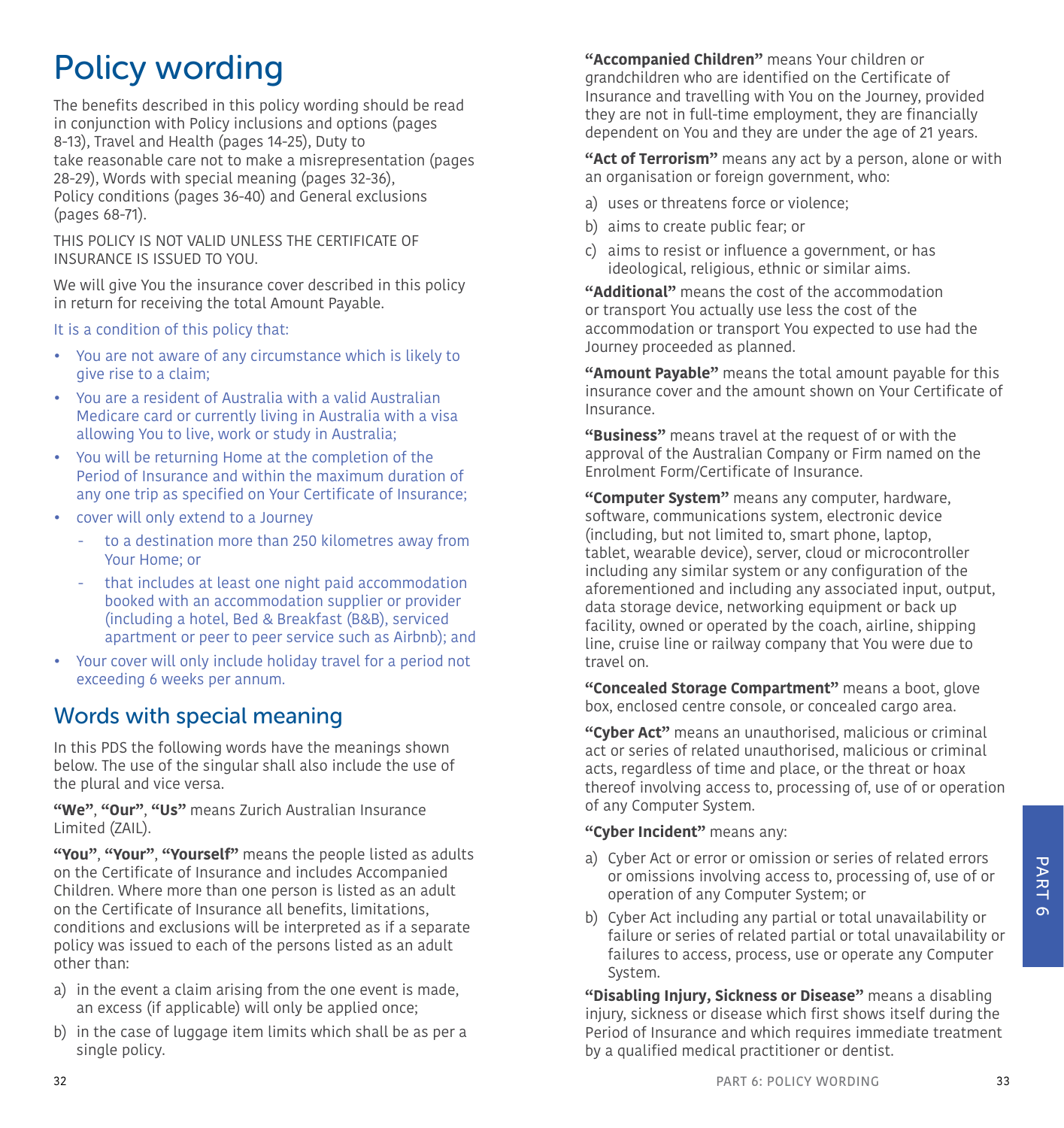**"Epidemic"** means a fast-spreading contagious or infectious disease or illness in an area as documented by a recognised public health authority.

**"Existing Medical Condition"** means a disease, illness, medical or dental condition or physical defect that, at the Relevant Time, meets any of the following:

- a) Has required an emergency department visit, hospitalisation or day surgery procedure within the last 12 months.
- b) Requires:
	- (i) prescription medication from a qualified medical practitioner;
	- (ii) regular review or check-ups;
	- (iii) ongoing medication for treatment or risk factor control; or
	- (iv) consultation with a specialist.
- c) Has:
	- (i) been medically documented involving the brain, circulatory system, heart, kidneys, liver, respiratory system or cancer; or
	- (ii) required surgery involving the abdomen, back, brain, joints or spine that required at least an overnight stay in hospital.
- d) Is:
	- (i) chronic or ongoing (whether chronic or otherwise) and medically documented;
	- (ii) under investigation;
	- (iii) pending diagnosis; or
	- (iv) pending test results.

**"Home"** means Your usual place of residence in Australia.

**"Insolvency"** means bankruptcy, provisional liquidation, liquidation, insolvency, appointment of a receiver or administrator, entry into a scheme of arrangement, statutory protection, presentation of a petition for the compulsory winding up of, stopping the payment of debts or the happening of anything of a similar nature under the laws of any jurisdiction.

**"International Waters"** means waters outside the jurisdiction territory of any country.

**"Journey"** means the period commencing at the time You leave Home and ceasing at the time You return Home. On an Annual Multi-Trip policy, Your destination must be more than 250 kilometres from Home or, if less than that, Your trip must include at least one night paid accommodation staying at a registered accommodation provider.

**"Limbs"** means a hand at or above the wrist or a foot at or above the ankle.

**"Natural Disaster"** means a major adverse event resulting from natural processes of the Earth; examples are bushfire, hurricane, tornado, volcanic eruption, earthquake, tsunami, falling object from space (including a meteorite), and in general any extraordinary atmospheric, meteorological, seismic, or geological phenomenon. It does not mean an Epidemic or Pandemic.

**"On-Piste"** means on a marked trail or slope prepared for the purpose of skiing or snowboarding within the boundary of the ski field or ski resort and used in accordance with any regulations published by the ski field or ski resort.

**"Pandemic"** means an Epidemic that is expected to affect an unusually large number of people or involves an extensive geographic area.

**"Period of Insurance"** means from the time You commence each Journey or the travel start date shown on Your Certificate of Insurance (whichever occurs last) until the earliest of the following times:

- a) the time that You complete the Journey;
- b) the expiry of the maximum insured duration per Journey (this maximum duration is shown on Your Certificate of Insurance); or
- c) 12 months from the travel start date shown on Your Certificate of Insurance.

Cover under Section 3 begins from the time the policy is issued. The dates on Your Certificate Of Insurance can only be changed with Our consent.

**"Permanent"** means a period of time lasting 12 consecutive months after the expiry of which there is no reasonable prospect of improvement.

**"Professional"** means undertaking any activity for which financial payment is received from another person or party.

**"Public Place"** means any place the public has access to, including but not limited to airports, bus terminals, buses, cruise ships, planes, stations, taxis, trains, wharves and beaches, galleries, hostels, hotels, hotel foyers and grounds, museums, private car parks, public toilets, shops, streets, restaurants and general access areas.

**"Relative"** means a person who is Your spouse, de facto; parent, parent-in-law, stepparent, guardian; grandparent; child, foster child, grandchild; brother, brother-in-law, half-brother, stepbrother, sister, sister-in-law, half-sister, stepsister; daughter, daughter-in-law, stepdaughter, son, son-in-law, stepson; fiancé, fiancée; first cousin; uncle, aunt; or niece, nephew.

**"Relevant Time"** means the first time at which any part of the relevant trip is paid for or the time at which the policy is issued, whichever occurs last.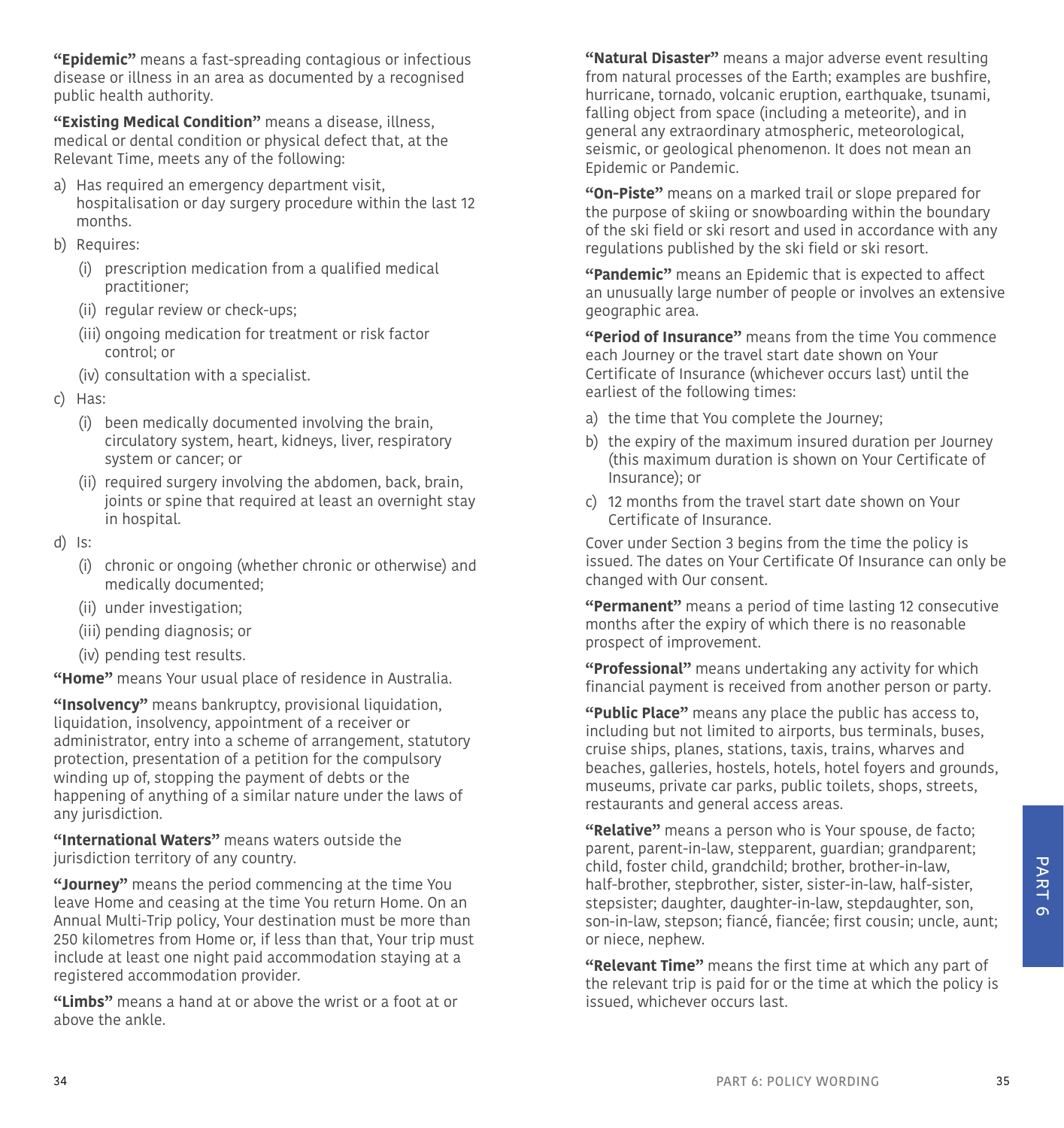**"Rental Car"** means a campervan/motorhome that does not exceed 6 tonnes, SUV, sedan, station wagon, hatchback, people mover, coupe, convertible, four-wheel drive or mini bus rented from a licensed motor vehicle rental company or agency.

**"Terminal Illness"** means a medical condition for which a terminal prognosis has been given by a qualified medical practitioner and which is likely to result in death.

**"Transport Provider"** means a properly licensed coach operator, airline, cruise line, shipping line or railway company.

**"Unattended"** means not on Your person or within Your sight and reach.

<span id="page-18-1"></span>**"Valuables"** means articles made of or containing gold, silver or precious metals; binoculars; jewellery; mobile phones; photographic, audio, video, tablet computer, computer and electrical equipment of any kind (including but not limited to devices such as drones, computer games, portable navigation equipment or media); precious stones; smart phones; telescopes and watches.

### <span id="page-18-0"></span>Policy conditions

#### **1. Excess**

The excess is the first amount of a claim which We will not pay for. It is Your contribution to Your claim if it is approved by Us. The excess applies per event i.e. If You fall over and need medical treatment, and smashed Your smart phone in the fall, the excess will be deducted once.

**Claim example:** You have a \$250 excess on Your policy. If You made a claim for \$2,500 under [SECTION 1: Overseas medical](#page-20-2)  [and dental expenses \(including emergency repatriation/](#page-20-2) [evacuation\)](#page-20-2), You already paid the expenses and We approve Your claim, We would deduct the \$250 excess from the claim before We paid You. If, via Our emergency assistance team, We approved a claim directly with an overseas medical provider, We may ask You to pay the \$250 excess directly to the provider at the time or request You to pay it to Us before We can finalise Your claim with the provider. In any event, the total claim We pay is \$2,250.

The excess, if applicable, applies to any claim arising from a separate event in respect of Sections 1, 2, 3, 4, 5, 9 and 10, and for Section 18 where relevant. The excess is the amount shown on Your Certificate of Insurance.

An additional or higher excess may apply in certain circumstances.

#### **Special excess**

In addition to Your chosen excess, a special excess will apply to:

• SECTION 2: Additional Expenses if You are diagnosed with COVID-19 on Your trip: \$250.

• SECTION 3: Amendment or Cancellation Costs if You or Your travelling companion are diagnosed with COVID-19 on Your trip: \$500

If Your claim is under both sections, the higher special excess will be deducted. The special excess applies in addition to any other excess. You cannot remove this special excess.

What that means is, for example, if You chose a \$250 excess and claim for Additional accommodation costs and cancellation costs because You were diagnosed with COVID-19 on Your overseas trip, We would deduct an excess of \$750 in total from Your claim. (\$250 excess + \$500 special excess).

#### **2. Limits of liability**

The limits of Our liability for each Section of the policy are the amounts shown in the relevant table for the plan selected (see pages 6-7) except:

- a) where additional luggage cover has been effected;
- b) the maximum liability collectively for Sections 14, 15 and 16 shall not exceed \$45,000;
- c) where We have notified You in writing of different limits such as on Your Certificate of Insurance; or
- d) in some circumstances, prior to Your entry into the policy or when You apply for cover for Your Existing Medical Conditions, whichever occurs later, We may impose an additional of higher excess for claims arising from Existing Medical Conditions. We will inform You in writing if this applies: These will be set out in Your Certificate of Insurance or in a letter from Our medical assessment team.
- **3. Claims**
- a) You must report any loss or theft of luggage, personal effects, travel documents or money to the police, the Transport Provider or accommodation provider as relevant within 7 days of You first becoming aware of the loss or theft. You should obtain a report confirming the incident to submit to Us with Your claim.
- b) You must take all reasonable steps to prevent or minimise a claim.
- c) You must not make any offer, promise of payment or admit any liability without Our consent.
- d) You must advise Us of any claim or occurrence which may give rise to a claim as soon as possible and within 60 days of the return date shown on Your Certificate of Insurance by sending a completed claim form.
- e) You must at Your own expense, supply any documents in support of Your claim which We may request, such as a police report, a Property Irregularity Report (PIR), receipts, valuations, a repair quote, a death certificate and/or medical certificate.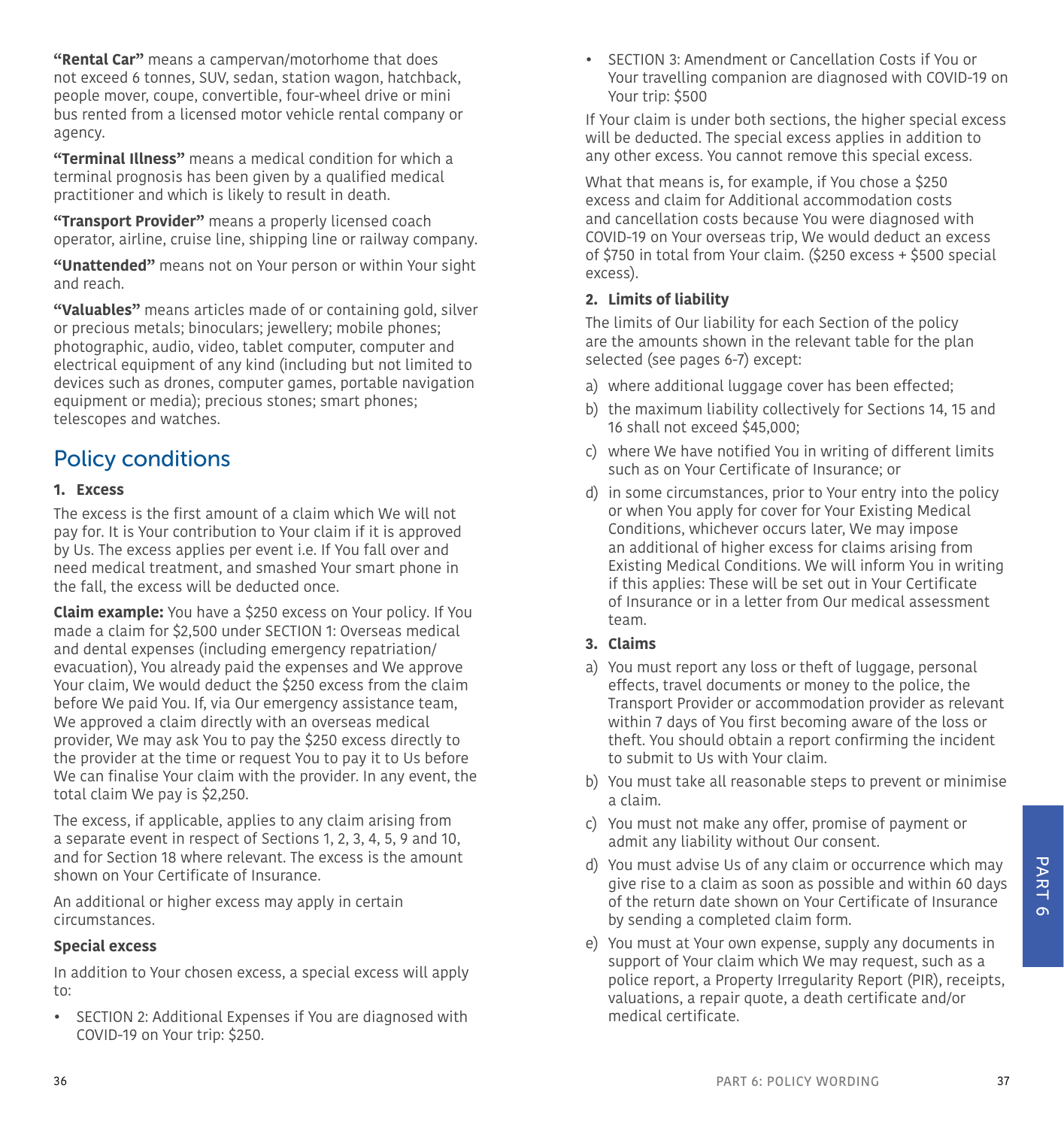- f) You must co-operate fully in the assessment or investigation of Your claim.
- g) When making a claim, You are responsible for assisting Us and acting in an honest and truthful manner. If You make or try to make a false, exaggerated or fraudulent claim or use any false, exaggerated or fraudulent means in trying to make a claim, We will not pay Your claim, Your cover under this policy will be voided (without any return of the amount You have paid), We may report You to the appropriate authorities and You may be prosecuted.
- h) Where You are a registered entity You may be entitled to an input tax credit for Your Amount Payable and/or for things covered by this policy. You must disclose these entitlements to Us if You make a claim under Your policy.
- i) If We agree to pay a claim under Your policy We will base any claim payment on the GST inclusive costs (up to the relevant limits of liability). However, We will reduce any claim payment by any input tax credit You are, or would be, entitled to for the repair or replacement of insured property or for other things covered by this policy.
- j) We will be entitled, at Our expense, to have You medically examined or, in the event of death, a post-mortem examination carried out. We will give You or Your legal representative reasonable notice of the medical examination.
- **4. If You are able to claim from a statutory fund, compensation scheme or Transport Provider**

If You are able to claim from a statutory fund, compensation scheme (for example a private health fund or workers compensation scheme) or Transport Provider for monies otherwise payable under this policy You must do so and the policy will only cover the remaining amount.

#### **5. You must help Us to make any recoveries**

We have the right to recover from any other party in Your name, money payable under the policy or to choose to defend any action brought against You. You must provide reasonable assistance to Us.

#### **6. Claims payable in Australian dollars**

All amounts payable and claims are payable in Australian dollars at the rate of exchange applicable at the time the expenses were incurred.

#### **7. Policy interpretation**

The policy shall be interpreted in accordance with the law of the Australian State or Territory in which it is issued.

#### **8. Emergency assistance**

a) Where Your claim is excluded or falls outside the policy coverage, the giving of emergency assistance will not in itself be an admission of liability.

b) The medical standards, sanitary conditions, reliability of telephone systems and facilities for urgent medical evacuations differ from country to country. Responsibility for any loss, medical complication or death resulting from any factor reasonably beyond Our control cannot be accepted by Our emergency assistance, Cover-More or Us.

#### <span id="page-19-0"></span>**9. Free extension of insurance**

Where Your Journey is necessarily extended due to an unforeseeable circumstance outside Your control, Your Period of Insurance will be extended until You are physically able to travel Home by the quickest and most direct route. The Period of Insurance will not be extended for any other reason.

#### **10. Special conditions, limitations, excesses and amounts payable**

If You:

a) want cover for an Existing Medical Condition or pregnancy which does not satisfy the provisions set out on pages [14-](#page-7-0)[23,](#page-11-1) You will need to complete a health assessment. We will notify You of the outcome.

If We are able to approve cover for the condition(s) or pregnancy You must pay an extra premium to Us. Cover may be subject to special conditions, limitations, limits, and excesses.

- b) in the last 5 years have:
	- (i) made 3 or more travel insurance claims;
	- (ii) had insurance declined or cancelled or had a renewal refused or claim rejected; or
	- (iii) been in prison or had any criminal conviction (other than driving offences)

cover must be separately applied for and accepted by Us, and it may be subject to special conditions, limitations, excesses and amounts payable.

We will notify You in writing of these before We issue the policy.

#### **11. Automatic reinstatement of sums insured**

On an Annual Multi-Trip Policy the limits of liability under each Section of the policy are automatically reinstated on completion of each Journey and in respect of Section 4, also once on each Journey.

#### **12. Policy conditions applying to Sections 1 and 2 only**

- a) We have the option of returning You to Australia if the cost of medical and/or Additional expenses overseas are likely to exceed the cost of returning You to Australia subject always to medical advice. We also have the option of evacuating You to another country.
- b) In all cases the cost of evacuation or to bring You back to Australia will only be met if Your claim is approved by Us and it was arranged by and deemed necessary by Our emergency assistance network.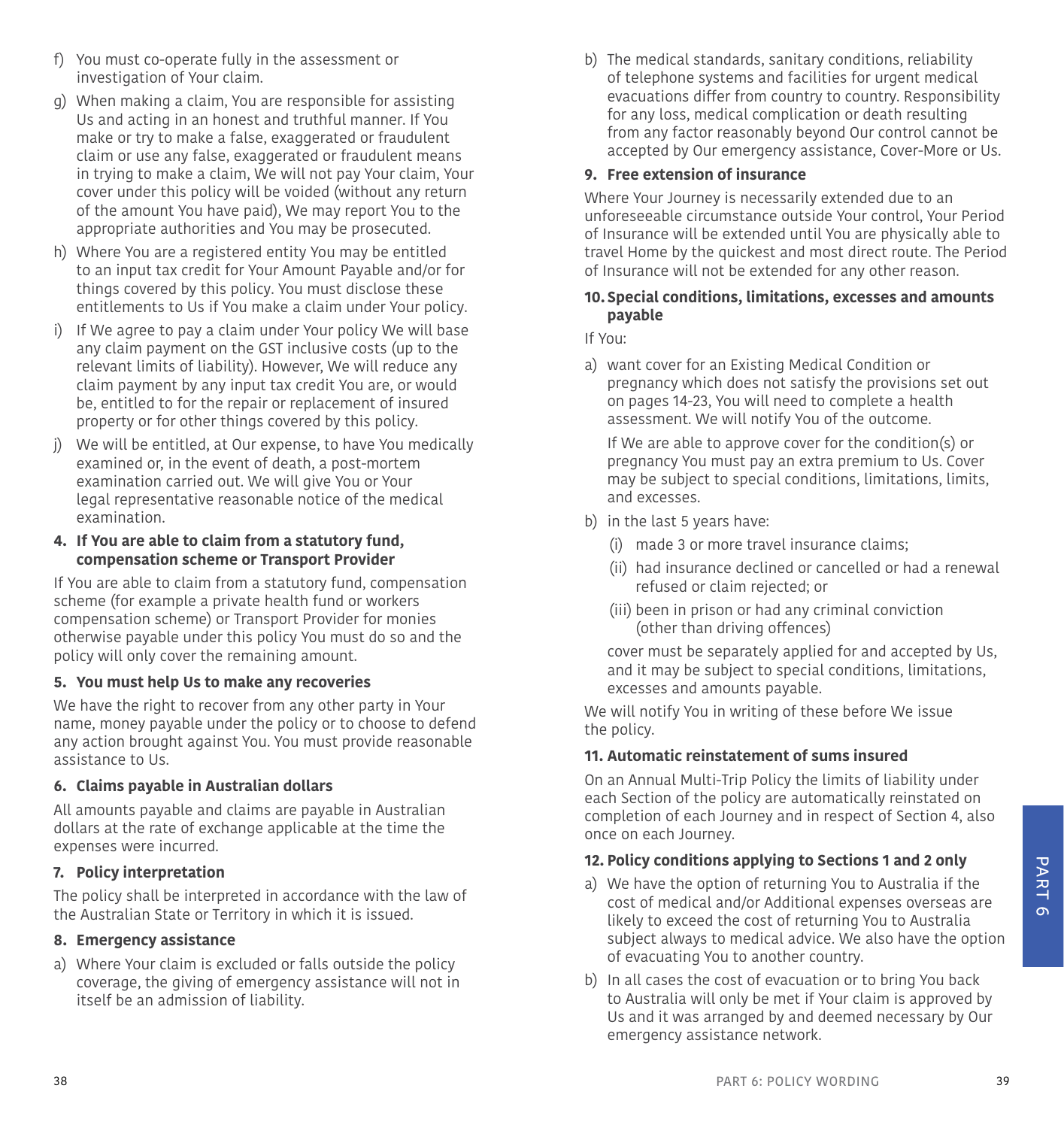- c) If We request that You be moved to another hospital, return to Australia or be evacuated to another country and You refuse, We will only consider:
	- (i) Your costs and expenses per Sections 1 and 2 (as applicable) incurred up to the time of Our request; and
	- (ii) the lesser of:
		- an amount equivalent to the costs and expenses per Sections 1 and 2 (as applicable) that You would have incurred after Our request had You moved to another hospital, returned to Australia or been evacuated to another country as requested; or
		- Your costs and expenses actually incurred after Our request.
- d) If You are hospitalised We will pay for a share room. If a share room is not available We will pay to upgrade You to a single room.
- e) If You do not hold a return airline ticket an amount equal to the cost of an economy class one way ticket will be deducted from Your claim for repatriation expenses.

#### **13. Policy condition applying to Section 13 only**

You must take all reasonable precautions to protect the confidentiality of this insurance. This policy is a reimbursement policy only. We will not act as negotiator or intermediary or furnish advice in dealing with the kidnappers. In the event of any kidnapping occurring any local law enforcement authorities must be informed of the ransom demand within 24 hours or as soon as possible. These authorities must be also informed of the serial numbers of any currency paid to secure Your release and any other relevant details of property or security used to meet a demand.

#### **14. Policy conditions applying to Sections 14, 15 and 16 only**

- a) If the conveyance You are travelling in disappears, sinks or crashes and Your body has not been found after 12 months You will be presumed to have died.
- b) You must obtain and follow advice and treatment given by a qualified medical practitioner as soon as possible after suffering a disabling injury, during the Period of Insurance.

#### **15. Sanctions regulation**

<span id="page-20-1"></span>Notwithstanding any other terms or conditions under this policy, We shall not be deemed to provide coverage and will not make any payments nor provide any service or benefit to You or any other party to the extent that such cover, payment, service, benefit and/or activity of Yours would violate any applicable trade or economic sanctions, law or regulation.

### <span id="page-20-0"></span>The benefits

#### <span id="page-20-2"></span>**SECTION 1: Overseas medical and dental expenses (including emergency repatriation/evacuation)**

#### **Overseas medical expenses**

If during the Period of Insurance You suffer a Disabling Injury, Sickness or Disease We will pay the usual and customary cost of medical treatment and ambulance transportation provided outside Australia by or on the advice of a qualified medical practitioner.

Also includes the usual and customary cost of emergency repatriation or evacuation. In all cases the cost of evacuation or to bring You back to Australia will only be met if Your claim is approved by Us and it was arranged by and deemed necessary by Our emergency assistance network.

#### **Overseas dental expenses**

If during the Period of Insurance You suffer a Disabling Injury, Sickness or Disease We will pay up to \$2,000 for the usual and customary cost of emergency dental treatment provided outside Australia by or on the advice of a qualified medical practitioner or dentist to relieve pain or temporarily restore function. For example, if You have a sore tooth and need a regular filling or if a capped front tooth breaks and a temporary cap is required.

#### **Please note**

Cover applies for a maximum of 12 months from the date of suffering the Disabling Injury, Sickness or Disease.

If any costs or expenses are incurred without Our approval and before contacting Us, We will only cover any such costs or expenses or for any evacuation/repatriation or airfares if We would have approved them up to an amount We would have otherwise incurred, had contact been made and approval provided.

Overseas medical and dental expenses cover may end less than 12 months from the date of suffering the Disabling Injury, Sickness or Disease as We do not provide cover if these expenses are incurred outside the Period of Insurance. In certain circumstances The Period of Insurance will automatically extend for a period of time – see Policy condition [9. Free extension of insurance on page 39](#page-19-0) for more information.

The maximum benefit limit for this section is:

| Overseas medical expenses | SUnlimited |
|---------------------------|------------|
| Overseas dental expenses  | \$2,000    |

#### **We will not pay for:**

1. medical treatment, dental treatment or ambulance transportation provided in Australia.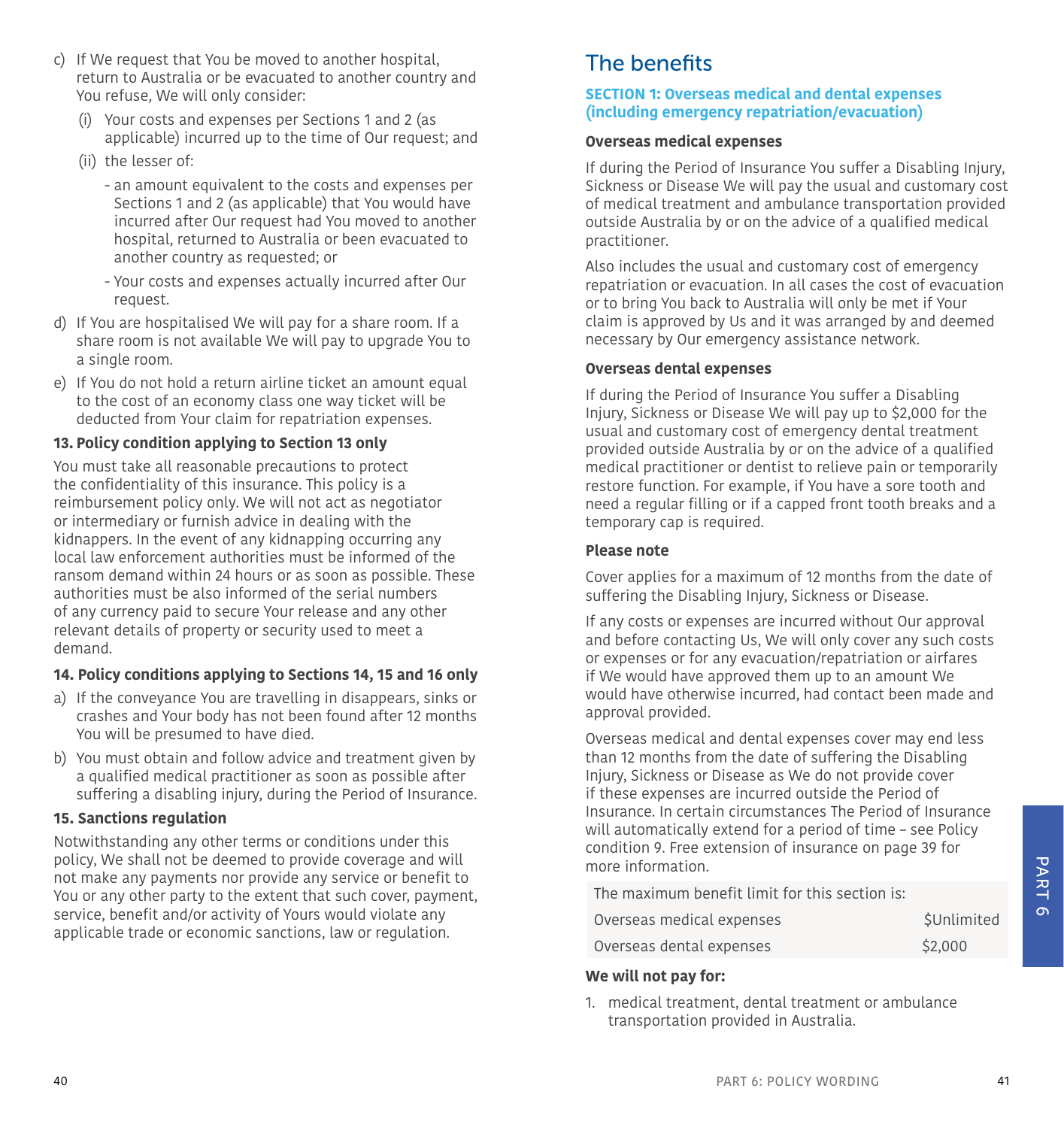This exclusion does not apply to medical treatment provided while on a ship (including cruise ship, passenger ship or passenger ferry) even if that ship is within Australian territorial waters. However, this additional benefit does not apply to any medical treatment provided on Australian inland waterways or while the ship is tied up in an Australian port.

- 2. dental expenses involving the use of precious metals, teeth whitening or involving cosmetic dentistry.
- 3. the continuation or follow-up of treatment (including medication and ongoing immunisations) started prior to Your Journey.
- 4. routine medical or dental treatment or prenatal visits.
- 5. medical treatment, dental treatment or ambulance transportation provided in Your country of residence.
- 6. private medical or hospital treatment where public funded services or care is available, including medical or hospital treatment under any Reciprocal Health Agreement between Australia and the Government of any other country unless We agree to the private treatment.

Also refer to: General exclusions - pages [68](#page-34-0)[-71](#page-35-1). Policy conditions - pages [36](#page-18-0)[-40.](#page-20-1)

#### **SECTION 2: Additional expenses**

#### **1. If You become sick**

Cover is subject to the advice of the treating qualified medical practitioner and acceptance by Our emergency assistance team. If Your claim is coverable, We or Our emergency assistance team will not unreasonably withhold or delay Our acceptance.

If during the Period of Insurance You suffer a Disabling Injury, Sickness or Disease, We will pay the Additional accommodation (room rate only) expenses and Additional transport expenses, at the same fare class and accommodation standard as originally booked, incurred by:

- a) You. The benefit ceases when You are able to continue Your Journey, travel Home or on the completion of the Period of Insurance, whichever is the earlier.
- b) Your travelling companion who remains with or escorts You until You are able to continue Your Journey, travel Home or on the completion of the Period of Insurance, whichever is the earlier.
- c) one person (e.g. a Relative) (if You don't have a travelling companion with You already) who travels to and remains with You following You being hospitalised as an inpatient. The benefit ceases when You are able to continue Your Journey, travel Home or on the completion of the Period of Insurance, whichever is the earlier.

Room rate only means that other expenses You may incur such as food, drinks, groceries, laundry etc. are not included. We will also pay the reasonable expenses incurred in returning Your Rental Car to the nearest depot if You suffer a Disabling Injury, Sickness or Disease provided that, on the written advice of the treating qualified medical practitioner, You are unfit to drive it.

#### **We will not pay for:**

1. any costs or expenses incurred prior to You being certified by a medical practitioner as unfit to travel.

#### <span id="page-21-0"></span>**2. If You die**

We will pay reasonable overseas funeral or cremation expenses or the cost of returning Your remains to Australia if:

- a) You die during the Period of Insurance. In either event the maximum amount We will pay in total will not exceed \$20,000; or
- b) You hold a valid Schengen Visa and You die in a Schengen member state during the Period of Insurance. In either event the maximum amount We will pay in total will not exceed 30,000EUR for expenses incurred in that Schengen member state.

#### **3. If a Relative or Your business partner not travelling with You becomes sick**

We will pay Additional transport expenses at the same fare class as originally booked if You are required to return Home due to the sudden disabling injury, sickness or disease or death of a Relative or Your business partner who are not travelling.

#### **4. If Your Home is destroyed by fire, earthquake or flood**

We will pay the reasonable Additional transport expenses at the same fare class as originally booked for Your early return Home if it is totally destroyed by fire, earthquake or flood while You are on Your Journey.

#### **5. Other circumstances**

We will pay Your reasonable Additional accommodation (room rate only) and Additional transport expenses, at the same fare class and accommodation standard as originally booked, incurred on the Journey due to an unforeseeable circumstance outside Your control and resulting from:

- a) disruption of Your scheduled transport because of riot, strike or civil commotion occurring after the commencement of the Journey provided You act reasonably in avoiding Additional costs;
- b) disruption of Your scheduled transport because of a Cyber Incident provided You act reasonably in avoiding Additional costs;
- c) loss of passport or travel documents except involving government confiscation or articles sent through the mail;
- d) a Natural Disaster;
- e) a collision of a motor vehicle, watercraft, aircraft or train in which You are travelling;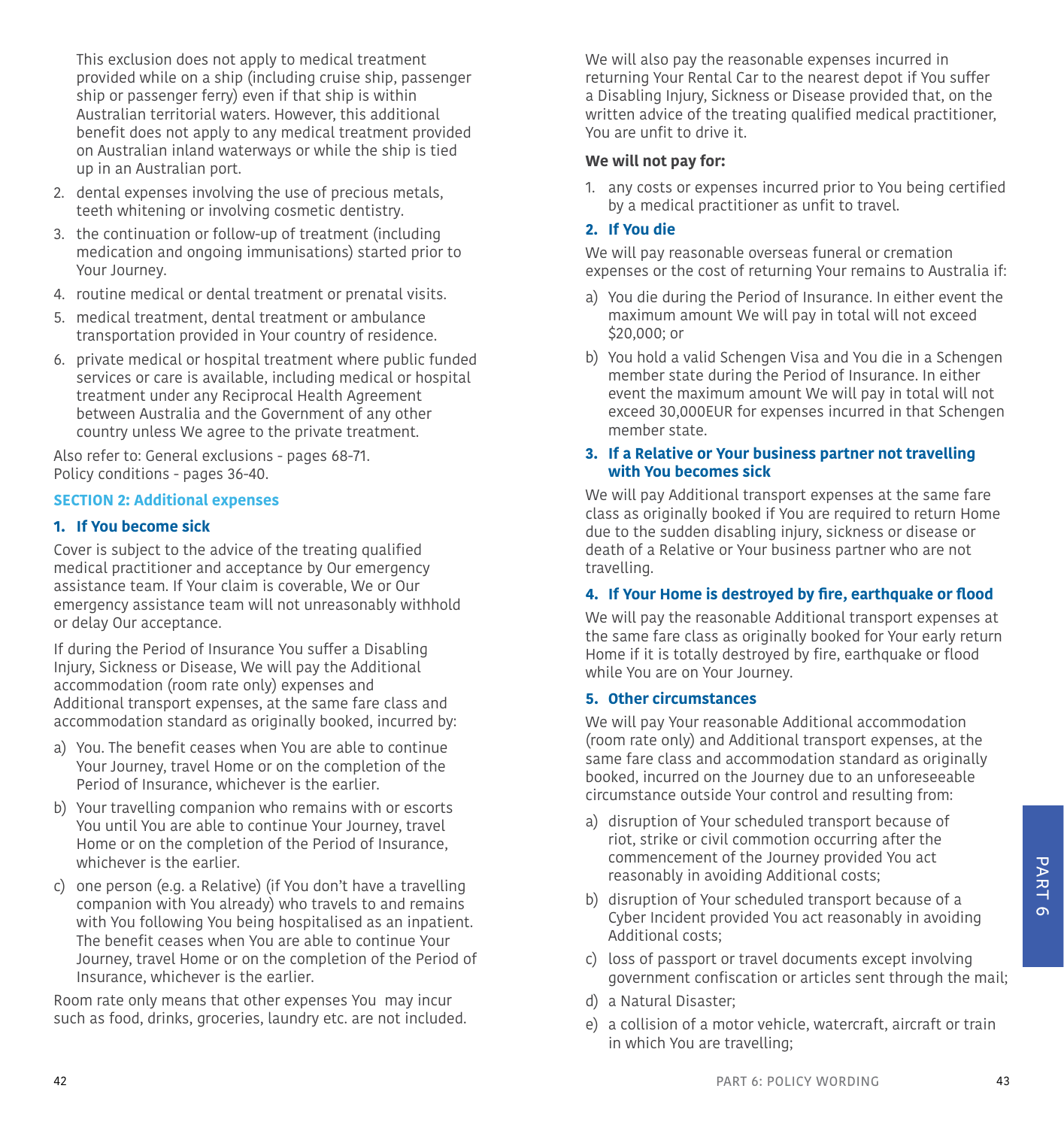f) Your scheduled transport being delayed for at least 12 hours due to severe weather conditions. We will pay up to \$300 providing confirmation from the Transport Provider has been obtained.

If You are unable to provide Us with a copy of the relevant report confirming the delay, You must provide Us with a reasonable explanation and details of the time and place the delay occurred, including any contact details You were provided with for the provider of the scheduled transport.

Room rate only means that other expenses You may incur such as food, drinks, groceries, laundry etc. are not included.

The maximum benefit limit for this section is: \$Unlimited

For approved claims under this Section and Section 3 for the same or similar Additional expenses or prepaid travel costs over the same period, We pay the higher of the 2 amounts claimed, not both.

#### **We will not pay for (under Section 2.3) caused by:**

- <span id="page-22-0"></span>1. an Epidemic, Pandemic or outbreak of an infectious disease or any derivative or mutation of such viruses.
- 2. the sudden disabling injury, sickness or disease or death of a Relative or Your business partner who is not travelling, unless at the Relevant Time that person:
	- a) in the last 12 months, had not been hospitalised (including day surgery or emergency department attendance) for a condition that was in any way related to, or exacerbated by, the condition that gave rise to the claim;
	- b) was not residing in a facility such as a nursing home, an aged care facility, a residential aged care home, a high and/or low care facility, a privately owned accommodation facility such as Supported Residential Services or Facilities (SRS/SRF) or, a residential care facility;
	- c) was residing independently at home or in a retirement home or village, including independent living arrangements, and they did not require home care or flexible care services;
	- d) was not on a waiting list for, or did not know (they needed surgery, inpatient treatment or tests at a hospital or clinic;
	- e) did not have a drug or alcohol addiction; and
	- f) did not have a Terminal Illness.

If any point a)-f) cannot be met e.g. if Your non-travelling Relative was in a nursing home or did have a Terminal Illness, which means Your claim would otherwise be excluded, We will pay no more than \$1,000 under all Sections of the policy combined.

Also refer to: General exclusions - pages [68](#page-34-0)[-71](#page-35-1). Policy conditions - pages [36](#page-18-0)-[40.](#page-20-1)

#### **SECTION 3: Amendment or cancellation costs**

If due to circumstances outside Your control and unforeseeable at the Relevant Time:

- 1. You have to rearrange Your Journey prior to leaving Home, We will pay the reasonable cost of doing so (We will not pay more for rearranging Your Journey than the cancellation costs which would have been incurred had the Journey been cancelled); or
- 2. You have to cancel the Journey (where You cannot rearrange it prior to leaving Home) We will pay You:
	- a) the value of the unused portion of Your prepaid travel or accommodation arrangements that are nonrefundable and not recoverable in any other way;
	- b) the travel agent's commission (this is limited to the lesser of \$4,000 or the amount of commission the agent had earned on the prepaid refundable amount of the cancelled travel arrangements); and
	- c) the value of frequent flyer or similar flight reward points, air miles, redeemable vouchers or similar schemes lost by You following cancellation of the services paid for with those points, if You cannot recover Your loss in any other way. The amount We will pay is calculated as follows:
		- (i) For frequent flyer or similar flight reward points, loyalty card points, air miles:
			- The cost of an equivalent booking, based on the same advance booking period as Your original booking. We will deduct any payment You made towards the booking and multiply it by the total number of points or air miles lost, divided by the total number of points or air miles used to make the booking
		- (ii) For vouchers, the face value of the voucher up to the current market value of an equivalent booking.

The proportion of any trip costs for a travelling companion not insured on this policy is not claimable. This applies even if the trip was paid for by someone insured on this policy.

The maximum benefit limit for this section is: \$Unlimited

For approved claims under this Section and Section 2 for the same or similar Additional expenses or prepaid travel costs over the same period, We pay the higher of the 2 amounts claimed, not both.

#### **We will not pay for claims caused by:**

- 1. Transport Provider caused cancellations, delays or rescheduling other than when caused by strikes.
- 2. Your or any other person's unwillingness or reluctance to proceed with the Journey or deciding to change plans.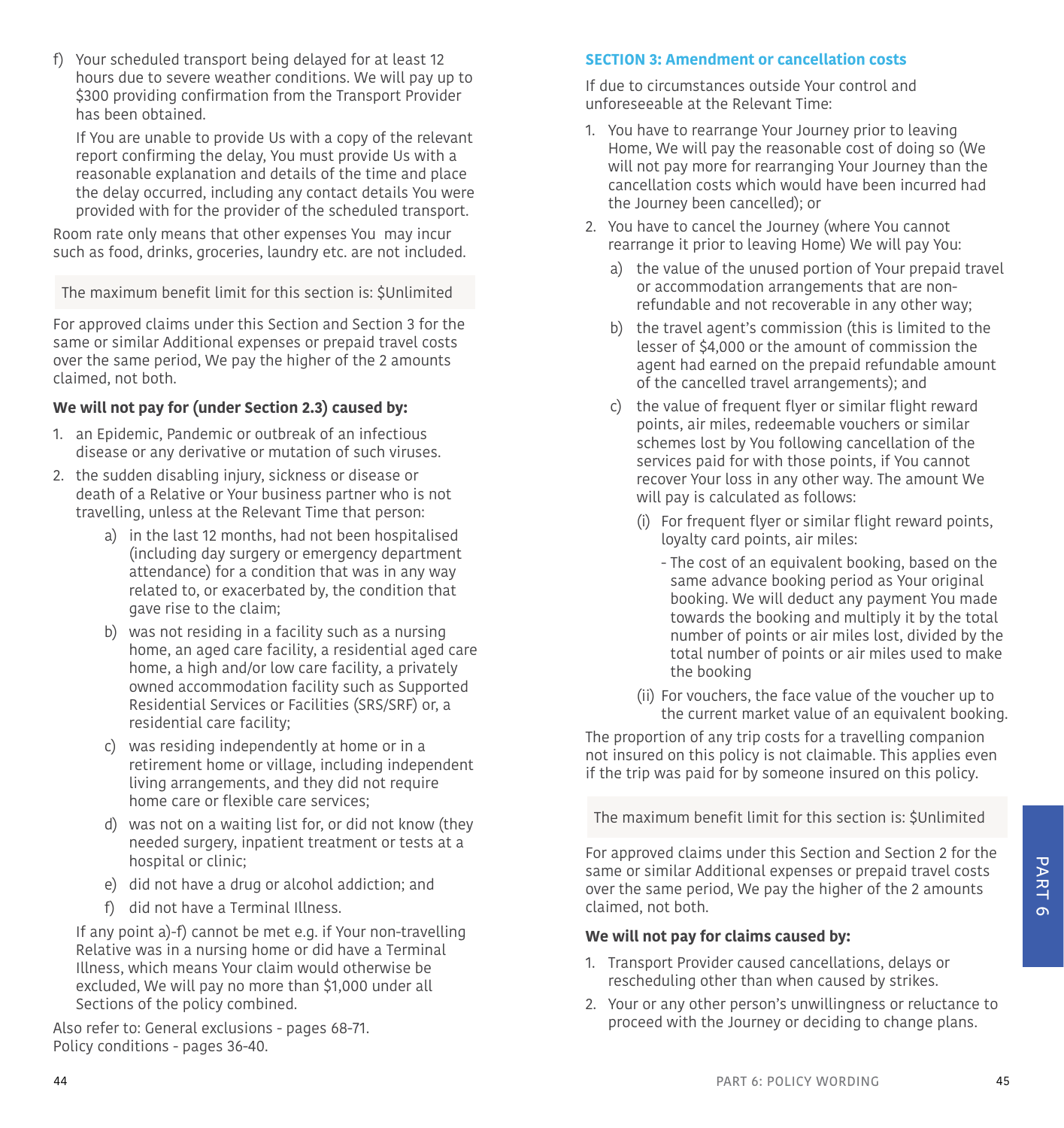- 3. You cancelling or amending Your Journey prior to being certified by a qualified medical practitioner as unfit to travel.
- <span id="page-23-2"></span>4. the death or sudden disabling injury, sickness or disease of a Relative or Your business partner who is not travelling, unless at the Relevant Time that person:
	- a) in the last 12 months, had not been hospitalised (including day surgery or emergency department attendance) for a condition that was in any way related to, or exacerbated by, the condition that gave rise to the claim;
	- b) was not residing in a facility such as a nursing home, an aged care facility, a residential aged care home, a high and/or low care facility, a privately owned accommodation facility such as Supported Residential Services or Facilities (SRS/SRF) or, a residential care facility);
	- c) was residing independently at home or in a retirement home or village, including independent living arrangements, and they did not require home care or flexible care services;
	- d) was not on a waiting list for, or did not know they needed surgery, inpatient treatment or tests at a hospital or clinic;
	- e) did not have a drug or alcohol addiction; and
	- f) did not have a Terminal Illness.

If any point a)-f) cannot be met e.g. if Your non-travelling Relative was in a nursing home or did have a Terminal Illness, which means Your claim would otherwise be excluded, We will pay no more than \$1,000 under all Sections of the policy combined.

- 5. the health or death of any other person (not listed in point 4).
- 6. any contractual or business obligation or Your financial situation. This exclusion does not apply to claims where You are involuntarily made redundant from Your permanent full-time or permanent part-time employment in Australia and where You would not have been aware before, or at the Relevant Time, that the redundancy was to occur.
- 7. failure by You or another person to obtain the relevant visa, passport or travel documents.
- 8. errors or omissions by You or another person in a booking arrangement.
- 9. the standards or expectations of Your prepaid travel arrangements being below or not meeting the standard expected.
- 10. the failure of Your travel agent, Our agent who issued this policy, any tour operator, transport or accommodation supplier or provider (including but not limited to peer to peer service such as Airbnb and Uber), person or agency to pass on monies to operators or to deliver promised services.
- 11. a request by Your employer, Your leave application being denied, or Your leave being revoked. This exclusion does not apply if You are a full-time member of the Australian Defence Force or of federal, state or territory emergency services (e.g. police, fire, ambulance, paramedic) and Your leave is revoked.
- 12. a lack in the number of persons required to commence any tour, conference, accommodation or travel arrangements or due to the negligence of a wholesaler or operator.

However, if a tour or river cruise, that is prepaid and overnight, is cancelled due to a lack of numbers We will pay in respect of Your other prepaid arrangements the lesser of:

- a) necessary amendment costs; or
- b) the non-refundable unused portion of costs if You cancel the trip.

In any case the most We will pay is the lesser of \$800 or Your sum insured under this section of the policy.

- 13. customs and immigration officials acting in the course of their duties or You travelling on incorrect travel documents.
- 14. an Act of Terrorism.
- <span id="page-23-1"></span>15. an Epidemic, Pandemic or outbreak of an infectious disease or any derivative or mutation of such viruses.

Also refer to: General exclusions - pages [68](#page-34-0)-[71](#page-35-1). Policy conditions - pages [36](#page-18-0)-[40.](#page-20-1)

#### <span id="page-23-0"></span>**SECTION 4: Luggage and travel documents**

#### **1. Loss, theft or damage**

If during the Period of Insurance Your luggage or personal effects are lost, stolen or damaged, after deducting depreciation as shown in the depreciation table, We will repair the item if it is practical and economic to do so. If it is not practical and economic to repair the item and depreciation is not applicable, We will replace the item or provide You with a replacement voucher if the item is available from Our usual suppliers. If the above do not apply, We will pay You the monetary value of the item.

If Your prescription medication is lost, stolen or damaged during the Period of Insurance We will pay up to \$500 for expenses incurred overseas to replace that prescription medication.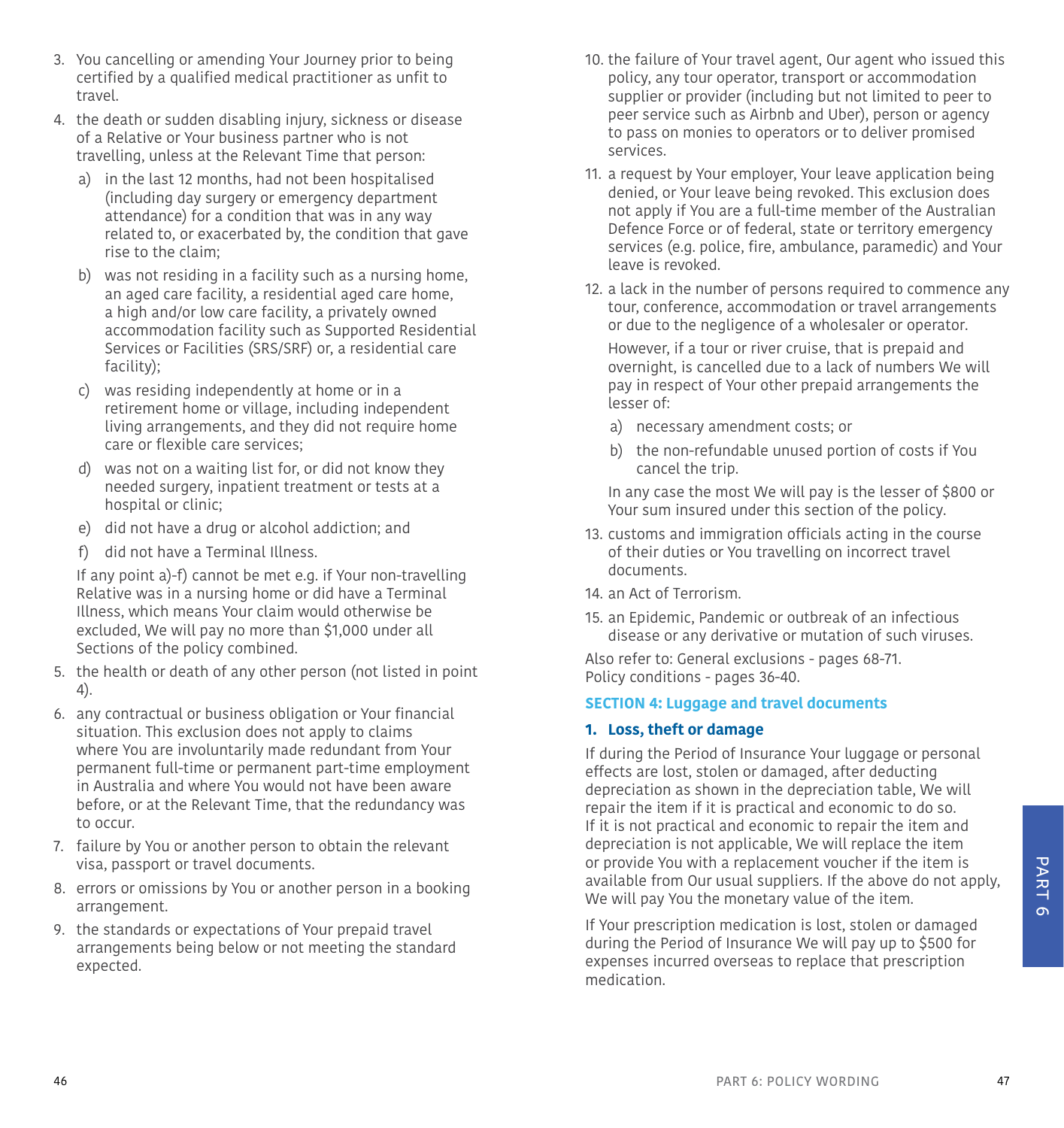If Your claim for loss or theft can be approved but Your items are found in the meantime and can be posted to You, We will instead pay up to \$500 for postage costs so You can get Your items back.

It is Your responsibility to provide Us with evidence to support Your claim for an item. This is 'proof of ownership'.

- We will accept the original or a copy of a purchase receipt, invoice and/or bank statement showing the purchase, the date of the purchase and the amount paid.
- We may consider valuation certificates (issued prior to the Relevant Time), ATM receipts and warranty cards with accompanying bank statement of purchases.
- We will not accept photographs, packaging or instruction manuals as proof of ownership.

#### **Depreciation table**

This policy operates on an indemnity basis which means settlement of Your claim is based on the value of an item at the time of the loss. Depreciation takes into account the amount paid originally for the item, its age, wear and tear and advances in technology.

We will reduce the value of the items because of age, wear and tear, and advances in technology according to the table following:

|                                                    | <b>Items</b>                                             |                                                                                                                                                                               |                       |
|----------------------------------------------------|----------------------------------------------------------|-------------------------------------------------------------------------------------------------------------------------------------------------------------------------------|-----------------------|
| Age of<br>item and<br>depreciation<br>that applies | Jewellery<br>(not<br>watches or<br>costume<br>jewellery) | Communication<br>devices, all<br>computers, electrical<br>devices, electronics<br>equipment, phones,<br>all, photographic<br>equipment, smart<br>watches, tablet<br>computers | Any<br>other<br>items |
| $New-24$<br>months                                 | 0%                                                       | 0%                                                                                                                                                                            | 0%                    |
| $25 - 36$<br>months                                | $0\%$                                                    | 60%                                                                                                                                                                           | 36%                   |
| More than 36<br>months                             | በ%                                                       | 60%                                                                                                                                                                           | 60%                   |

This means depreciation will not be deducted from items less than 2 years old at the time of loss. Items greater than 2 years old will have the percentage amount shown in the depreciation table deducted.

#### **Item limits**

Our payment will not exceed the original purchase price of an item with a limit for any one item, set or pair of items including attached and unattached accessories of:

| <b>Item</b>                    | <b>Item limit</b> |
|--------------------------------|-------------------|
| Phone                          | \$2,500           |
| Smart watch                    | \$2,500           |
| Camera                         | \$6,000           |
| Video camera                   | \$6,000           |
| Drone (with or without camera) | \$1,500           |
| Laptop computer                | \$5,000           |
| Tablet computer                | \$3,000           |
| Artificial limb                | \$2,000           |
| Dentures (full or partial)     | \$2,000           |
| Removable dental appliance     | \$2,000           |
| Medical device                 | \$2,000           |
| Jewellery                      | \$1,500           |
| Watch                          | \$1,500           |
| Any other item                 | \$1,500           |

The following are examples of items considered as one item for the purpose of this insurance (an item limit will apply):

- Camera, lenses, tripods and camera accessories (attached or not)
- Smart phone and cover/case
- Matched or unmatched set of golf clubs, golf bag and buggy
- Necklace and pendant
- Charm bracelet and charms.

#### **Claim example**

A phone purchased for \$1,300 was 28 months old when it was stolen. An excess of \$100 applies. A claim would be calculated as follows.

**Item:** Phone cost \$1,300 when purchased over 2 years ago.

**Depreciation:** Minus \$780 depreciation (\$1,300 x 60%) = \$520

**Excess:** Minus policy excess \$100 (where applicable)

**Total:** The total in this case is \$420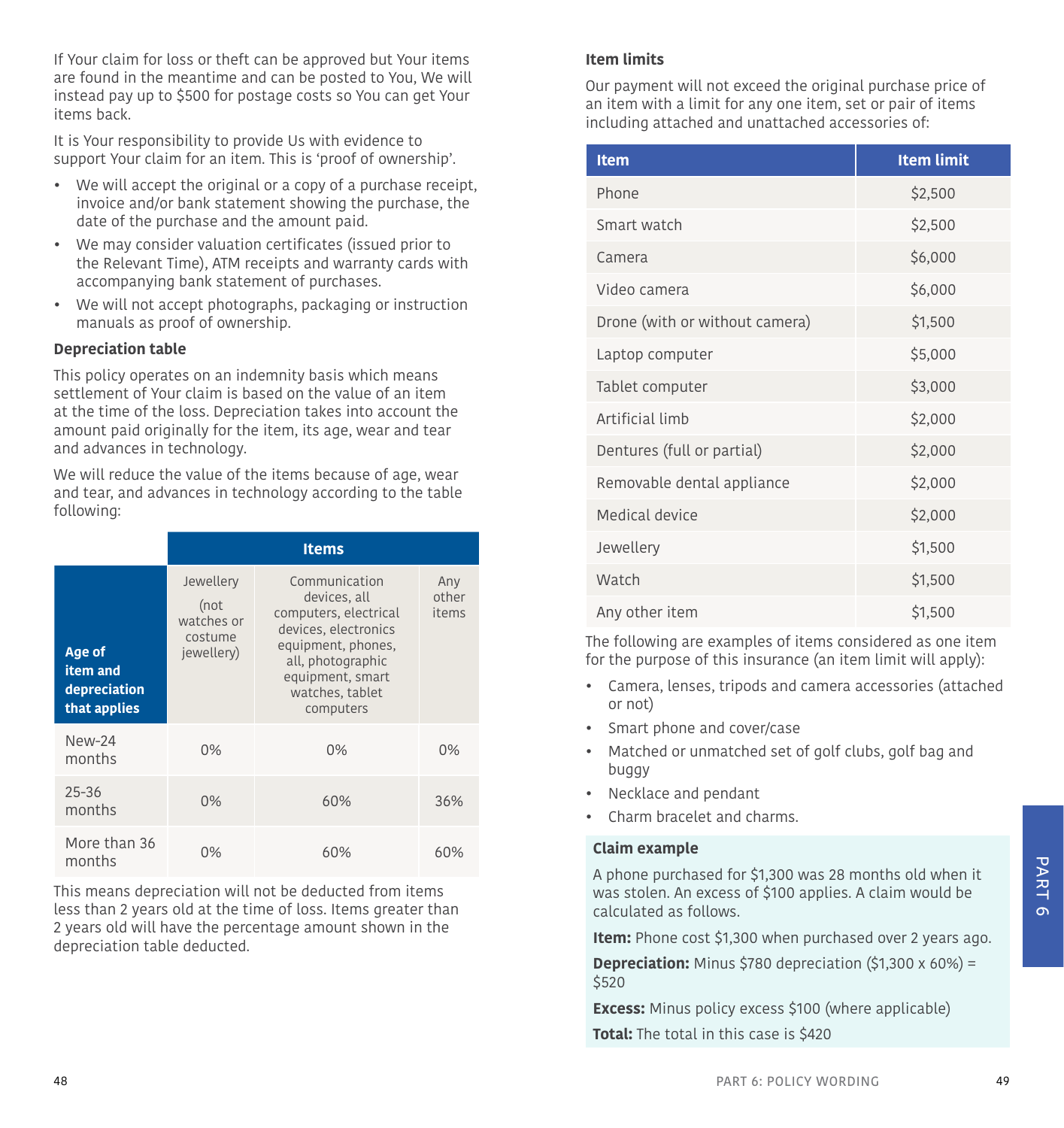#### **Increased luggage item limit**

Where an extra premium has been paid to increase the item limit for a single item, the claim will be assessed based on the item limit specified on the Certificate of Insurance. Receipts or valuations (less than 24 months old) must be available if requested by Us.

The limit can be increased by up to \$4,500 per single item if the item is separately specified and the additional premium has been paid to Us. For multiple items, the overall increase in limits cannot exceed \$15,000.

#### **2. Travel document replacement**

We will pay You for the cost of replacing travel documents and credit cards lost or stolen on the Journey. We will also pay for Your legal liability arising from their illegal use. You must however, comply with all the conditions of the issue of the document prior to and after the loss or theft.

#### **3. Automatic reinstatement of sum insured**

In the event that a claimable loss, or damage to Your luggage and personal effects is incurred, We will allow You one automatic reinstatement of the sum insured stated in the Plan selected while on Your Journey.

The maximum benefit limit for this section is: \$25,000

#### **We will not pay for:**

- 1. loss or theft that is not reported to the:
	- a) police or security personnel;
	- b) responsible Transport Provider (if Your items are lost or stolen while travelling with a Transport Provider); or
	- c) accommodation provider.

All cases of loss or theft must be reported as soon as possible and within 7 days. A copy of the relevant report must be submitted for any claim involving loss or theft. If You are unable to provide Us with a copy of the relevant report, You must provide Us with a reasonable explanation and details of the time and place You made the report, including their contact details.

- 2. damage, loss or theft of Valuables placed in the care of a Transport Provider unless security regulations prevented You from keeping the Valuables with You.
- 3. items left Unattended in any motor vehicle (for example, a car, campervan or motorhome) or towed land vehicle overnight even if they were in a Concealed Storage Compartment.
- 4. items left Unattended in any motor vehicle (for example, a car, campervan or motorhome) or towed land vehicle during daylight hours, unless they were stored in a Concealed Storage Compartment of a locked motor vehicle or towed land vehicle and forced entry was gained.
- 5. any amount exceeding \$500 per item and \$2,000 in total for all items left Unattended in any motor vehicle (for example, a car, campervan or motorhome) or towed land vehicle.
- 6. items left Unattended in a Public Place.
- 7. loss, theft or damage to drones (including attached and unattached accessories) while in use.
- 8. sporting equipment (including bicycles) damaged, lost or stolen while in use.
- 9. items sent under the provisions of any freight contract or any luggage forwarded in advance or which is unaccompanied. This exclusion for unaccompanied items will be waived if Your claim for lost stolen items can be approved but Your items are found in the meantime and can be posted to You.
- 10. surfboards or waterborne craft of any description. This exclusion does not apply if the item is lost, stolen or damaged while in the custody of a Transport Provider.
- 11. damage to fragile or brittle articles unless caused by a fire or motor vehicle collision. This exclusion does not apply to spectacles; lenses in cameras and video cameras; laptop and tablet computers; or binoculars.
- 12. damage caused by atmospheric or climatic conditions, wear and tear, vermin or any process of cleaning, repairing, restoring or alteration.
- 13. electrical or mechanical fault or breakdown.
- 14. information stored on any electronic device or other media, including digital photos, downloaded files, electronic applications, programmed data, software or any other intangible asset.
- 15. bonds, coupons, gift cards, stamps, vouchers, warranties, pre-loaded or rechargeable cards including but not limited to phone, debit or stored value cards.
- 16. bullion, deeds, insurance premiums, manuscripts, negotiable instruments, precious metals or securities.
- 17. items described in [SECTION 6: Money.](#page-26-0)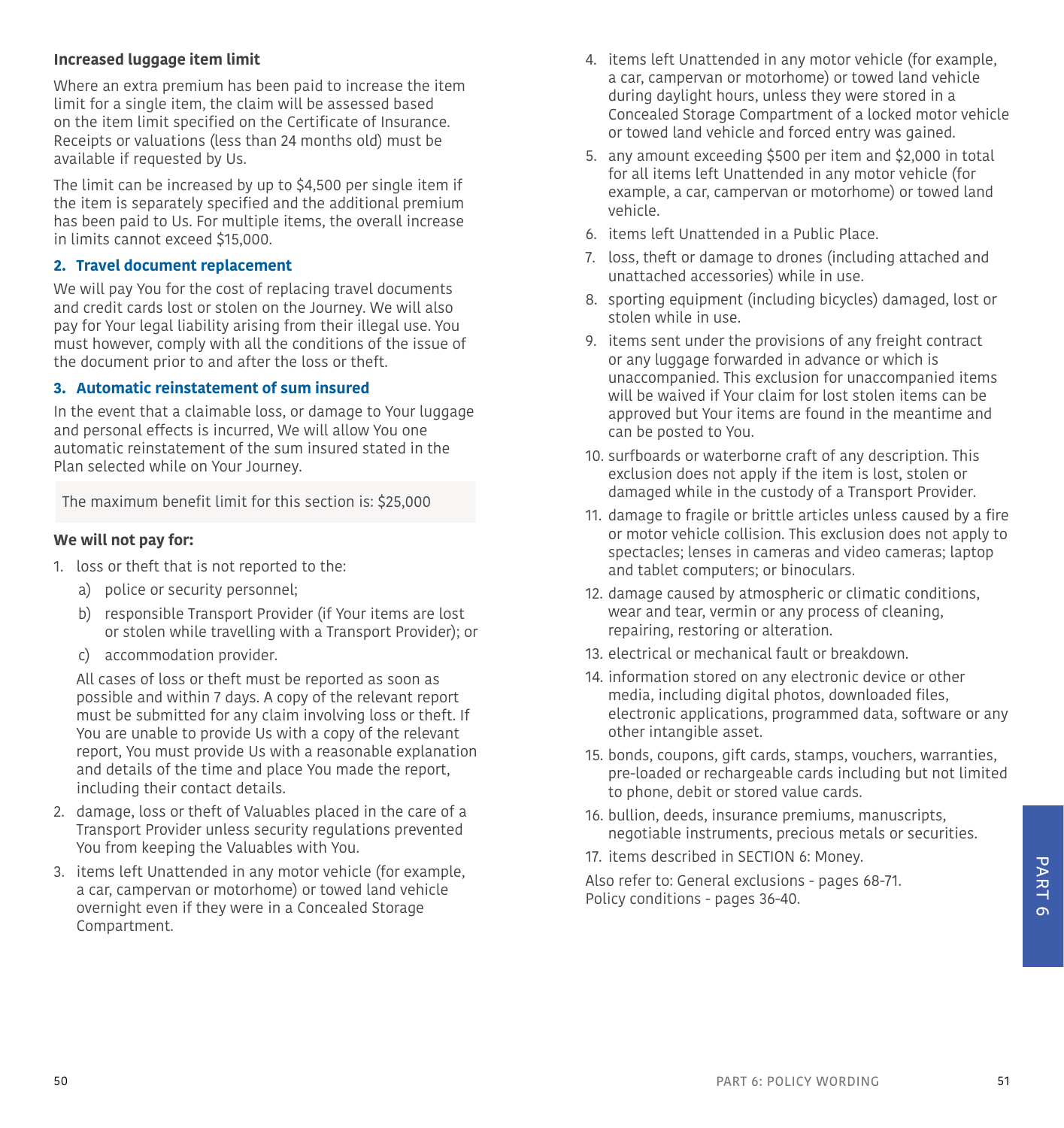#### **SECTION 5: Delayed luggage allowance**

If all Your luggage is delayed by a Transport Provider during the Journey for more than 12 hours We will reimburse You up to:

- \$300 per item for underwear, socks, toiletries, nonprescription medication and change of shoes and clothing (and a bag) You bought after a 12 hour delay and before the luggage was returned to You; and
- \$100 for transport to retrieve Your luggage.

The original receipts for the items and confirmation of the length of delay from the Transport Provider must be produced in support of Your claim.

This section does not apply on the leg of the Journey that returns You Home.

#### **What You must do if You want to make a claim**

- Notify Your Transport Provider or their handling agents of the situation as soon as possible after arriving at the destination. The quicker You report the fact Your luggage has been delayed, the better chance the Transport Provider has of finding it and reuniting it with You promptly.
- Obtain a report from them as soon as possible to give to Us with Your claim so We have evidence of what happened.
- Get receipts for the essential items You bought to tide You over. You need to give Us the receipts proving the amount You spent and that You waited at least 12 hours before buying essential items. We need receipts so We can reimburse You.

The maximum benefit limit for this section is: \$2,000

#### **We will not pay for:**

1. delay that is not reported to the responsible Transport Provider. All reports must be confirmed in writing by the Transport Provider at the time of making the report. If You are unable to provide Us with a copy of the Transport Provider's report, You must provide Us with a reasonable explanation and details of the time and place You made the report, including their contact details.

Also refer to: General exclusions - pages [68](#page-34-0)[-71](#page-35-1). Policy conditions - pages [36](#page-18-0)[-40.](#page-20-1)

#### <span id="page-26-0"></span>**SECTION 6: Money**

We will reimburse You for cash, bank or currency notes, postal or money orders accidentally lost or stolen from Your person, or stolen from a locked safe or safety deposit box, during the Period of Insurance.

The maximum benefit limit for this section is: \$1,000

#### **We will not pay for:**

- 1. loss or theft that is not reported to the:
	- a) police or security personnel;
	- b) responsible Transport Provider (if Your items are lost or stolen while travelling with a Transport Provider); or
	- c) accommodation provider.

All cases of loss or theft must be reported as soon as possible and within 7 days. A copy of the relevant report must be submitted for any claim involving loss or theft. If You are unable to provide Us with a copy of the relevant report, You must provide Us with a reasonable explanation and details of the time and place You made the report, including their contact details.

2. loss or theft of cash, bank or currency notes, postal or money orders unless carried on Your person or stored in a locked safe or safety deposit box.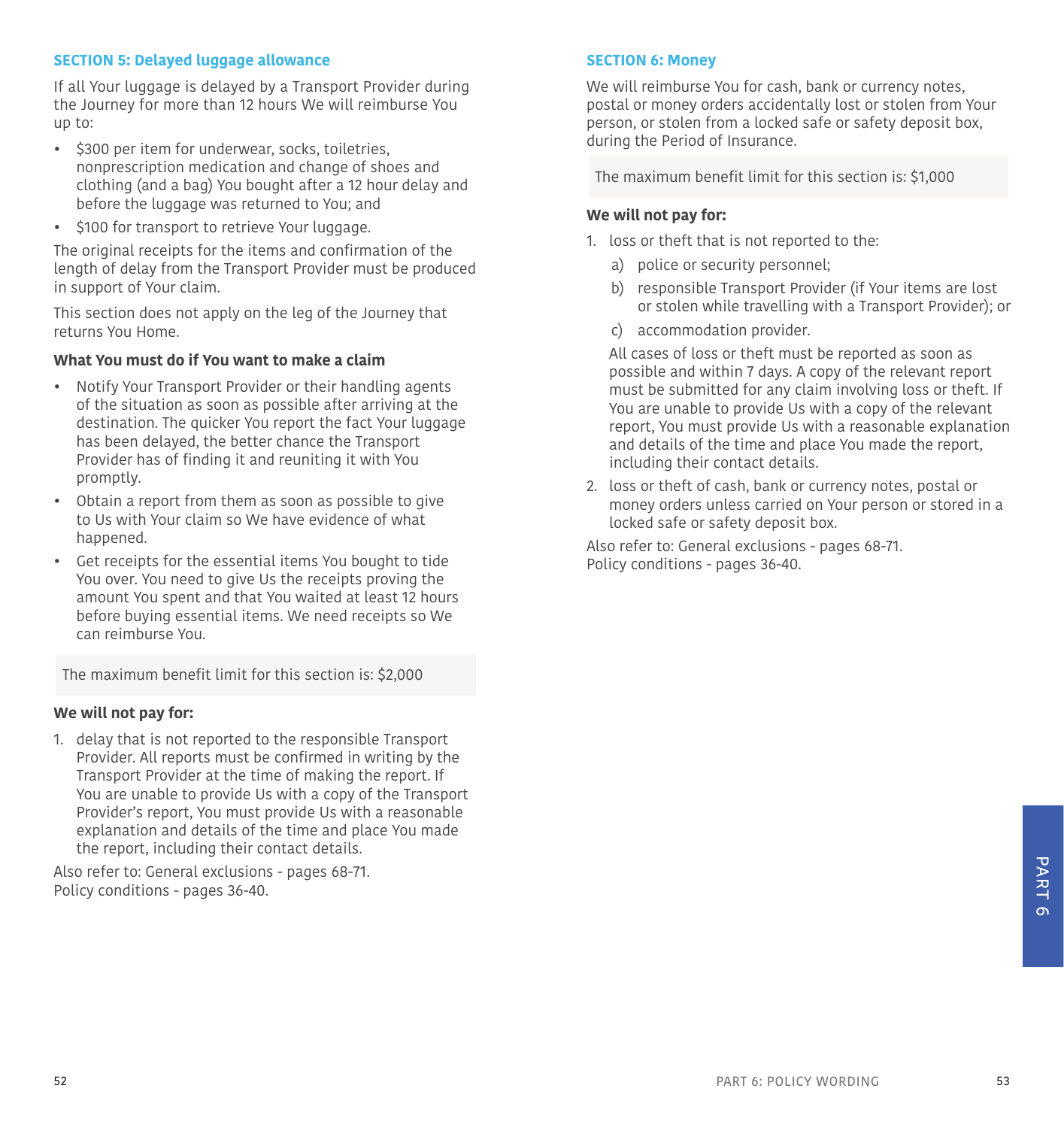#### **SECTION 7: Rental Car insurance excess**

This cover applies if You:

- a) hire a Rental Car;
- b) are the nominated driver on the Rental Car agreement: and
- c) have comprehensive motor vehicle insurance for the Rental Car for the hire period.

If the Rental Car is damaged or stolen while in Your control during the Journey We will pay the lower of the Rental Car insurance excess or the repair costs to the Rental Car that You become liable to pay.

It is Your responsibility to provide the final loss/repair report to substantiate Your claim.

If You paid for the motorcycle/moped riding cover option, We will also include cover for the insurance excess You become liable to pay for damage to or theft of a motorcycle or moped rented from a licensed motor vehicle rental company. The word "Rental Car" should be interpreted to include motorcycle or moped.

The maximum benefit limit for this section is: \$4,000

#### **We will not pay for:**

- 1. damage or theft, arising from the operation of a Rental Car in violation of the terms of the rental agreement.
- 2. damage sustained to a Rental Car while it is being driven on an unsealed surface.
- 3. administration costs or loss of use penalties.

Also refer to: General exclusions - pages [68](#page-34-0)[-71](#page-35-1). Policy conditions - pages [36](#page-18-0)[-40.](#page-20-1)

#### **SECTION 8: Travel delay**

If Your pre-booked, prepaid transport is temporarily delayed during the Journey for at least 6 hours due to an unforeseeable circumstance outside Your control (including a Cyber Incident),

We will reimburse You:

- 1. the reasonable Additional accommodation (room rate only) expenses You incur; and
- 2. the cost of the unused, prepaid accommodation (if You have to pay for new accommodation) less any refund You are entitled to from the supplier of the original accommodation.

Our reimbursement will be up to \$300.

We will also reimburse up to \$300 again for each full 24 hour period that the delay continues beyond the initial 6 hour delay.

Room rate only means that other expenses You may incur such as food, drinks, groceries, laundry etc. are not included.

You must claim from the Transport Provider first, and provide Us with confirmation from the Transport Provider of the cause and period of the delay and the amount of compensation offered by them. If You are unable to obtain confirmation from the Transport Provider, You must provide Us with a reasonable explanation and details on Your request of this information, including their contact details.

You must also provide Us with receipts for the Additional accommodation (room rate only) expenses incurred.

The maximum benefit limit for this section is: \$2,000

#### **We will not pay for claims caused by:**

<span id="page-27-0"></span>1. an Epidemic, Pandemic or outbreak of an infectious disease or any derivative or mutation of such viruses.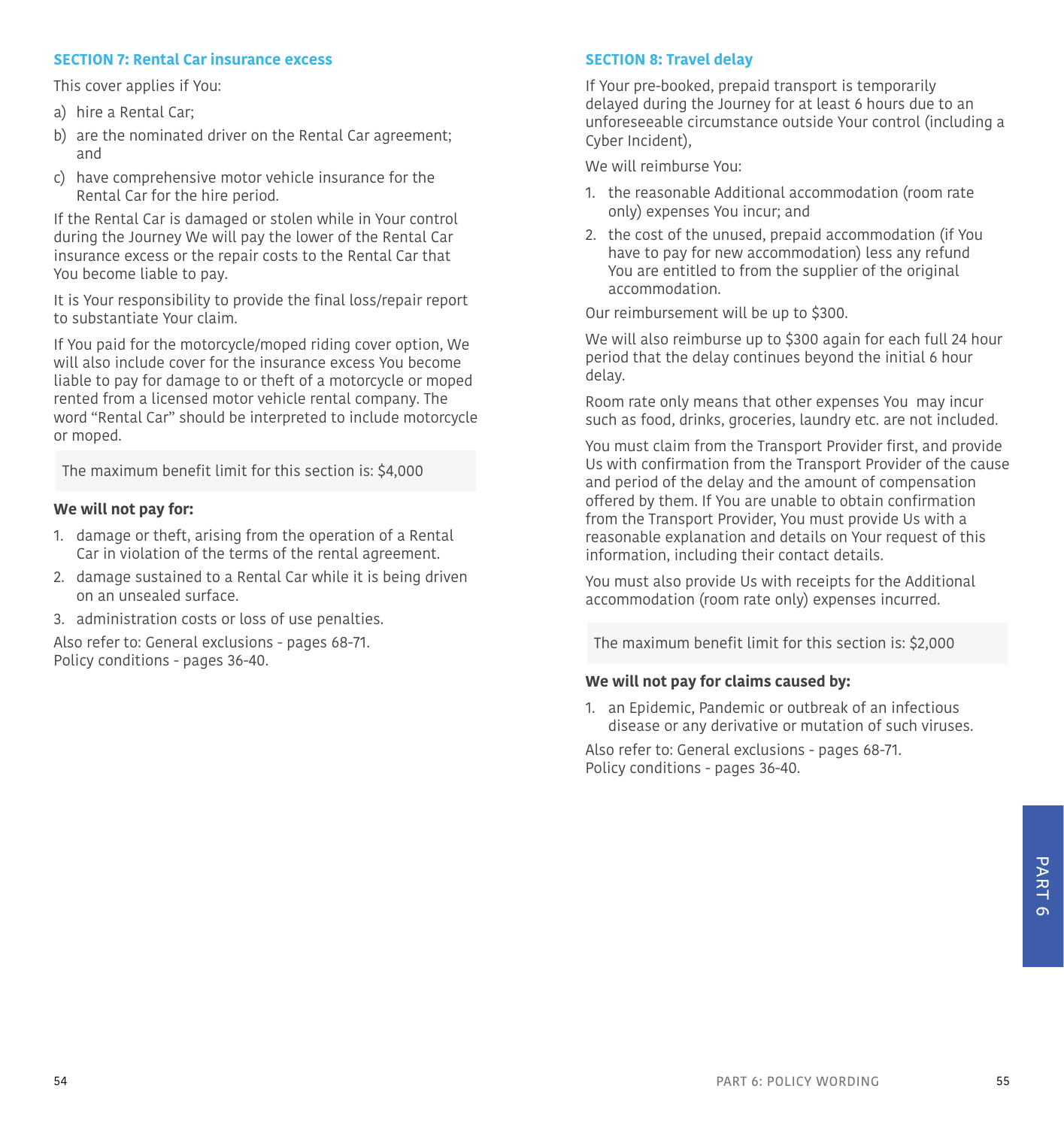#### **SECTION 9: Alternative staff**

We will pay the reasonable costs for a replacement employee to complete the original assignment for which You were originally sent if, as a result of Your Disabling Injury, Sickness or Disease for which a claim is recognised under Section 1 of this policy, a qualified medical practitioner and the emergency assistance network deem it necessary that You return Home.

The replacement person will for the purposes of this policy be deemed to be entitled to benefits under this policy while on the replacement Journey regardless of whether or not his/her name appears on the schedule of insured persons but subject to the conditions, limitations and exclusions of the policy and provided he/she complies with the requirements of the duty to take reasonable care not to make a misrepresentation.

The maximum benefit limit for this section is: \$15,000

Also refer to: General exclusions - pages [68](#page-34-0)[-71](#page-35-1). Policy conditions - pages [36](#page-18-0)[-40.](#page-20-1)

#### **SECTION 10: Special events**

If due to an unforeseeable circumstance outside Your control Your Journey would otherwise be delayed resulting in You being unable to arrive in time to attend a wedding, funeral, 25th or 50th wedding anniversary or, a prepaid conference, concert, music festival or sporting event, which cannot be delayed due to Your late arrival, We will pay for:

- 1. the reasonable Additional cost of using alternative public transport to arrive at Your destination on time; and
- 2. the cost of the unused connection (if You have to buy a new connection) less any refund or credit You are entitled to from the supplier of that connection.

The maximum benefit limit for this section is: \$2,000

#### **We will not pay for claims caused by:**

<span id="page-28-0"></span>1. an Epidemic, Pandemic or outbreak of an infectious disease or any derivative or mutation of such viruses.

Also refer to: General exclusions - pages [68](#page-34-0)[-71](#page-35-1). Policy conditions - pages [36](#page-18-0)[-40.](#page-20-1)

#### **SECTION 11: Hospital incidentals**

If You are hospitalised overseas and Your claim is approved under SECTION 1: Overseas Medical and Dental (including emergency repatriation/evacuation), We will reimburse You for incidentals such as phone calls and magazines.

The amount We will pay is limited to \$50 for each night You are hospitalised overseas as a result of a Disabling Injury, Sickness or Disease, provided that the period of confinement is at least 48 hours.

Original receipts for these expenses must be produced in support of Your claim.

The maximum benefit limit for this section is: \$8,000

Also refer to: General exclusions - pages [68](#page-34-0)[-71](#page-35-1). Policy conditions - pages [36](#page-18-0)-[40.](#page-20-1)

#### **SECTION 12: Hijacking**

If while on the Journey You are detained on a means of public transport due to it being hijacked by persons using violence or threat of violence We will pay You \$1,000 for each 24 hour period You are forcibly detained by the hijackers.

The maximum benefit limit for this section is: \$10,000

Also refer to: General exclusions - pages [68](#page-34-0)[-71](#page-35-1). Policy conditions - pages [36](#page-18-0)-[40.](#page-20-1)

#### **SECTION 13: Kidnap and ransom**

If You are Kidnapped during the Journey We will reimburse the following:

- a) the actual value of cash securities or property delivered for the purpose of securing Your release; and
- b) reasonable fees and expenses of trained and accredited negotiators retained to assist in securing Your release.

Monies paid by way of interest on loans arranged specifically to meet a ransom demand but only for amounts in respect to the principal amount actually paid as ransom and provided the loan is taken out no more than 30 days before payment of the ransom and repaid within 7 days of receiving reimbursement.

The rate of interest shall not exceed by more than 2% the maximum prevailing rate of lending set by ANZ for loans made in Australia by way of trading overdraft in the amount of the loan.

The maximum benefit limit for this section is: \$250,000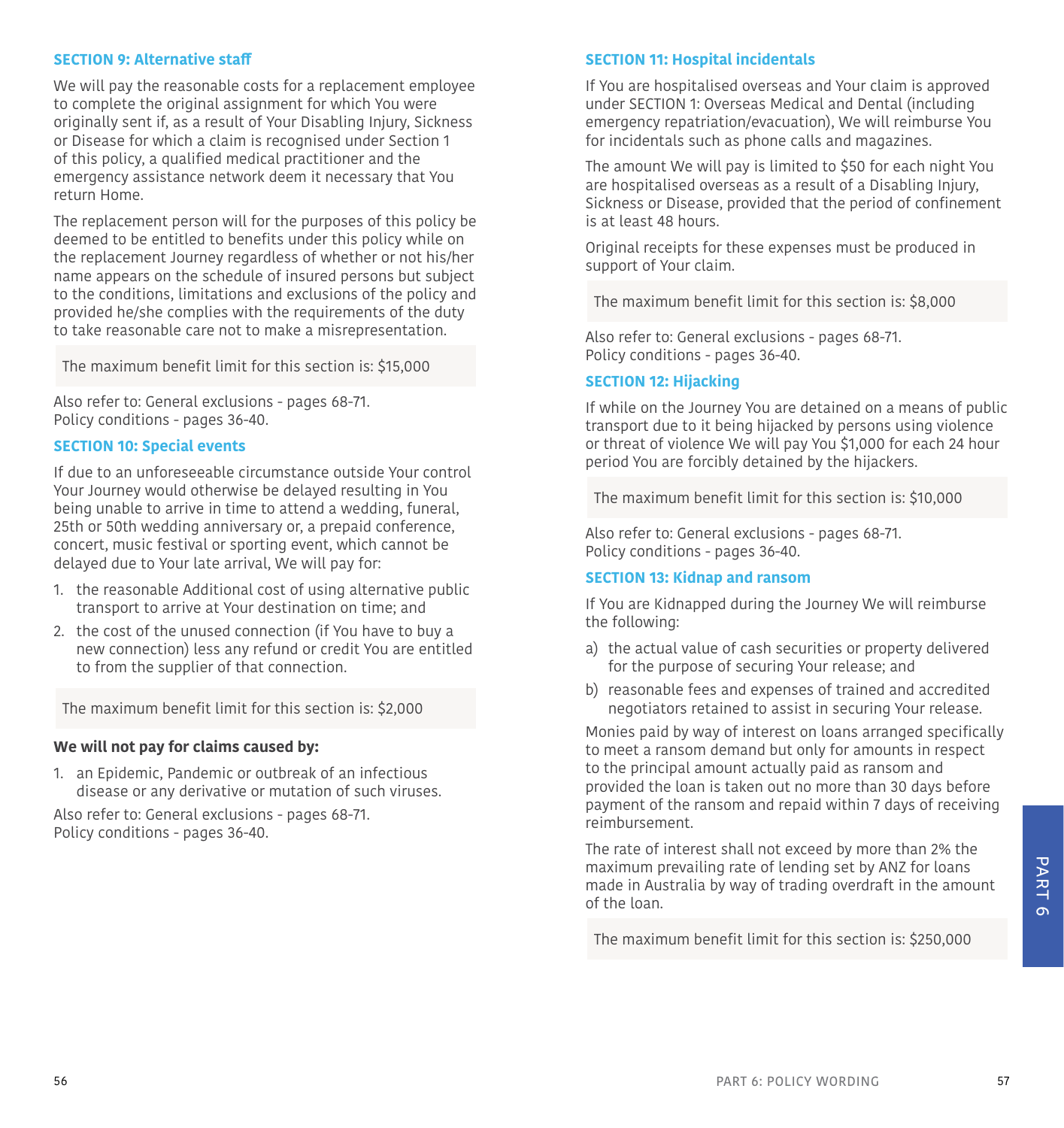#### **We will not pay for:**

- 1. any claim if prior to the issue of the Policy, You, The Company or related body corporate have:
	- a) had kidnap insurance declined, cancelled or issued with special conditions in the past;
	- b) suffered a Kidnapping or attempted Kidnapping in the past; or
	- c) been subject to an extortion demand.
- 2. any claim arising from any Kidnapping occurring in Mexico or any country located in Central or South America.
- 3. any legal liability for damages and costs, and any legal expenses incurred as a result of any suit, legal claim or proceedings brought by any person and arising out of a Kidnapping or the manner in which it is responded to or dealt with.
- 4. any losses or expenses arising from the interruption of or interference with business activity.

Also refer to: General exclusions - pages [68](#page-34-0)[-71](#page-35-1). Policy conditions - pages [36](#page-18-0)[-40.](#page-20-1)

#### **SECTION 14: Loss of income**

If during the Period of Insurance, You suffer:

- a) an injury caused solely and directly by violent, accidental, visible and external means; or
- b) a disabling sickness or disease that first shows itself during the Period of Insurance and requires immediate treatment by a qualified medical practitioner (any claim already approved under Section 1 or 2 of this policy)

resulting in You losing income because You are unable to return to Your usual place of employment in Australia, We will pay You up to 75% of Your usual monthly net of income tax wage, but not in respect of the first 15 days after You originally planned to resume Your work in Australia.

We will only pay up to a maximum duration of 6 months or until the benefit limit is reached, whichever comes first.

This benefit is only payable if Your inability to work occurs within 30 days of the incident.

#### **Payment example:**

Siobhan was travelling in the USA and was in a bus accident breaking both of her legs. When she returned to Australia as planned, she was unable to work due to this injury. (Siobhan works in Security and is required to be able to do patrols on foot).

After being home for 30 days she is still unable to work and submits a claim for lost income. Her usual net income per year is \$72,000 or \$6,000 per month.

We do not pay for any income lost in the first 15 days, but Siobhan is able to claim the next 15 days.

The most We will pay is 75% of her net income, calculated as follows:

- = 75% x (\$72,000/365)
- $=$  \$147.95 Daily income x 15 days

= \$2,219.25 is what Siobhan would be paid for the 15 days she can claim.

Cover for loss of income is limited to 6 months.

The maximum benefit limit for this section is: \$45,000\*

*\*Maximum liability collectively for Sections 14, 15 and 16 is \$45,000.* 

Also refer to: General exclusions - pages [68](#page-34-0)[-71](#page-35-1). Policy conditions - pages [36](#page-18-0)-[40.](#page-20-1)

#### **SECTION 15: Disability**

If during the Period of Insurance You suffer an injury caused solely and directly by violent, accidental, visible and external means (not caused by a sickness or disease) resulting in Your Permanent total loss of sight in one or both eyes or the Permanent total loss of use of one or more Limbs within one year of the date of the accident, We will pay You the amount shown in the Plan purchased.

The maximum benefit limit for this section is: \$30,000\*

*\*Maximum liability collectively for Sections 14, 15 and 16 is \$45,000.*

Also refer to: General exclusions - pages [68](#page-34-0)[-71](#page-35-1). Policy conditions - pages [36](#page-18-0)-[40.](#page-20-1)

#### **SECTION 16: Accidental death**

If during the Period of Insurance You suffer an injury caused solely and directly by violent, accidental, visible and external means (not caused by a sickness or disease) resulting in Your death, We will pay Your estate the amount shown in the Plan purchased provided Your death occurs within one year of the accident.

The maximum benefit limit for this section is: \$30,000\*

*\*Maximum liability collectively for Sections 14, 15 and 16 is \$45,000.*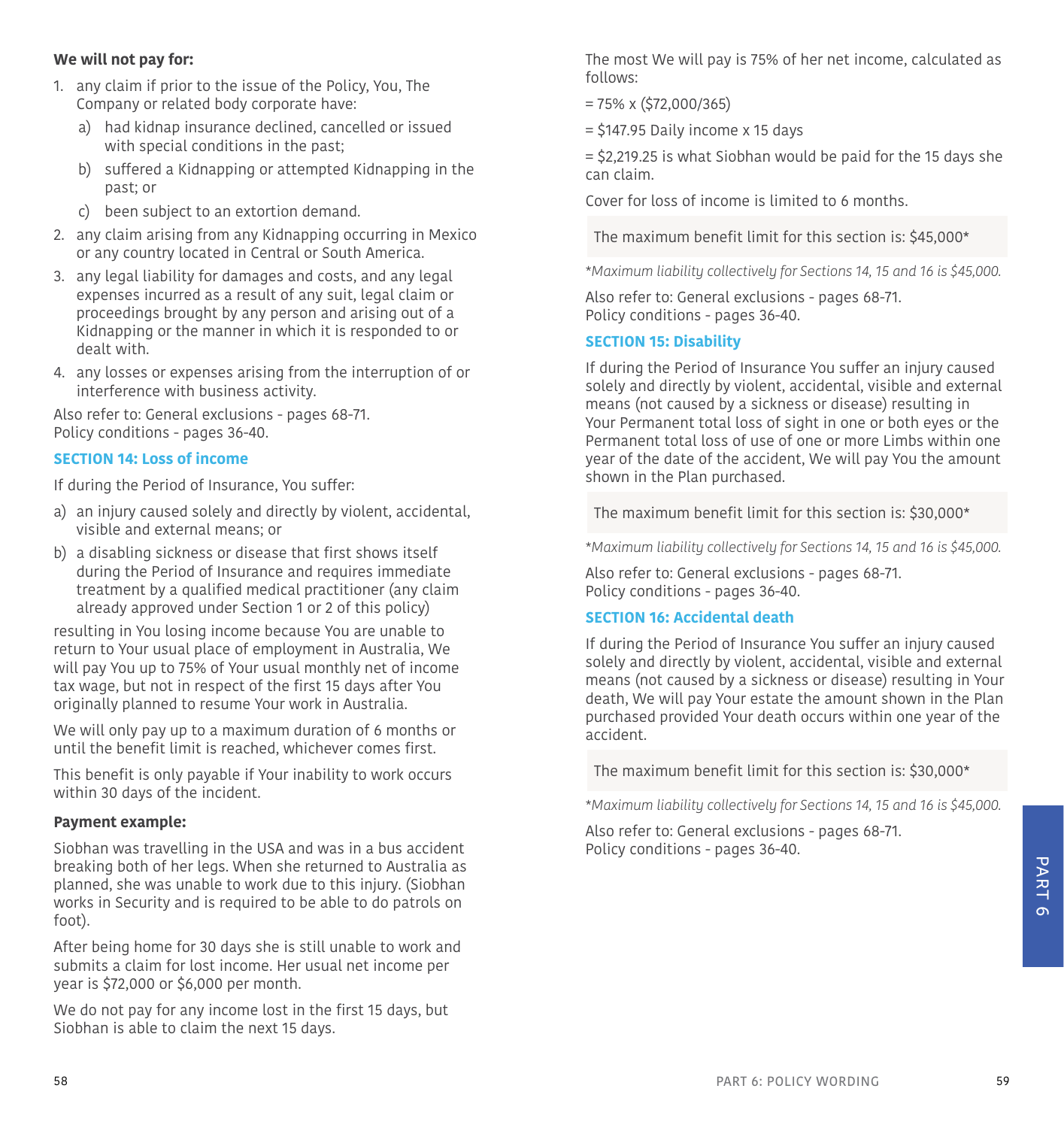#### **SECTION 17: Personal liability**

We will provide cover if, as a result of Your negligent act occurring during the Period of Insurance, You become unintentionally legally liable to pay compensation in respect to damage caused to someone else's property or the injury or death of someone else.

The maximum benefit limit for this section is: \$5,000,000

#### **We will not pay for:**

- 1. liability You become liable to pay to somebody who is a member of Your family or travelling party or employed by You or deemed to be employed by You.
- 2. liability arising from loss or damage to property which is in Your legal custody or control.
- <span id="page-30-1"></span>3. liability arising from the conduct by You of any profession, trade or business.
- 4. liability arising out of the use or ownership by You of any aircraft, drone, firearm, waterborne craft or mechanically propelled vehicle.
- 5. liability arising out of occupation or ownership of any land, buildings or immobile property.
- 6. liability arising out of any wilful or malicious act.
- 7. liability arising out of the transmission of an illness, sickness or disease.
- 8. liability involving punitive, exemplary or aggravated damages or any fine or penalty.
- 9. liability arising out of Your liability under a contract or agreement unless You would be liable if that contract or agreement did not exist.

Also refer to: General exclusions - pages [68](#page-34-0)[-71](#page-35-1). Policy conditions - pages [36](#page-18-0)[-40.](#page-20-1)

### <span id="page-30-0"></span>**SECTION 18: COVID-19 benefits**

**Cover under this policy is extended under the policy Sections listed to include claims arising from COVID-19 in the circumstances, and under the conditions, listed.**

#### **Please note:**

- Some benefits only apply if You are travelling in Australia and New Zealand.
- This policy does not cover claims relating to government travel bans; "Do not travel" warnings; government directed border closure; or mandatory quarantine or self-isolation requirements related to cross area, border, region or territory travel.
- Some benefits do not apply to claims involving travel on a multi-night cruise.

#### **Special excess**

In addition to Your chosen excess, a special excess will apply to:

- SECTION 2: Additional Expenses if You are diagnosed with COVID-19 on Your trip: \$250.
- SECTION 3: Amendment or Cancellation Costs if You or Your travelling companion are diagnosed with COVID-19 on Your trip: \$500

If Your claim is under both sections, the higher special excess will be deducted. The special excess applies in addition to any other excess. You cannot remove this special excess.

#### **SECTION 1: Overseas medical and dental expenses (including emergency repatriation/evacuation)**

The maximum benefit limit for this section is: \$Unlimited~

~Cover will not excess 12 months from onset of the illness.

#### **• If You are diagnosed with COVID-19**

This section is extended to include cover if You are overseas and diagnosed with COVID-19 by a qualified medical practitioner during the Period of Insurance.

#### **We will not pay for:**

• claims arising from COVID-19 if the country or part of the country You travelled to was subject to "Do not travel" advice on the smartraveller.gov.au website at the time You entered the country or part of the country. (This exclusion only applies if the (or one of the) reason(s) for the advice was the presence of COVID-19). This exclusion will not apply if Your trip destination is Australia or New Zealand.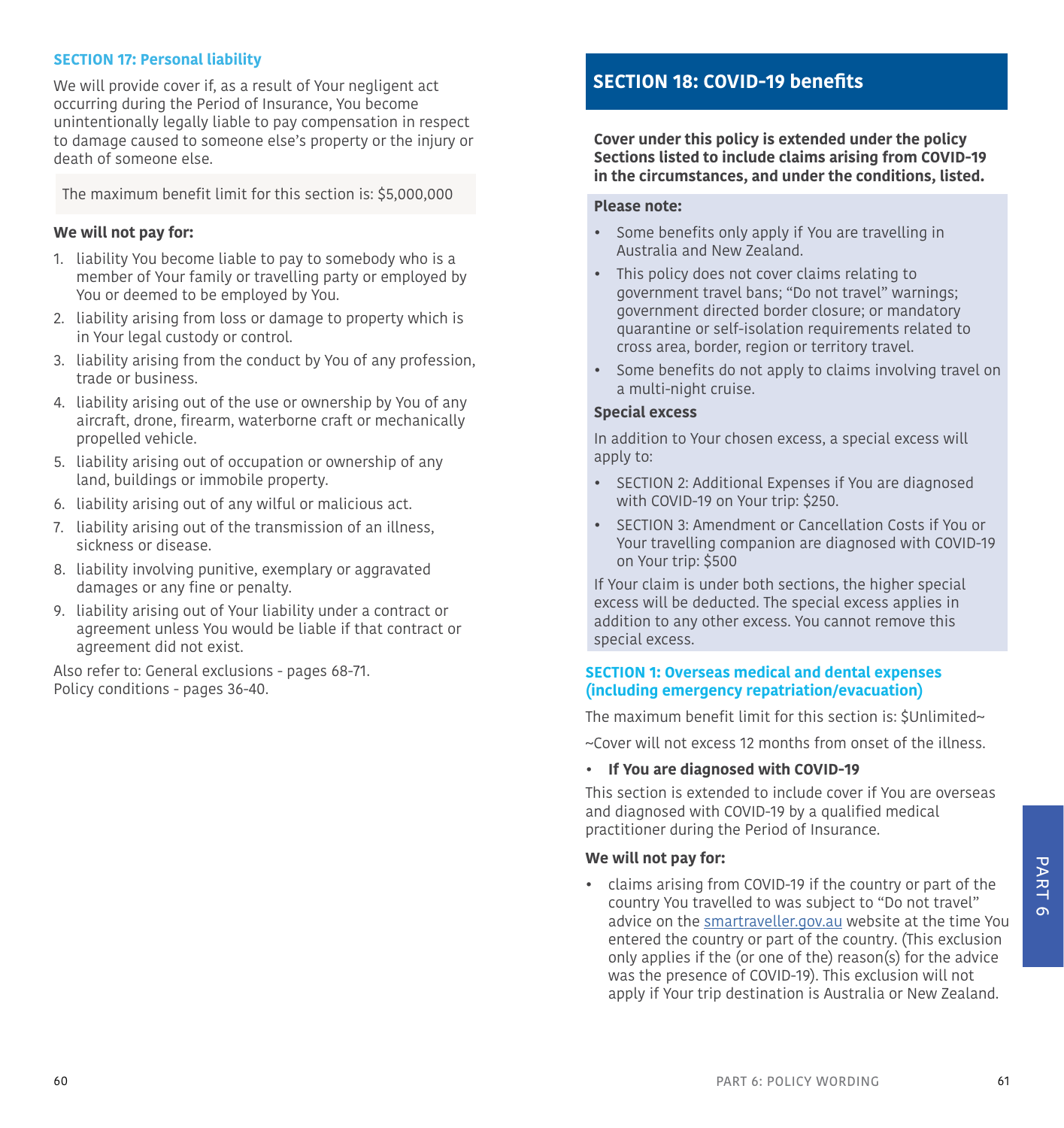#### **SECTION 2: Additional expenses**

The maximum benefit limit for this section is: \$Unlimited

#### **2.1 If You are diagnosed with COVID-19 on Your trip and admitted to hospital**

This section is extended to include cover if You are diagnosed with COVID-19 during the Period of Insurance and are hospitalised as a result.

Cover is for reasonable Additional accommodation expenses (room rate only) and Additional transport expenses, at the same accommodation standard and fare class as originally booked. Room rate only means that other expenses You may incur such as food, drinks, groceries, laundry etc. are not included.

In addition to Your chosen excess, a special excess will apply to SECTION 2: Additional Expenses if You are diagnosed with COVID-19 on Your trip: \$250 and to SECTION 3: Amendment or Cancellation Costs if You or Your travelling companion are diagnosed with COVID-19 on Your trip: \$500. If Your claim is under both sections, the higher special excess will be deducted.

#### **We will not pay for:**

• claims arising from COVID-19 if the country or part of the country You travelled to was subject to "Do not travel" advice on the smartraveller.gov.au website at the time You entered the country or part of the country. (This exclusion only applies if the (or one of the) reason(s) for the advice was the presence of COVID-19.) This exclusion will not apply if Your trip destination is Australia or New Zealand.

#### **SECTION 2: Additional expenses**

The maximum benefit limit for this section is: \$2,500

Cover is for reasonable Additional accommodation expenses (room rate only) and Additional transport expenses, at the same accommodation standard and fare class as originally booked, up to the limit shown in the table above. Room rate only means that other expenses You may incur such as food, drinks, groceries, laundry etc. are not included.

#### **2.1. If You test positive to COVID-19 and need to self-isolate**

This section is extended to include cover if You test positive to COVID-19 during the Period of Insurance and You are required to self-isolate as per the current local health authority regulations.

In addition to Your chosen excess, a special excess will apply to SECTION 2: Additional Expenses if You are diagnosed with COVID-19 on Your trip: \$250 and to SECTION 3: Amendment or Cancellation Costs if You or Your travelling companion are diagnosed with COVID-19 on Your trip: \$500. If Your claim is under both sections, the higher special excess will be deducted.

#### **2.3. If a Relative or Your business partner not travelling with You becomes sick**

This section is extended to include cover if You need to amend or cancel Your Journey because Your non-travelling Relative or business partner who resides in Australia or New Zealand is diagnosed with COVID-19 and the treating doctor confirms in writing the level of infection is life threatening. You must obtain and provide Us with evidence from the qualified medical practitioner and receipts. Exclusions 1 and 2 of 'We will not pay for claims (under 2.3) caused by' on page [44](#page-22-0) will be waived in this event.

#### **SECTION 2: Additional expenses**

#### **2.2. If You die**

This section is extended to include cover if the cause of death is COVID-19. See Section 2.2 on page [43](#page-21-0) for the benefit limit.

#### **We will not pay for (under 2.1 and 2.2):**

• claims where the country or part of the country You travelled to was subject to "Do not travel" advice on the smartraveller.gov.au website at the time You entered the country or part of the country. (This exclusion only applies if the (or one of the) reason(s) for the advice was the presence of COVID-19.) This exclusion will not apply if Your trip destination is Australia or New Zealand.

#### **SECTION 3: Amendment or cancellation costs**

The maximum benefit limit for this section is: \$5,000

The limit applies per policy.

This section is extended to include cover for the following COVID-19 related circumstances.

**• If You or Your travelling companion are diagnosed with COVID-19 prior to departure**

This section is extended to include cover if You cannot travel because You or Your travelling companion are diagnosed in Australia with COVID-19. Exclusion 15 of 'We will not pay for claims caused by' on page [47](#page-23-1) will be waived in this event.

**If You bought Your policy within the 21 days before Your scheduled trip departure date, We will only cover the travel costs that You paid for:**

- **in the 48 hour period before buying Your policy; and**
- **after buying this policy.**

(What that means is, for example, if You booked and paid for Your trip in full 6 months ago and then bought this policy a week before Your departure date, there will be no cover available if You cannot travel because You or Your travelling companion are diagnosed in Australia with COVID-19.)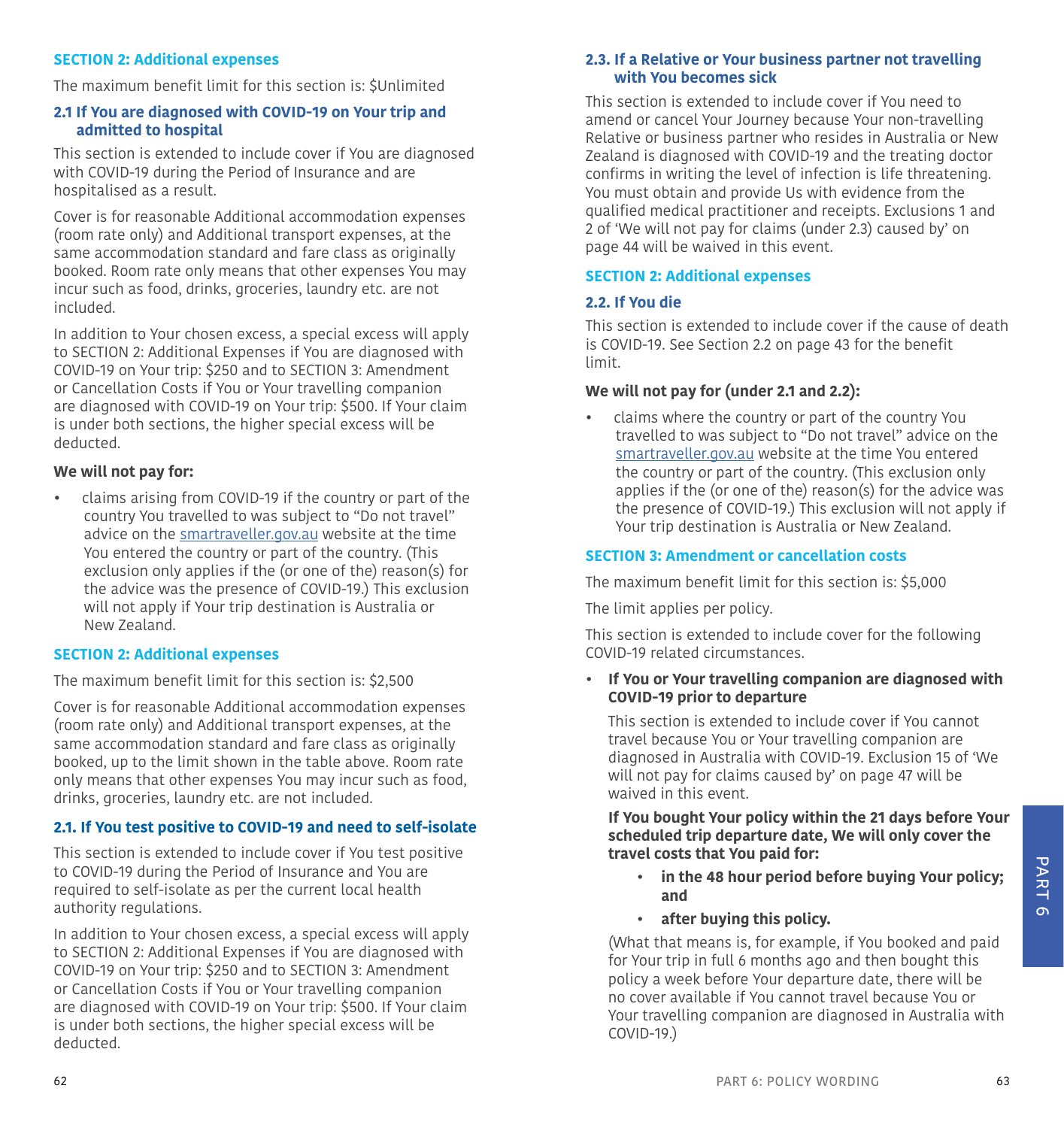#### **• If Your non-travelling Relative or business partner residing in Australia or New Zealand becomes sick due to COVID-19**

This section is extended to include cover if You need to amend or cancel Your Journey because Your nontravelling Relative or business partner who resides in Australia or New Zealand is diagnosed by a qualified medical practitioner with COVID-19 and the treating doctor confirms in writing the level of infection is life threatening. Exclusions 4 and 15 of 'We will not pay for claims caused by' on pages [46-](#page-23-2)[47](#page-23-1) will be waived in this event.

#### **• If You are an essential health care worker whose leave is revoked**

This section is extended to include cover if You are a pharmacist, nurse, doctor, paramedic or other health care professional and Your leave is revoked by Your employer due to COVID-19 related reasons and that means You can't go on Your trip.

A letter or email from Your employer is required to support a claim. Exclusions 11 and 15 of 'We will not pay for claims caused by' on page [47](#page-23-1) will be waived in this event.

#### **• If You or Your travelling companion are diagnosed with COVID-19 on Your trip**

This section is extended to include cover if You cannot continue Your trip because You or Your travelling companion are diagnosed with COVID-19 or are individually contacted by a local public health authority and are directed into a period of quarantine during the Period of Insurance. Exclusion 15 of 'We will not pay for claims caused by' on page [47](#page-23-1) will be waived in this event.

In addition to Your chosen excess, a special excess will apply to SECTION 2: Additional Expenses if You are diagnosed with COVID-19 on Your trip: \$250 and to SECTION 3: Amendment or Cancellation Costs if You or Your travelling companion are diagnosed with COVID-19 on Your trip: \$500. If Your claim is under both sections, the higher special excess will be deducted.

#### **We will not pay for claims caused by:**

• or arising from You travelling to a country or part of a country, which was subject to "Do not travel" advice on the smartraveller.gov.au website at the time You entered the country or part of the country. (This exclusion only applies if the (or one of the) reason(s) for the advice was the presence of COVID-19.) This exclusion will not apply if Your trip destination is Australia or New Zealand.

#### COVID-19 benefits that apply only for travel in Australia or New Zealand

#### **SECTION 2: Additional expenses**

The maximum benefit limit for this section is: \$2,500

#### **2.5. Other circumstances**

This section is extended to include cover for the following COVID-19 related circumstances.

#### **• If the person You were due to stay with in Australia or New Zealand has COVID-19**

This section is extended to include cover if the person You were due to stay with in Australia or New Zealand is diagnosed with COVID-19 and is directed or required to enter into a period of quarantine because of this and You can no longer stay with them, and this was unforeseeable at the Relevant Time. We will pay up to \$150 per night for Additional accommodation expenses that You incur for alternative accommodation.

Exclusions 1 and 2 of 'We will not pay for claims (under 2.3) caused by' on page [44](#page-22-0) will be waived in this event.

You must obtain and provide Us with evidence from the qualified medical practitioner or relevant local authority (as applicable), evidence of Your original accommodation arrangements and receipts for the new accommodation.

#### **• If Your prepaid accommodation in Australia or New Zealand is shut down**

This section is extended to include cover if, after the Relevant Time, the prepaid accommodation You had planned to stay at in Australia or New Zealand is shut down or closed due to a COVID-19 outbreak on the premises which was unforeseeable at the Relevant Time, We will pay Additional expenses (in the same class as originally booked) that You incur for alternative accommodation. A letter or email from the accommodation provider and receipts are required to support a claim.

#### **We will not pay for claims (under Section 2.3) caused by:**

• or arising from COVID-19 when You are travelling to any country other than Australia or New Zealand.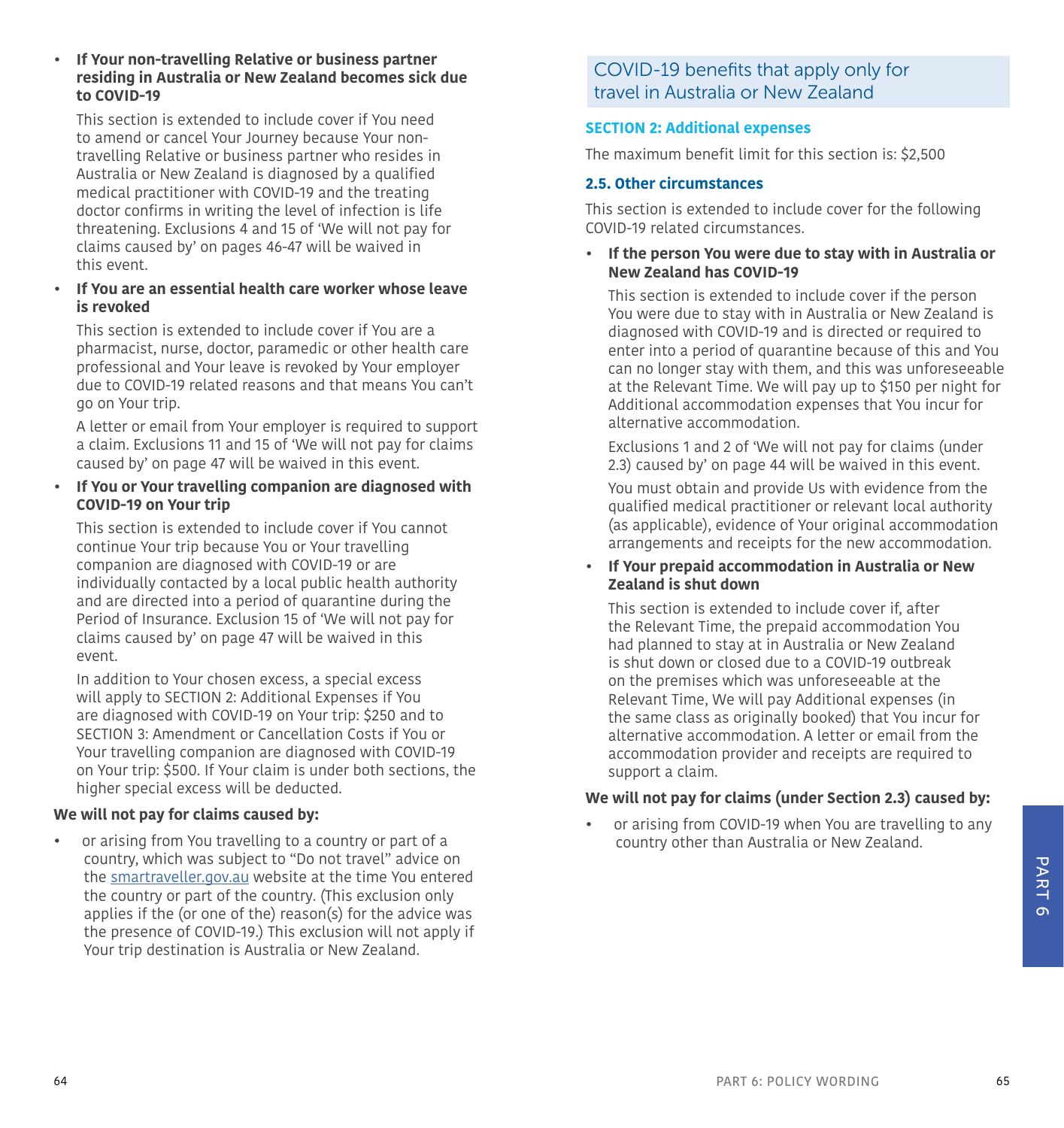#### **SECTION 3: Amendment or cancellation costs**

The maximum benefit limit for this section is: \$5,000

The limit applies per policy.

This section is extended to include cover for the following COVID-19 related circumstances.

**• If the person You were due to stay with in Australia or New Zealand has COVID-19**

This section is extended to include cover if the person You were due to stay with in Australia or New Zealand is diagnosed with COVID-19 and is directed or required to enter into a period of quarantine because of this and You can no longer stay with them, and this was unforeseeable at the Relevant Time. We will pay up to \$150 per night for Additional accommodation expenses that You incur for alternative accommodation.

You must obtain and provide Us with evidence from the qualified medical practitioner or relevant local authority (as applicable), evidence of Your original accommodation arrangements and receipts for the new accommodation. Exclusions 4, 5 and 15 of 'We will not pay for claims caused by' on pages [46](#page-23-2)-[47](#page-23-1) will be waived in this event.

**• If Your prepaid accommodation in Australia or New Zealand is shut down** 

This section is extended to include cover if the prepaid accommodation You had planned to stay at in Australia or New Zealand is shut down or closed due to a COVID-19 outbreak on the premises.

A letter or email from the accommodation provider is required to support a claim. Exclusions 10 and 15 of 'We will not pay for claims caused by' on pages [47](#page-23-1) will be waived in this event.

#### **• If Your prepaid holiday activity in Australia or New Zealand is closed**

This section is extended to include cover if the destination activity venue in Australia or New Zealand (e.g. ski venue, theme park or cooking school) is closed due to a COVID-19 due to outbreak on the premises You can claim a refund on the unused, prepaid, non-refundable tickets. A letter or email from the operator is required to support a claim. Exclusion 15 of 'We will not pay for claims caused by' on page [47](#page-23-1) will be waived in this event.

#### **We will not pay for claims caused by:**

• or arising from COVID-19 when You are travelling to any country other than Australia or New Zealand.

#### **SECTION 8: Travel delay**

The maximum benefit limit for this section is: \$2,000

If Your trip destination is Australia or New Zealand this section is extended to include cover for COVID-19 related temporary delays that were unforeseeable and outside Your control. Exclusion 1 of 'We will not pay for claims caused by' on page [55](#page-27-0) will be waived in this event.

However, there is no cover if Your cruise is affected by COVID-19.

#### **We will not pay for claims caused by:**

- or arising from COVID-19 when You are travelling to any country other than Australia or New Zealand.
- or arising from a multi-night cruise being affected by COVID-19.

#### **SECTION 10: Special events**

The maximum benefit limit for this section is: \$2,000

If Your trip destination is Australia or New Zealand this section is extended to include cover for COVID-19 related delays that were unforeseeable and outside Your control. Exclusion 1 of 'We will not pay for claims caused by' on page [56](#page-28-0) will be waived in this event.

However, there is no cover if Your cruise is affected by COVID-19.

#### **We will not pay for claims caused by:**

- or arising from COVID-19 when You are travelling to any country other than Australia or New Zealand.
- or arising from a multi-night cruise being affected by COVID-19.

#### <span id="page-33-0"></span>**End of SECTION 18: COVID-19 benefits**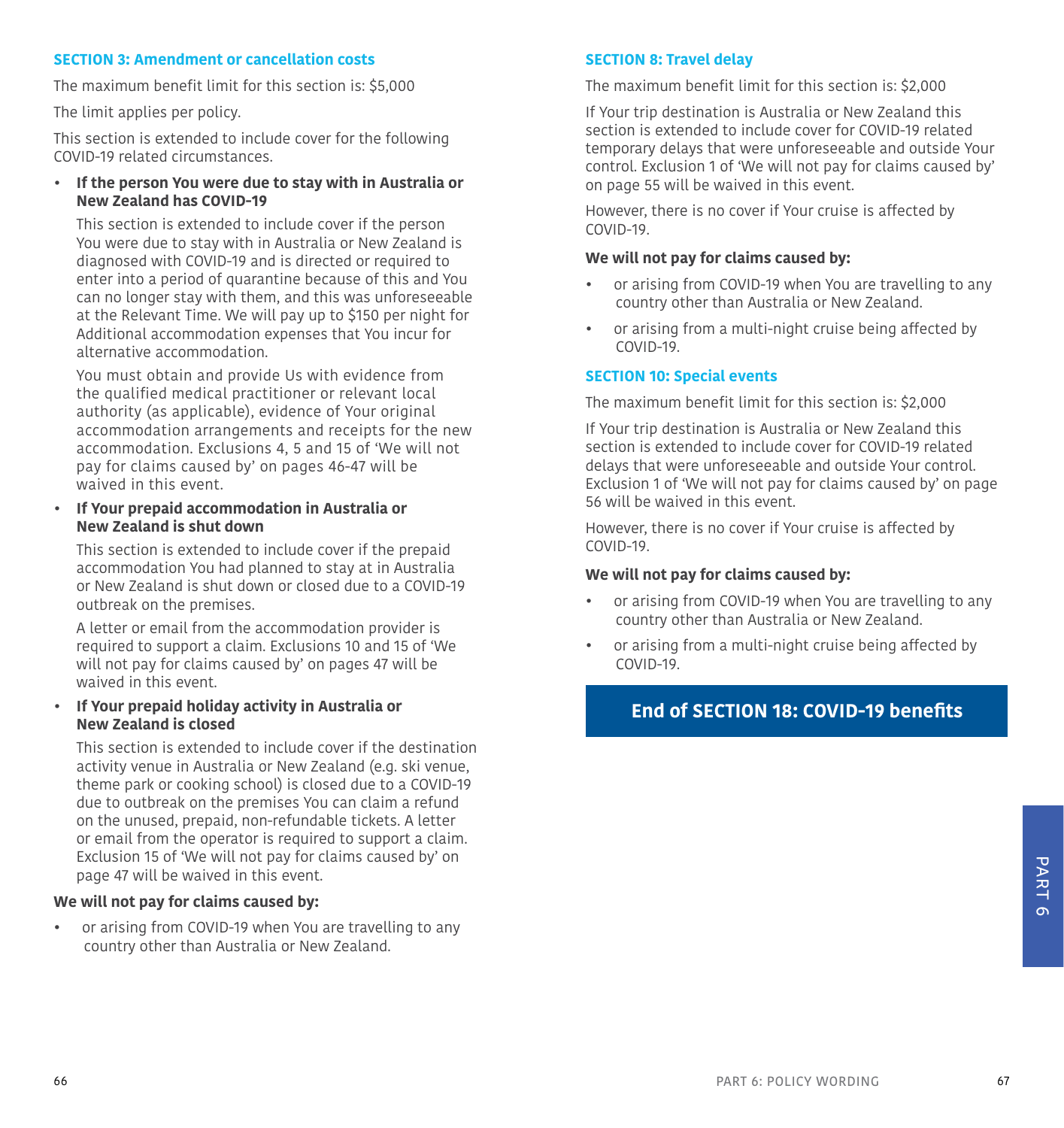# <span id="page-34-0"></span>General exclusions

Unless otherwise indicated these exclusions on pages [68](#page-34-0)-[71](#page-35-1) apply to all Sections of the policy. They are listed in no particular order.

#### **We will not pay for:**

- 1. any other loss, damage or additional expenses following on from the event for which You are claiming that is not covered under this insurance. Examples of such loss, damage or additional expense would be the cost of replacing locks after losing keys, costs incurred in preparing a claim or loss of enjoyment.
- 2. claims arising from loss, theft or damage to property, or death, illness or bodily injury if You fail to take reasonable care or put Yourself in a situation where a reasonable person could foresee that loss, theft or damage to property, or a death, illness or bodily injury might happen.
- 3. claims involving air travel other than as a passenger on a fully licensed passenger carrying aircraft operated by an airline or an air charter company.
- 4. claims arising as a result of war, invasion, act of foreign enemy, hostilities (whether war be declared or not), civil war, rebellion, revolution, insurrection or military or usurped power.
- 5. claims which in any way relate to ionising radiation or radioactive contamination caused by nuclear fuel or waste, or the radioactive, toxic explosive or other dangerous properties of any explosive nuclear equipment.
- 6. claims arising from biological and/or chemical materials, substances, compounds or the like used directly for the purpose to harm or to destroy human life and/or create public fear.
- 7. loss or damage caused by detention, confiscation or destruction by customs or other officials or authorities.
- 8. claims arising from any unlawful act committed by You.
- 9. claims arising from any government intervention, prohibition, sanction, regulation or restriction or court order.
- 10. claims which in any way relate to circumstances You knew of, or a person in Your circumstances would have reasonably known or foreseen, at the Relevant Time, that could lead to the Journey being delayed, abandoned or cancelled.
- 11. claims which in any way relate to, or are exacerbated by, any physiological or psychological signs or symptoms that You were aware of or a person in Your circumstances reasonably should have been aware of at or before the Relevant Time, if You:
	- a) had not yet sought a medical opinion regarding the cause;
	- b) were currently under investigation to obtain a diagnosis; or
	- c) were awaiting specialist opinion.
- 12. claims arising from travel booked or undertaken by You:
	- a) even though You knew, or a reasonable person in Your circumstances would know, You were unfit to travel, whether or not You had sought medical advice;
	- b) against the advice of a medical practitioner;
	- c) to seek, or obtain, medical or dental advice, treatment or review; or
	- d) to participate in a clinical trial
- 13. claims which in any way relate to, or are exacerbated by, any Existing Medical Condition You or Your travelling companion has.
- 14. claims arising from pregnancy of You or any other person if You are aware of the pregnancy at the Relevant Time and:
	- a) where complications of this pregnancy or any previous pregnancy had occurred prior to this time;
	- b) it was a multiple pregnancy e.g. twins or triplets; or
	- c) where the conception was medically assisted e.g. using assisted fertility treatment including hormone therapies or IVF.
- 15. claims arising from:
	- a) pregnancy of You or any other person after the start of the 24th week of pregnancy; or
	- b) pregnancy of You or any other person where the problem arising is not an unexpected serious medical complication.
- 16. claims arising from childbirth or the health of a newborn child whatever the proximate cause of the claim is. This exclusion applies irrespective of the stage of pregnancy at which the child is born.
- 17. claims arising from You having elective medical or dental treatment or surgery, a cosmetic procedure or body modification (e.g. tattoos and piercings) during the Journey, such as any complication, even if Your Existing Medical Condition has been approved by Us.
- 18. claims which in any way relate to Your wilful or selfinflicted injury or illness, suicide or attempted suicide.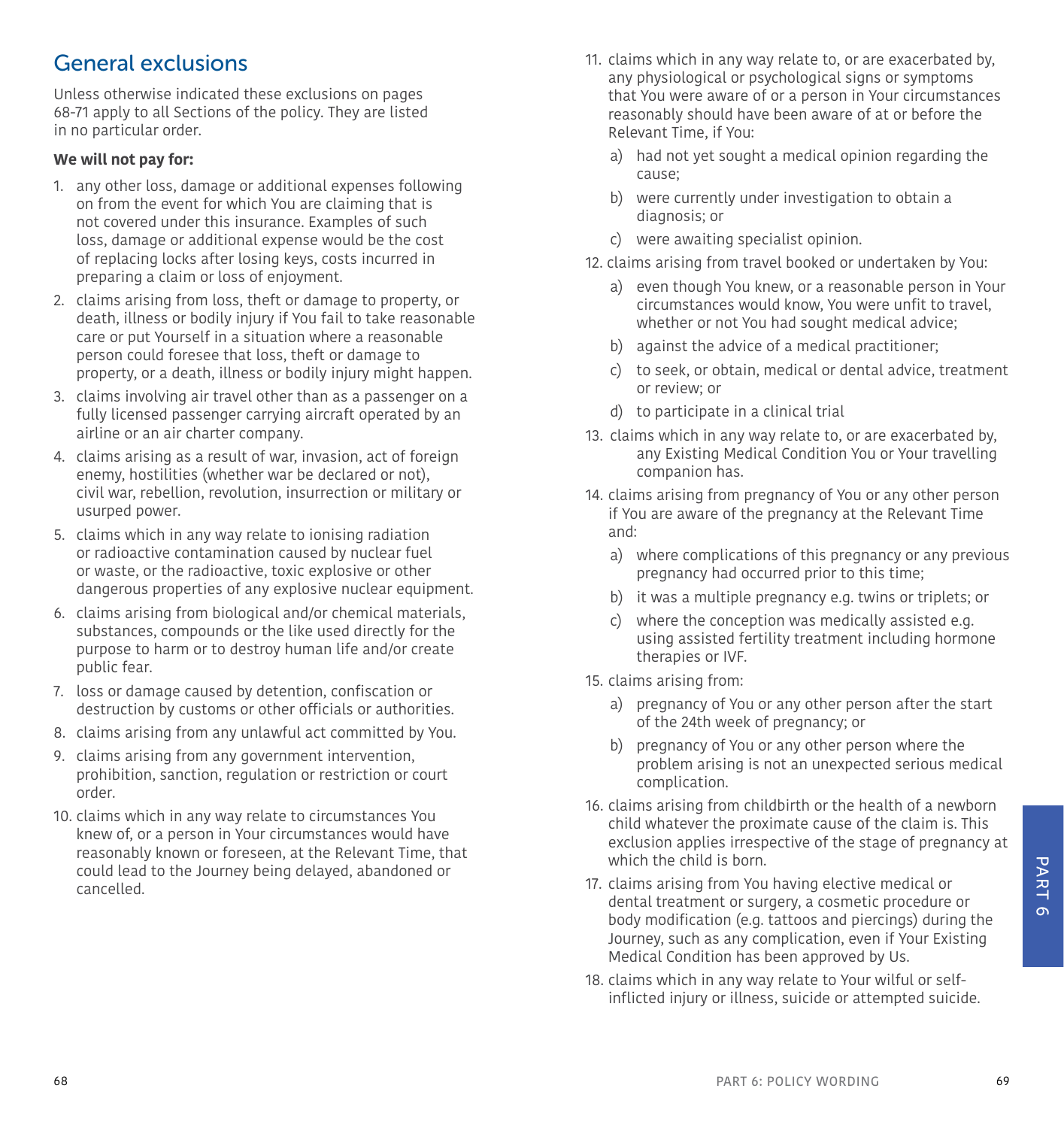- 19. claims which in any way relate to Your:
	- a) chronic use of alcohol;
	- b) substance abuse, drug abuse (whether over the counter, prescription or otherwise); or
	- c) ingestion of any non-prescription drug or substance (e.g. marijuana, ecstasy, heroin).
- 20. claims involving, arising from or related to Your impairment due to You drinking too much alcohol:
	- a) which is evidenced by the results of a blood test which show that Your blood alcohol concentration level is 0.19% or above. (The level of alcohol in Your blood is called blood alcohol concentration (BAC). As a point of reference, a BAC of 0.19% is almost four times the legal driving BAC limit range in Australia which is currently 0.05%); or
	- b) taking into account the following, where available:
		- (i) the report of a medical practitioner or forensic expert;
		- (ii) the witness report of a third party;
		- (iii)Your own admission; or
		- (iv) the description of events You described to Us or the treating medical professional (e.g. paramedic, nurse, doctor) as documented in their records.
- 21. claims arising from the failure of any travel agent, tour operator, accommodation provider, airline or other carrier, car rental agency or any other travel or tourism services provider to provide services or accommodation due to their Insolvency or the Insolvency of any person, company or organisation they deal with.
- <span id="page-35-2"></span>22. claims involving You travelling (during the Journey) in International Waters in a private sailing vessel or a privately registered vessel.
- 23. claims involving participation by You or Your travelling companion (during the Journey) in hunting; racing (other than on foot); polo playing; hang gliding; off-piste snow skiing or snowboarding; rodeo riding; BASE jumping; motocross; freestyle BMX riding; running with the bulls; sports activities in a Professional capacity; mountaineering or rock climbing using guides, ropes, rock climbing equipment or oxygen; scuba diving unless You hold an Open Water Diving Certificate or are diving with a qualified diving instructor.
- 24. claims involving participation by You (during the Journey) in motorcycling for any purpose.

 (See [Motorcycle/moped riding on page 12](#page-6-0) for details of optional cover available to purchase and the terms that apply.)

25. claims involving participation by You (during the Journey) in On-Piste snow skiing, On-Piste snowboarding or snowmobiling.

 (See [Snow skiing, snowboarding and snowmobiling on](#page-6-1)  [page 12](#page-6-1) for details of optional cover available to purchase and the terms that apply.)

- 26. any benefit, or provide cover, if the provision of a payment, benefit or cover would result in Us contravening the Health Insurance Act 1973 (Cth), the Private Health Insurance Act 2007 (Cth) or the National Health Act 1953 (Cth) or any applicable legislation (whether in Australia or not) or where We do not have the necessary licenses or authority to provide such cover.
- 27. any costs or expenses incurred if a government or public health authority mandatory quarantine or isolation order is imposed on You related to cross area, border, region or territory travel. This exclusion only applies to COVID-19 and applies regardless of You being diagnosed with COVID-19 or being directed by a local public health authority into a period of quarantine because they have classified You as having close contact with a person diagnosed with COVID-19.
- 28. claims arising from or caused by COVID-19, unless cover is extended as stated in SECTION 18: COVID-19 Benefits.
- <span id="page-35-1"></span><span id="page-35-0"></span>29. claims for costs or expenses incurred outside the Period of Insurance. This exclusion does not apply to benefit Sections [SECTION 4: Luggage and travel documents](#page-23-0), SECTION 7: Rental Car insurance excess and SECTION 19: Personal Liability.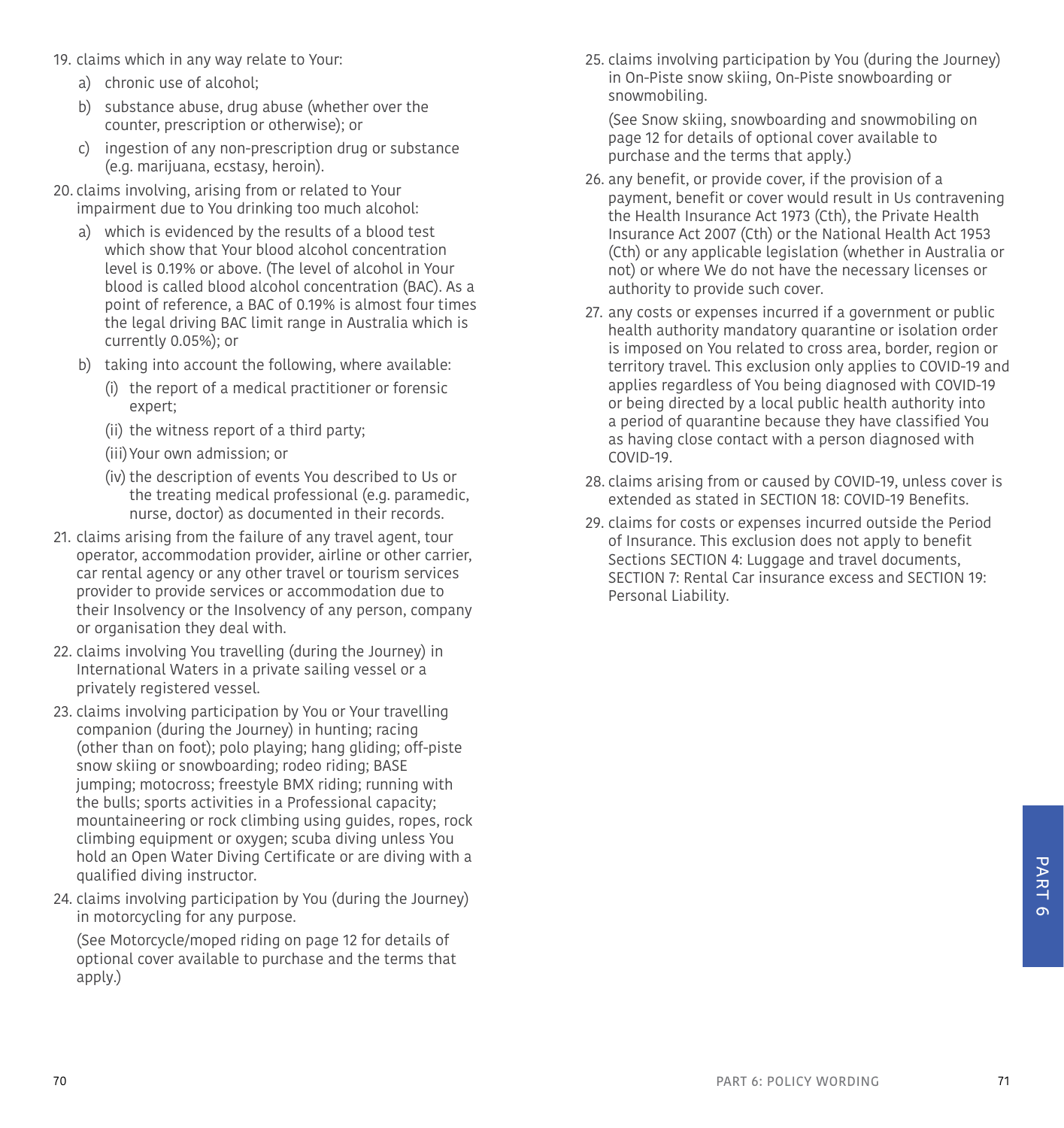# General information

# <span id="page-36-0"></span>The Financial Claims Scheme

If the insurer becomes insolvent, You may be entitled to payment under the Financial Claims Scheme (FCS). Access to the FCS is subject to eligibility criteria. Please visit www.fcs.gov.au for information.

# <span id="page-36-1"></span>Additional policy information

The insurance We offer You is set out in the PDS and Policy wording. It is important that You are aware of the:

- limits on the cover provided and the amounts We will pay You (including any excess that applies);
- Words with special meaning found in the Policy wording on pages [32](#page-16-1)-[36](#page-18-1);
- maximum benefit limits shown in the Benefits table on pages [6](#page-3-0)-7; and
- Policy conditions and General exclusions found in the Policy wording on pages [36](#page-18-0)-[71.](#page-35-1)

### <span id="page-36-2"></span>Change of terms and conditions

From time to time and where permitted by law, We may change parts of the Combined FSG/PDS. We will issue a new Combined FSG/PDS or a Supplementary FSG or PDS or other compliant document to update the relevant information except in limited cases. Any updates which are not materially adverse to You from the view of a reasonable person deciding whether to buy this insurance, may be found on www.covermore.com.au. You can obtain a paper copy of any updated information without charge by calling 1300 72 88 22.

# <span id="page-36-3"></span>General Insurance Code of Practice

We are a signatory to the General Insurance Code of Practice (the Code) and support the Code. The objectives of the Code are:

- to commit Us to high standards of service;
- to promote better, more informed relations between Us and You;
- to maintain and promote trust and confidence in the general insurance industry;
- to provide fair and effective mechanisms for the resolution of complaints and disputes You make about Us; and
- to promote continuous improvement of the general insurance industry through education and training.

The Code Governance Committee is an independent body that monitors and enforces insurers compliance with the Code.

Further information about the Code or the Code Governance and Your rights under it is available at [insurancecouncil.com.](mailto:afca.org.au?subject=) [au/cop](mailto:afca.org.au?subject=) or by contacting us.

# <span id="page-36-4"></span>Cancelling Your policy and refunds

If You cancel Your policy within a cooling-off period of 21 days after You are issued Your Certificate of Insurance, You will be given a full refund of the premium You paid, provided You have not started Your Journey or You do not want to make a claim.

After this period You can still cancel Your policy. We will refund to You a proportion of the premium for the unexpired period of cover (less any non-refundable government charges and taxes that We have paid and are not recoverable).

You are not entitled to a refund if You have started Your Journey, You want to make a claim, or exercise any other right under Your cover.

To cancel Your cover please contact Your travel agent. You can also contact Cover-More by calling 1300 72 88 22 (within Australia) or +61 2 8907 5000 (from overseas), or email enquiries@covermore.com.au.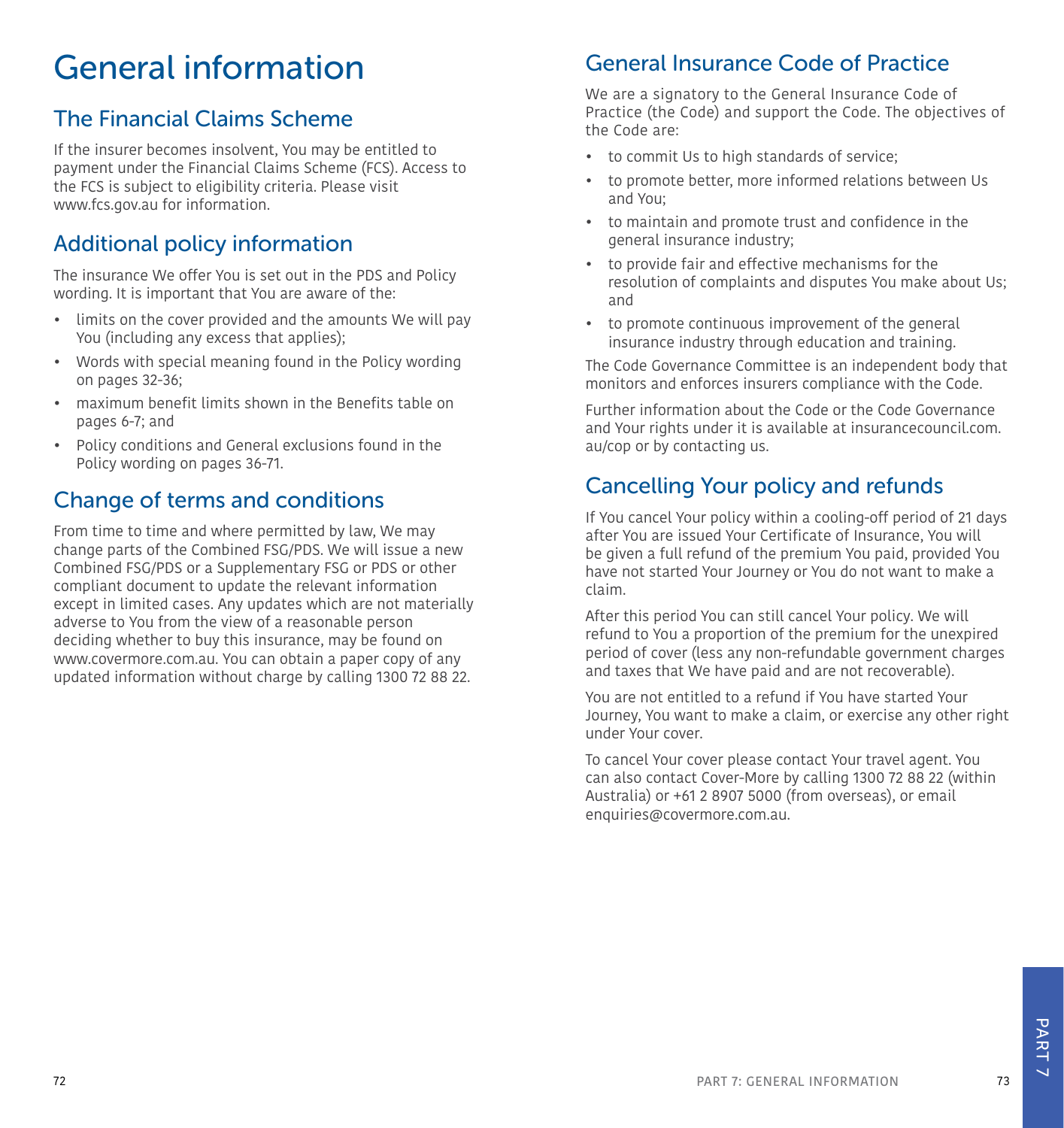# <span id="page-37-0"></span>We respect Your privacy

In this Privacy Notice the use of "we", "our" or "us" means Cover-More and the insurer, unless specified otherwise.

#### **Why Your personal information is collected**

We collect Your personal information (including sensitive information) for the purposes of:

- identifying You and conducting necessary checks;
- determining what services or products we can provide to You and/or others;
- issuing, managing and administering services and products provided to You and/or others including claims investigation, handling and payment; and
- improving services and products e.g. training and development of representatives, product and service research, data analysis and business strategy development.

Cover-More also collects Your personal information for the purpose of providing special offers of other services and products that might be of interest to You.

#### **How Your personal information is collected**

We may collect Your personal information through websites from data You, or Your travel consultant, input directly or through cookies and other web analytic tools, via email, by fax, by telephone or in writing.

We collect personal information directly from You unless:

- You have consented to collection from someone else;
- it is unreasonable or impracticable for us to do so; or
- the law permits us to collect from someone else.

We also collect additional personal information from other third parties to provide You with our services and products.

If You provide personal information to us about another person You must only do so with their consent and agree to make them aware of this Privacy Notice.

#### **Who we disclose Your personal information to**

We may disclose Your personal information to other parties and service providers for the purposes noted above.

The other parties and service providers include:

- insurers and reinsurers;
- medical providers, travel providers and Your travel consultant;
- our lawyers and other professional advisers;
- our related companies and other representatives or contractors who we have hired to provide services or to monitor the services provided by us or our agents, our products or operations; and/or
- other parties we may be able to claim or recover against or other parties where permitted or required by law.

Additional parties and service providers are detailed in the Cover-More Privacy Policy and the insurer's Privacy Statement. The contractual arrangements that we have in place with these parties and service providers generally include an obligation for them to comply with Australian privacy laws.

We may need to disclose personal information about You to other parties and service providers, some of whom may be located in overseas countries. Who they are may change from time to time.

Generally these recipients will be located in the overseas countries You travelled to over the duration of Your policy and Your claim. These recipients would usually be service providers, such as medical providers, providers of travel related services, investigators, assessors and facilitators or our related entities that carry out services on our behalf in relation to Your policy and Your claim. Further details of these types of recipients are set out in the Cover-More Privacy Policy and the insurer's Privacy Statement.

We may not always be able to take reasonable steps to ensure that these recipients comply with the Privacy Act. Some of the countries where these recipients are based may not offer the same protection or obligations that are offered by the Act in Australia. By acquiring the services and products from us You agree that You may not be able to seek redress under the Act, or from us and/or from the recipients in overseas countries, or to the extent permitted by law.

You and any other traveller included on the policy consent to these uses and disclosures unless You tell Cover-More, using the contact details following.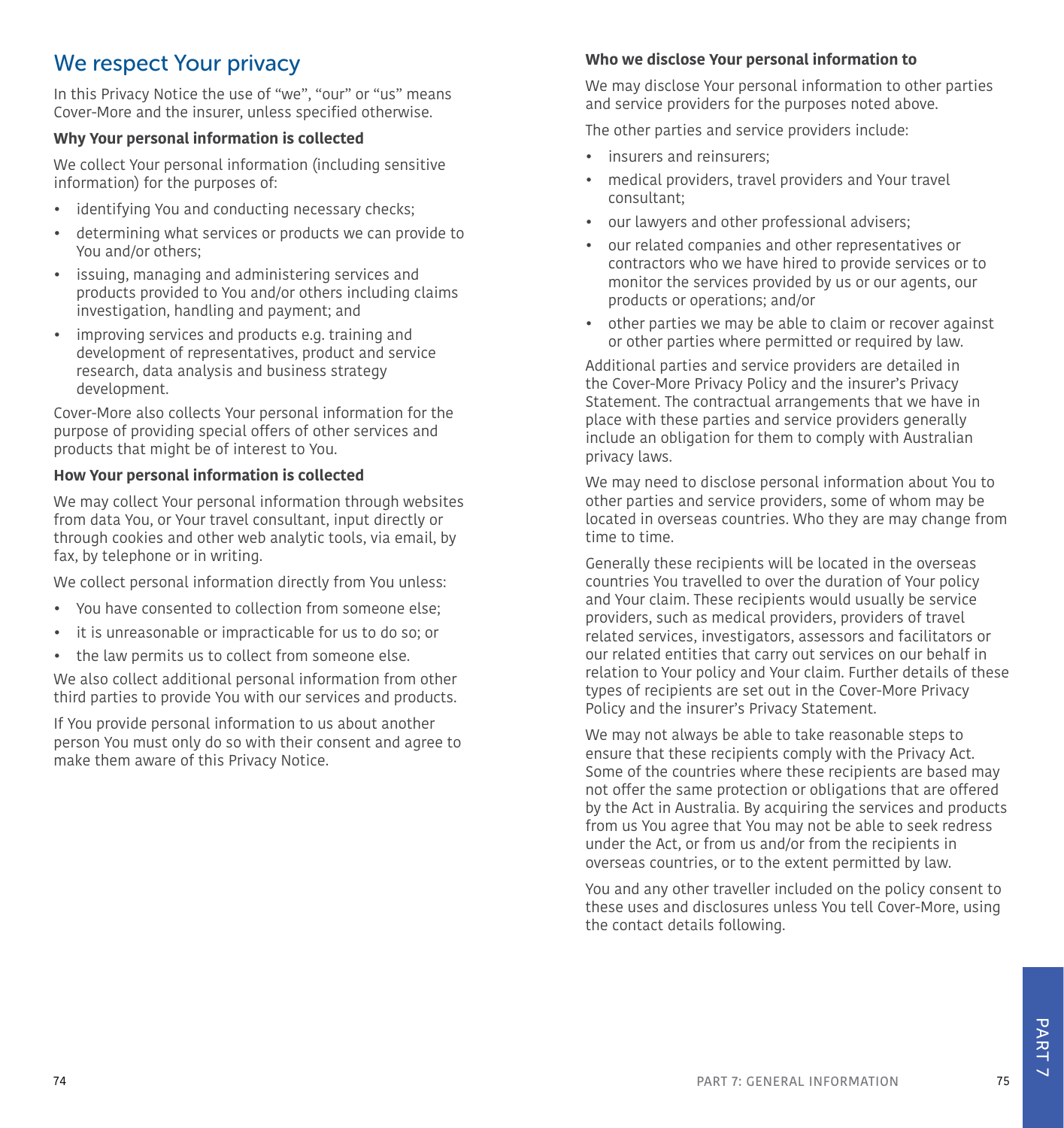#### **Your choices**

If You choose not to provide Your personal information and/ or choose not to consent and/or withdraw Your consent to the use and disclosure of Your personal information set out in this Privacy Notice at any stage, we may not be able to provide our services or products or manage and administer services and products to You and/or others.

If You wish to withdraw Your consent including for things such as receiving information on products and offers or Your travel consultant receiving personal information about Your policy and coverage, please contact Cover-More on 1300 72 88 22.

#### **More information**

For more information about how Your personal information is collected, used or disclosed, how to access or seek correction to Your personal information or how to make a complaint and how such a complaint will be handled, please contact us or refer to the relevant website.

#### **Cover-More Privacy Officer**

Cover-More Insurance Services Pty Ltd

Mail: Private Bag 913, North Sydney NSW 2059 Australia

Email: privacy.officer@covermore.com.au

Call: 1300 72 88 22

Website: [www.covermore.com.au/covermore\\_privacy\\_policy](http://www.covermore.com.au/covermore_privacy_policy)

#### **ZAIL Privacy Officer**

Zurich Australian Insurance Limited

Mail: PO Box 677, North Sydney NSW 2059

Email: privacy.officer@zurich.com.au

Call: 132 687

Website: [www.zurich.com.au/important-information/privacy](http://www.zurich.com.au/important-information/privacy)

# <span id="page-38-0"></span>Complaints and disputes resolution process

We and Cover-More are committed to resolving any complaint or dispute fairly.

If You have a complaint about an insurance product We issued or the service You have received (from us or one of our representatives), please contact us. We will put You in contact with someone who can help to resolve the complaint. You can talk over the phone, email or write:

Call: Cover-More on 1300 72 88 22

Mail: Private Bag 913, North Sydney NSW 2059 Australia

Email: customerrelations@covermore.com.au

We will acknowledge receipt of Your complaint within 24 hours or as soon as practicable.

If You are not satisfied with our initial response, You may use our Internal Dispute resolution process. To obtain a copy of our procedures, please contact us.

We expect that our internal dispute resolution process will deal fairly and promptly with Your complaint, however, You may take Your complaint to the Australian Financial Complaints Authority (AFCA) at any time.

AFCA is an independent dispute resolution scheme. We are a member of this scheme and We agree to be bound by its determinations about a dispute. AFCA provides fair and independent financial services complaint resolution that is free to You.

Their contact details are:

Australian Financial Complaints Authority

Call: 1800 931 678 (free call)

Email: info@afca.org.au

Mail: The Australian Financial Complaints Authority

GPO Box 3, Melbourne VIC 3001

Website: afca.org.au

If Your complaint or dispute falls outside the AFCA rules, You can seek independent legal advice or access any other external dispute resolution options that may be available to You.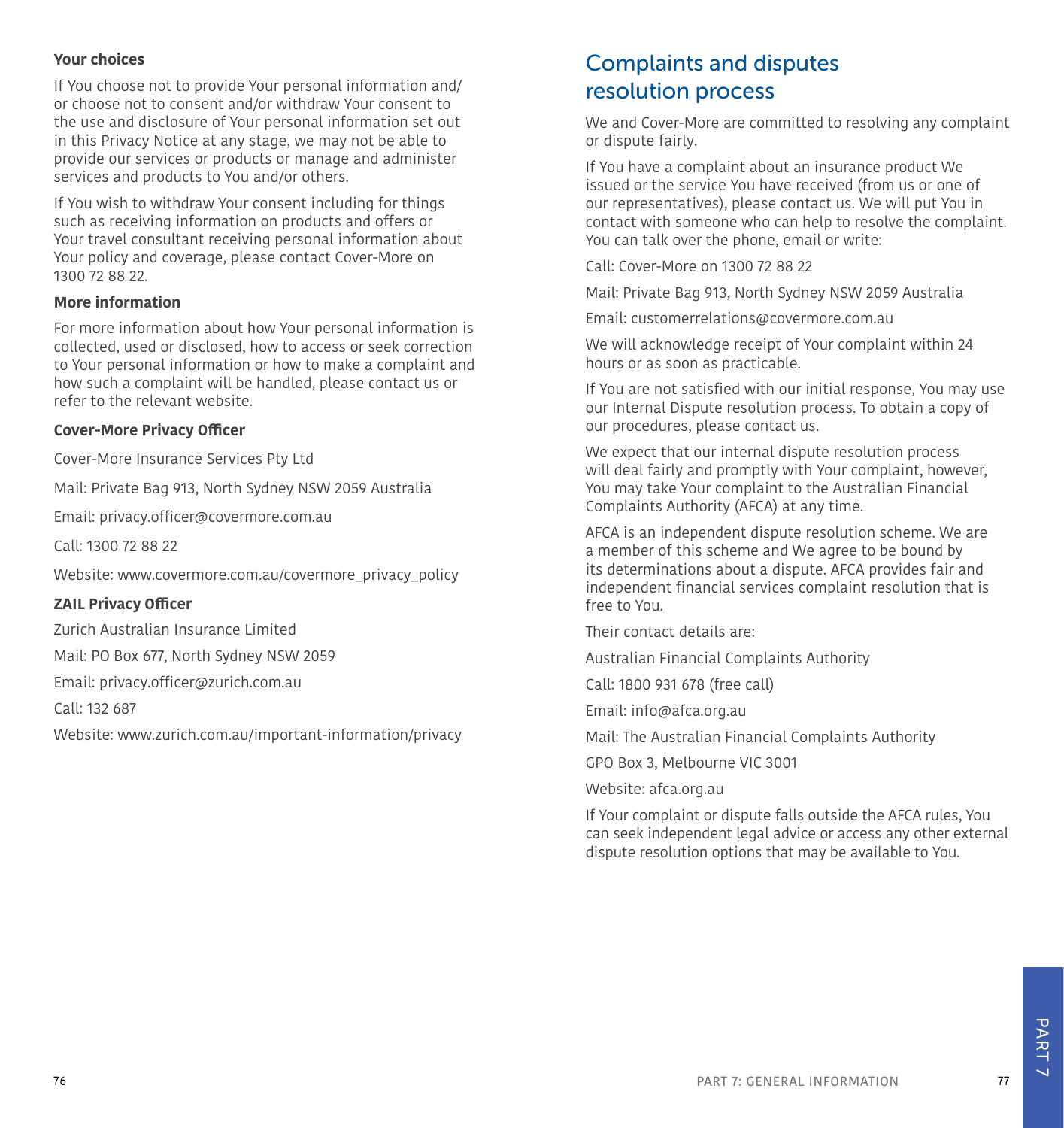# <span id="page-39-0"></span>Financial Services Guide

This Financial Services Guide (FSG) is an important document designed to help You decide whether to use the financial services offered.

It contains information about how Cover-More Insurance Services Pty Ltd ABN 95 003 114 145, AFSL 241713 (Cover-More) administers and arranges the policy directly or through its authorised representative or distributor (Agent).

#### **What financial services are provided?**

Cover-More holds an Australian Financial Services Licence that allows both Cover-More and the Agent to provide You with factual information (distributors) or general financial product advice (authorised representatives) about this travel insurance product and to arrange this product for You. Cover-More is responsible for the provision of these services. The Agent is an authorised representative or distributor of Cover-More.

The Agent acts on behalf of Zurich Australian Insurance Limited (the insurer), the issuer of this product. Cover-More acts under a binder authority from the insurer. This means that Cover-More (and the Agent acting on behalf of Cover-More), can arrange this policy and Cover-More can handle or settle claims on behalf of the insurer. Cover-More and the Agent act for the insurer when providing these services. You can find full details of Cover-More and the insurer on page [28](#page-14-2) of the PDS.

Cover-More or the Agent are not authorised to give You personal advice in relation to travel insurance. Any advice given to You about travel insurance will be of a general nature only and will not take into account Your personal objectives, financial situation or needs. You need to determine whether this product meets Your travel needs.

You may have been referred to Cover-More's website by a third party, through their website link (Referrer). The Referrer is not an authorised representative of Cover-More, and is not authorised to provide You with financial product advice about this travel insurance product or to issue this product.

#### **How are we paid?**

#### **Cover-More**

Cover-More is paid a commission by the insurer when You buy this travel insurance policy. This commission is included in the premium that You pay and is received after You have paid the premium. The commission is a percentage of the premium.

Cover-More may also receive a share of the profit earned by the insurer if the insurer makes an underwriting profit in accordance with the underwriting targets it has set. This amount is calculated and paid retrospectively only when the insurer exceeds its underwriting targets in a given year.

Cover-More employees are paid an annual salary and may be paid a bonus based on business performance.

#### **The Agent, and/or its associates**

The Agent and/or its associates are paid a fee and/ or commission by Cover-More for arranging Your travel insurance policy. This amount is paid out of the commission that Cover-More receives from the insurer.

The Agent's employees may receive salaries, bonuses and/ or company dividends in their own business depending on the nature of their employment. Bonuses may be linked to general overall performance, including sales performance and may include all or part of the commission received by the Agent.

The Agent, and/or its associates, may also receive other financial and non-financial incentives from Cover-More for arranging Your travel insurance policy. Such incentives may be dependent on a number of performance related or other factors and may include, for example, a share of Cover-More's profit, bonus payments, prize pools, sponsorship of training events and conferences, marketing promotions and competitions.

#### **Referrers**

Referrers are paid a fee and/or commission by Cover-More. This amount is paid out of the commission that Cover-More receives from the insurer.

#### **Further information**

For more information about remuneration or other benefits received for the financial services provided, please ask the Agent within a reasonable time of receiving this FSG and before You choose to buy this product.

#### **Complaints**

If You have a complaint about the financial services provided by Cover-More or the Agent please refer to the PDS for details of the complaint resolution process.

#### **What professional indemnity insurance arrangements do we have in place?**

Cover-More holds professional indemnity insurance covering errors and mistakes relating to the provision of financial services provided by Cover-More, its employees, the Agent and the Agent's employees (even after they cease to be employed). Cover-More's policy meets the requirements of the Corporations Act.

#### <span id="page-39-2"></span>**Who is responsible for this document?**

The Agent is responsible for the distribution of the FSG in this document. The insurer is responsible for the PDS. Cover-More has authorised the distribution of this FSG.

<span id="page-39-1"></span>This Combined FSG and PDS was prepared 23 March 2022.